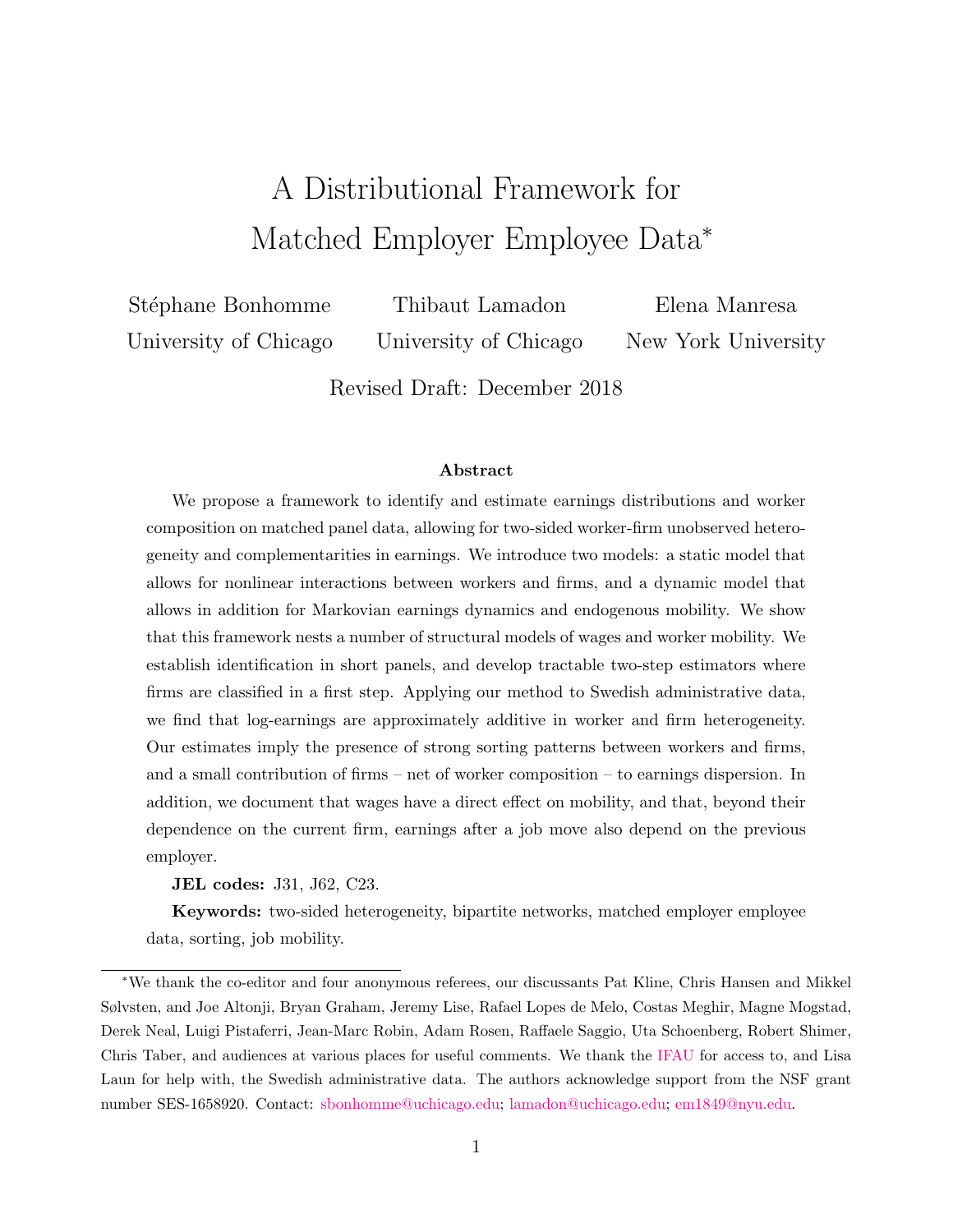### 1 Introduction

Identifying the contributions of worker and firm heterogeneity to earnings dispersion is an important step towards answering a number of economic questions, such as the nature of sorting patterns between heterogeneous workers and firms or the sources of earnings inequality.

Two influential literatures have approached these questions from different angles. The method of [Abowd, Kramarz, and Margolis](#page-38-0) [\(1999\)](#page-38-0) (AKM hereafter) relies on two-way fixedeffect regressions to account for unobservable worker and firm effects, and allows one to quantify their respective contributions to earnings dispersion, as well as correlations between worker and firm effects. The AKM method is widely used in labor and other fields in economics.<sup>[1](#page-1-0)</sup> A second literature tackles similar issues from a structural perspective, by developing and estimating fully specified theoretical models of sorting in the labor market.<sup>[2](#page-1-1)</sup>

Reconciling these reduced-form and structural literatures has proven difficult. While the AKM method provides a tractable way to deal with two-sided unobserved heterogeneity, the AKM model relies on substantive, possibly restrictive assumptions. The absence of interactions between worker and firm attributes restricts complementarity patterns in earnings. This is at odds with the theoretical literature which, since [Becker](#page-39-0) [\(1973\)](#page-39-0), has emphasized the link between complementarity and sorting [\(Shimer and Smith,](#page-42-0) [2000,](#page-42-0) [Eeckhout and Kircher,](#page-40-0) [2011\)](#page-40-0). In addition, the AKM model is static, in the sense that worker mobility does not depend on earnings realizations conditional on worker and firm heterogeneity, and that earnings after a job move do not depend on the previous firm. Such a static model is not able to account for a number of mechanisms that have been emphasized in the dynamic structural literature.

On the other hand, attempts at structurally estimating dynamic models of sorting have faced computational and empirical challenges. The dimensions involved are daunting: how to estimate a model of worker mobility and earnings with hundreds of thousands of workers and dozens of thousands of firms in the presence of both firm and worker unobserved heterogeneity? And how much of the results are driven by functional form assumptions?

<span id="page-1-0"></span>In this paper, we introduce an empirical framework with two-sided unobserved heterogeneity

<sup>&</sup>lt;sup>1</sup>Applications of the method to earnings data include [Gruetter and Lalive](#page-40-1) [\(2009\)](#page-40-1), [Mendes et al.](#page-42-1) [\(2010\)](#page-42-1), [Woodcock](#page-43-0) [\(2008\)](#page-43-0), [Card et al.](#page-39-1) [\(2013\)](#page-39-1), [Goldschmidt and Schmieder](#page-40-2) [\(2015\)](#page-40-2), [Song et al.](#page-42-2) [\(2015\)](#page-42-2), and [Sorkin](#page-42-3) [\(2018\)](#page-42-3), among others. The AKM estimator has been used in a variety of other fields, for example to link banks to firms, teachers to schools or students, and to document differences across areas in patients' health care utilization (e.g., [Kramarz et al.,](#page-41-0) [2015,](#page-41-0) [Jackson,](#page-41-1) [2013,](#page-41-1) [Finkelstein et al.,](#page-40-3) [2016\)](#page-40-3).

<span id="page-1-1"></span><sup>2</sup>Many structural models proposed in the literature build on [Becker](#page-39-0) [\(1973\)](#page-39-0). Examples are [Lopes de Melo](#page-42-4) [\(2018\)](#page-42-4), [Lise et al.](#page-42-5) [\(2016\)](#page-42-5), [Bagger and Lentz](#page-38-1) [\(2014\)](#page-38-1), [Hagedorn et al.](#page-40-4) [\(2017\)](#page-40-4), and [Lamadon et al.](#page-41-2) [\(2013\)](#page-41-2).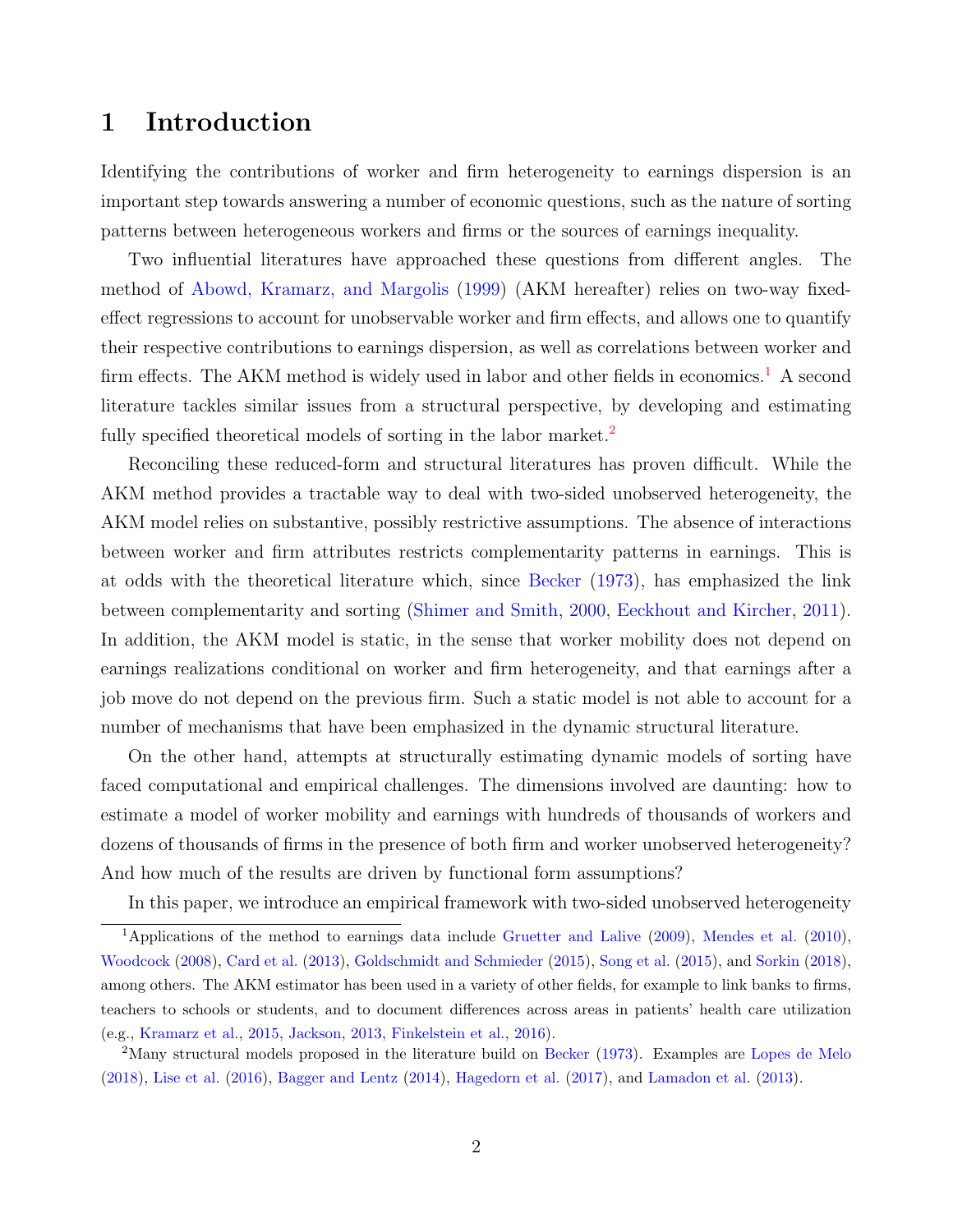that nests a range of theoretical mechanisms emphasized in the literature. While allowing for rich patterns of complementarities, sorting, and dynamics, the framework preserves parsimony using a dimension reduction technique to model firm heterogeneity. We propose two models, static and dynamic, which allow for interaction effects between worker and firm heterogeneity. In the dynamic model, we let job mobility depend on earnings realizations in addition to worker and firm attributes, and we allow earnings after a job move to depend on attributes of the previous firm beyond those of the current one by specifying dynamic persistence as first-order Markov.

We provide conditions for identification in short panels under discrete worker heterogeneity. The primary source of identification is given by job movers. For the static model we rely on two periods, while we use four periods to identify the dynamic model. The ability of our method to deal with short panels is important, since even when matched employer employee data sets with a long panel dimension are available, assuming time-invariant heterogeneity of either workers or firms over long periods may be unattractive. Our analysis shows that mobility and heterogeneity patterns play a key role in identifying complementarities.

We define the relevant level of firm unobserved heterogeneity as the *class* of a firm. We model worker types as draws from a discrete distribution, and allow for unrestricted interactions between worker types and firm classes. In principle, a class could be a firm itself. However, in typical matched employer employee data sets the number of job movers per firm tends to be small, which creates an incidental parameter bias in estimation.<sup>[3](#page-2-0)</sup> In such environments, reducing the number of classes can alleviate small-sample biases. We use a k-means clustering estimator to classify firms based on how similar their earnings distributions are. The classification may also be based on mobility patterns or longitudinal earnings information, and it can be modified to incorporate firm characteristics such as value added. We establish the consistency of the classification under discrete firm heterogeneity.<sup>[4](#page-2-1)</sup>

We use a two-step approach for estimation. In the *classification* step we group firms into classes using k-means clustering, and in the *estimation* step we estimate the model by maximum likelihood, conditional on the estimated firm classes. Estimating firm classes in a first step is helpful for tractability. We verify in simulations that our estimator performs well in data sets

<span id="page-2-0"></span><sup>3</sup>See [Abowd et al.](#page-38-2) [\(2004\)](#page-38-2), [Andrews et al.](#page-38-3) [\(2008,](#page-38-3) [2012\)](#page-38-4), and recently [Kline et al.](#page-41-3) [\(2018\)](#page-41-3) for methods to address incidental parameter bias in fixed-effects regressions.

<span id="page-2-1"></span><sup>4</sup>Similarly as in most of the literature on discrete estimation, this result is derived under the assumption that the population of firms consists of a finite, known number of classes. In [Bonhomme et al.](#page-39-2) [\(2017\)](#page-39-2) we consider a setting where the discrete modeling is viewed as an approximation to an underlying, possibly continuous, distribution of firm unobserved heterogeneity, and we provide consistency results and rates of convergence.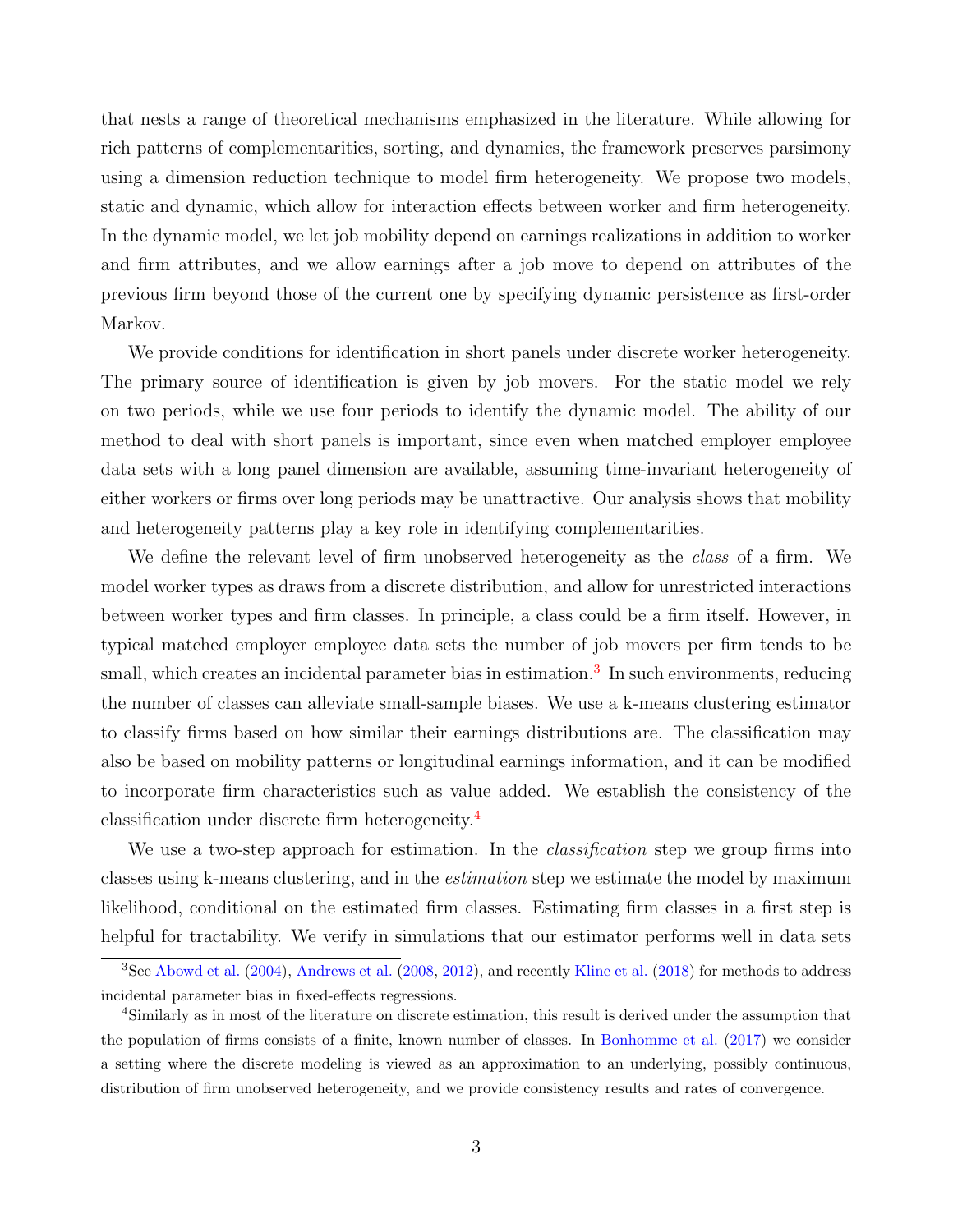similar to the one of our application. We also confirm the ability of our estimator to recover wage functions in data sets generated according to the theoretical model of [Shimer and Smith](#page-42-0) [\(2000\)](#page-42-0), extended to allow for on-the-job search, under both positive and negative assortative matching.

We take our approach to Swedish matched employer employee panel data, focusing on males for the 2002-2004 period. The estimates of our static model imply that an additive specification provides a good first-order approximation to log-earnings, although our results also highlight the presence of some complementarities between firms and lower-type workers. Between-firm differences explain 38% of the overall log-earnings variance. However our estimates imply that, net of the effect of worker composition, firm heterogeneity accounts for less than 5% of the overall variance (that is, less than 13% of the between-firm variance). The largest share of the variance is explained by worker heterogeneity. In addition, we find a strong association between worker and firm heterogeneity, with a correlation ranging between 30% and 50% depending on the specification.

These results suggest that similar workers are not paid very differently across employers, although different workers tend to work in very different firms. The presence of strong sorting, together with the absence of strong complementarities in wages, are difficult to reconcile with models where sorting is driven by complementaries in production, as in [Becker](#page-39-0) [\(1973\)](#page-39-0). Alternative explanations for sorting have been proposed, such as the presence of amenities, peer effects or more complex heterogeneity, although our findings might also be partly driven by specificities of the Swedish labor market.

The estimates of our dynamic model in the 2001-2005 period, besides being in line with the cross-sectional variance decomposition implied by our static model, shed light on several mechanisms that have been emphasized in the structural literature. In particular, we find that low earnings realizations, conditional on worker and firm heterogeneity, tend to make workers more likely to move. This violation of exogenous mobility may indicate the presence of match heterogeneity. We also find evidence of an effect of the previous employer on current earnings, conditional on the current firm's class. This state dependence effect could be rationalized by existing theories, such as the offer and counteroffer mechanism of [Postel-Vinay and Robin](#page-42-6) [\(2002\)](#page-42-6).

Literature and outline. The methods we propose contribute to a large literature on the identification and estimation of models with latent heterogeneity. Discrete fixed-effects approaches have recently been proposed in single-agent panel data analysis [\(Hahn and Moon,](#page-40-5)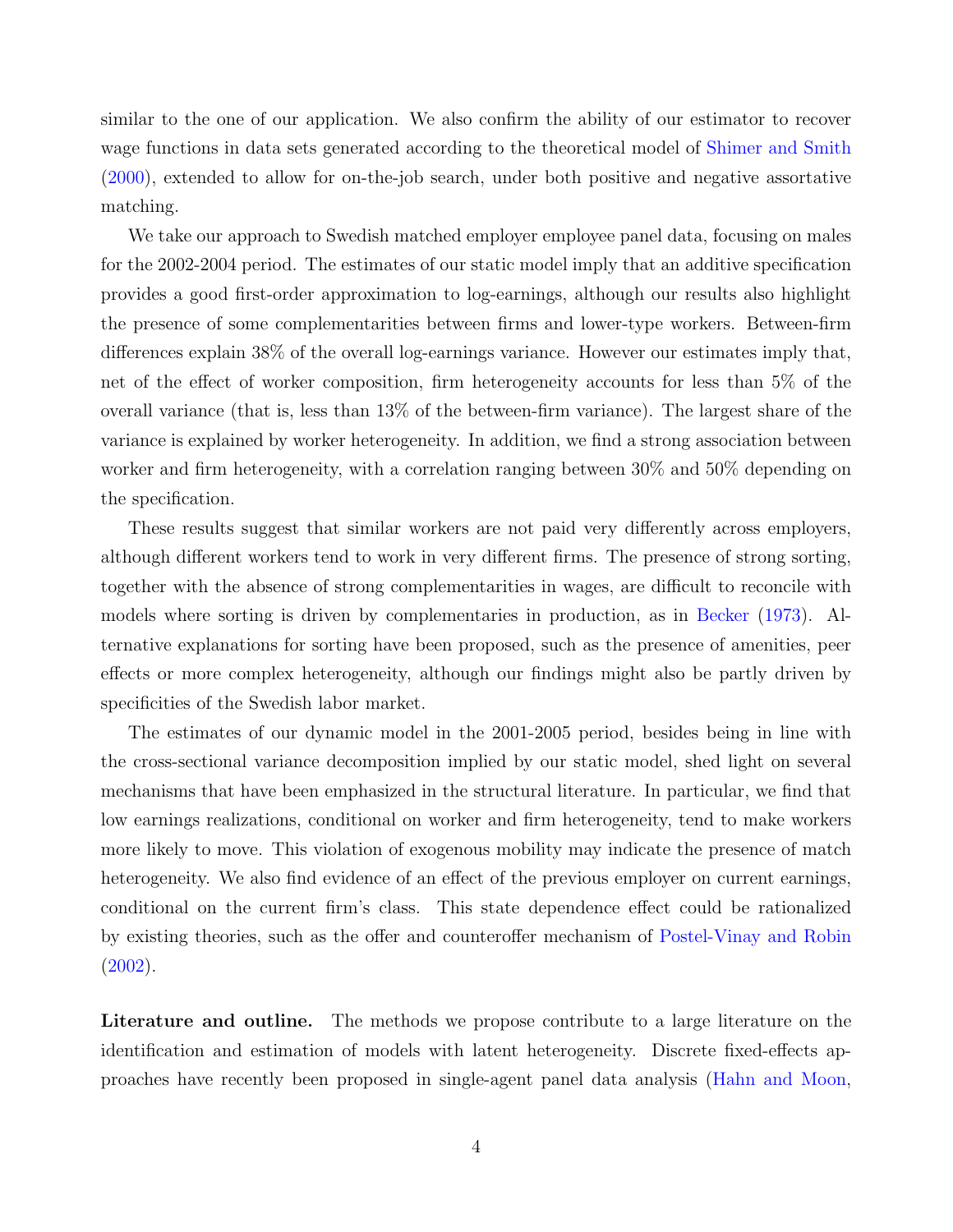[2010,](#page-40-5) [Lin and Ng,](#page-41-4) [2012,](#page-41-4) [Bonhomme and Manresa,](#page-39-3) [2015\)](#page-39-3). The k-means clustering algorithm we use to classify firms is widely used in a number of fields, and efficient computational routines are available [\(Steinley,](#page-43-1) [2006\)](#page-43-1). Here we use such an approach in models with two-sided heterogeneity. Our approach to identification and estimation of mixture models has a number of precedents in the literature, such as [Hall and Zhou](#page-40-6) [\(2003\)](#page-40-6), [Hu](#page-41-5) [\(2008\)](#page-41-5), [Henry et al.](#page-40-7) [\(2014\)](#page-40-7), [Levine et al.](#page-41-6) [\(2011\)](#page-41-6), [Bonhomme et al.](#page-39-4) [\(2014\)](#page-39-4), and [Hu and Schennach](#page-41-7) [\(2008\)](#page-41-7) and [Hu and Shum](#page-41-8) [\(2012\)](#page-41-8) for continuous mixtures. Our conditional mixture approach is also related to mixed membership models [\(Blei et al.,](#page-39-5) [2003,](#page-39-5) [Airoldi et al.,](#page-38-5) [2008\)](#page-38-5).

Compared to this previous work, we rely on a hybrid "one-sided correlated random-effects" approach, where we model the firm classes as discrete fixed-effects, and the worker types as (discrete or continuous) random-effects correlated with the firm classes. This approach is motivated by the structure of typical matched employer employee data sets. With sufficiently many workers per firm, firm class membership will be accurately estimated. In contrast, the number of observations for a given worker is typically small. This approach can alleviate the incidental parameter bias of fixed-effects estimators, particularly in short panels. It also offers a tractable way of allowing for complementarities and dynamics. [Bonhomme](#page-39-6) [\(2017\)](#page-39-6) reviews existing econometric methods for bipartite network data.

Also related, [Abowd et al.](#page-38-6) [\(2018\)](#page-38-6) propose a Bayesian approach where both firm and worker heterogeneity are discrete. Their setup allows for latent match effects to drive job mobility, in a way that is related to – but different from – our dynamic model. [Hagedorn et al.](#page-40-4) [\(2017\)](#page-40-4) propose to recover worker types by ranking workers by their earnings within firms, and aggregating those partial rankings across firms. Their method relies on long panels, and exploits the implications of a structural model to identify firm heterogeneity. In contrast, while our framework nests a number of theoretical models of wages and mobility, it is not tied to a specific structural model.

The outline of the paper is as follows. In Section [2](#page-4-0) we present the framework. In Sections [3](#page-9-0) and [4](#page-15-0) we study identification and estimation. In Sections [5](#page-20-0) and [6](#page-29-0) we show empirical results based on the static and dynamic models. Lastly, we conclude in Section [7.](#page-36-0) The Supplemental Material contains details on computation and several extensions, and an exercise on simulated data generated using a theoretical sorting model.

## <span id="page-4-0"></span>2 Framework of analysis

We consider an economy composed of  $N$  workers and  $J$  firms. We denote as  $j_{it}$  the identifier of the firm where worker i is employed at time t. Job mobility between a firm at t and another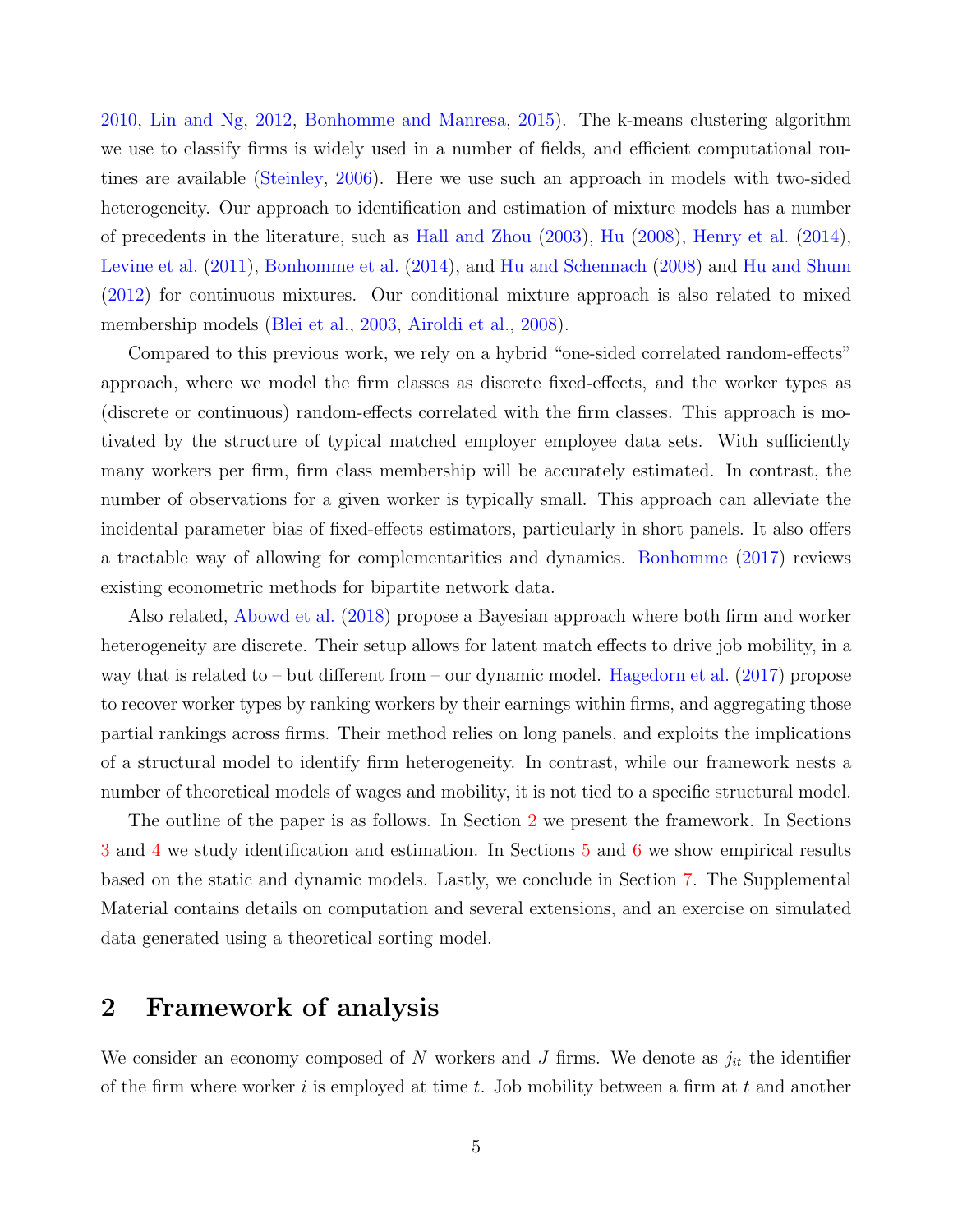firm at  $t + 1$  is denoted as  $m_{it} = 1$ .

Heterogeneity across firms is characterized by their class. We denote as  $k_{it} = k(j_{it})$  in  $\{1, ..., K\}$  the class of firm  $j_{it}$ . The K classes form a partition of the set of firms. There may be as many classes as firms, in which case  $K = J$  and  $k_{it} = j_{it}$ . Alternatively, firm classes could be defined in terms of observables such as industry or size. In Section [4](#page-15-0) we describe a method to consistently estimate the latent classes  $k_{it}$  from the data, under the assumption that firm heterogeneity has a finite, known number of points of support in the population.

Workers are also heterogeneous, and we denote the *type* of worker i as  $\alpha_i$ . These types can be discrete or continuous, depending on the specification. In addition to their unobserved types, workers may also differ in terms of their observable characteristics  $X_{it}$ .

Lastly, worker *i* receives log-earnings  $Y_{it}$  at time *t*. The observed data for worker *i* is thus a sequence of earnings  $(Y_{i1}, ..., Y_{iT})$ , firm and mobility indicators  $(j_{i1}, m_{i1}, ..., j_{i,T-1}, m_{i,T-1}, j_{iT})$ , and covariates  $(X_{i1},...,X_{iT})$ . We consider a balanced panel setup for simplicity, and we focus on workers receiving positive earnings in each period.

In this framework we will be interested in recovering the distributions of log-earnings for workers of type  $\alpha$  in firms of class k, and the proportions of type- $\alpha$  workers in class-k firms. Earnings distributions will be informative about complementarities, while type proportions will be informative about sorting patterns. In addition, within our framework we will be able to document transition probabilities and other dynamic aspects.

We consider two different models: a static model where current earnings do not affect job mobility or future earnings conditional on worker type and firm class, and a dynamic model that allows for these possibilities. We now describe these two models in turn. Next we discuss how our assumptions map to theoretical sorting models proposed in the literature. Throughout, we denote  $Z_i^t = (Z_{i1},..., Z_{it})$  the history of a random variable  $Z_{it}$  up to period t.

#### 2.1 Static model

There are two main assumptions in the static model. First, job mobility may depend on the type of the worker and the classes of the firms, but not directly on earnings. As a result, the firm and mobility indicators, and firm classes, are all *strictly exogenous* in the panel data sense. In addition, covariates are also strictly exogenous. Second, log-earnings after a job move are not allowed to depend on previous firm classes or previous earnings, conditional on the worker type and the new firm's class.

Before stating the assumptions formally, let us describe the model's timing. In period 1 the type of a worker i,  $\alpha_i$ , is drawn from a distribution that depends on the class  $k_{i1}$  of the firm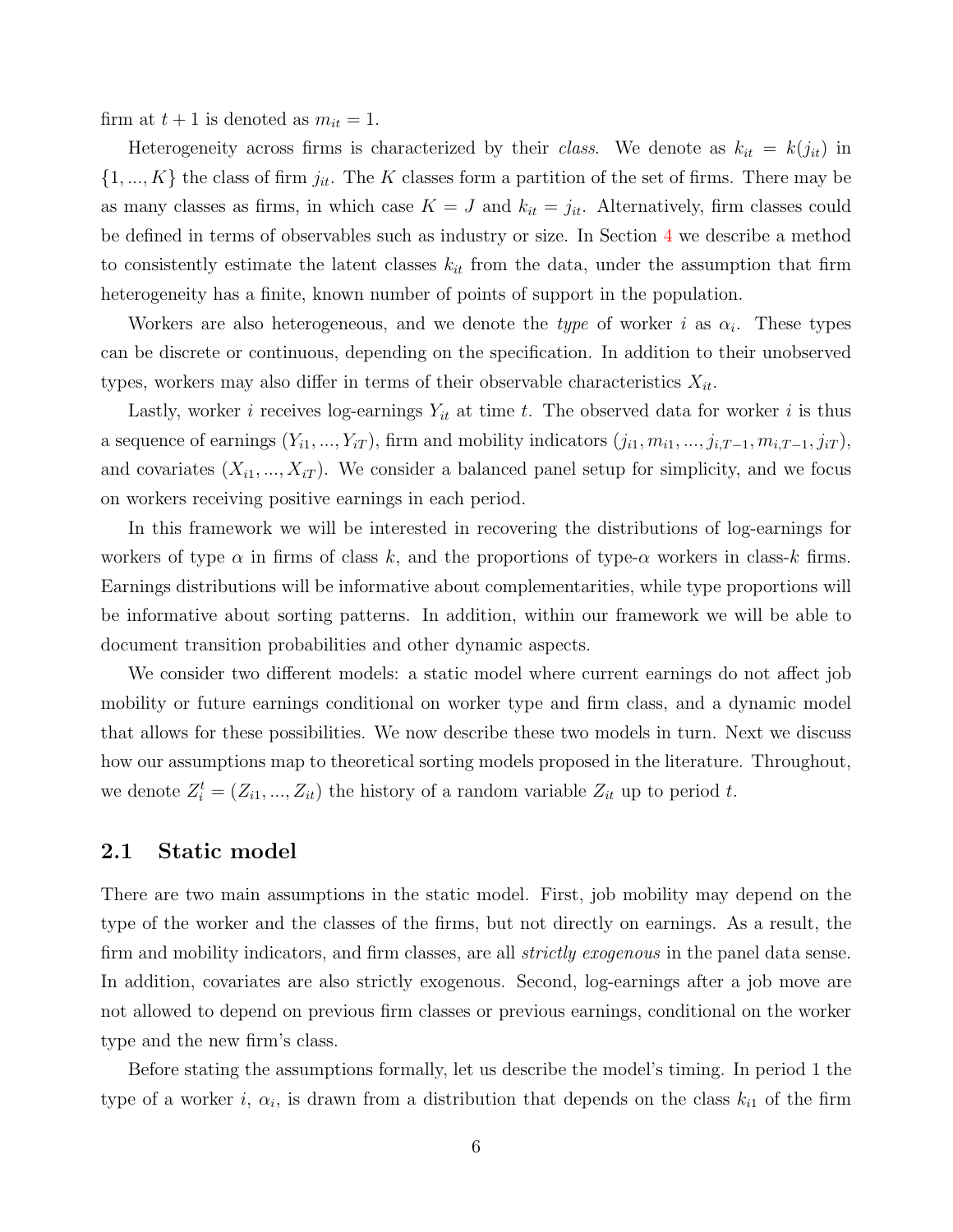where she is employed and her characteristics  $X_{i1}$ . The worker draws log-earnings  $Y_{i1}$  from a distribution that depends on  $\alpha_i$ ,  $k_{i1}$ , and  $X_{i1}$ .

At the end of every period  $t \geq 1$ , the worker moves to another firm (that is,  $m_{it} = 1$  or 0) with a probability that may depend on her type  $\alpha_i$ , her characteristics  $X_i^t$ , the fact that she moved in previous periods  $m_i^{t-1}$ , and current and past firm classes  $k_i^t$ . This probability, like all other probability distributions in the model, may depend on  $t$  unrestrictedly. Moreover, the probability that the class of the firm she moves to is  $k_{i,t+1} = k'$  may also depend on  $\alpha_i$ ,  $X_i^t$ ,  $m_i^{t-1}$ , and  $k_i^t$  (while also varying with k'). Lastly, covariates  $X_{i,t+1}$  are drawn from a distribution depending on  $\alpha_i$ ,  $X_i^t$ ,  $m_i^t$ , and  $k_i^{t+1}$  $i^{t+1}$ .

If the worker changes firm (that is, when  $m_{it} = 1$ ), log-earnings  $Y_{i,t+1}$  in period  $t + 1$  are drawn from a distribution that depends on  $\alpha_i$ ,  $X_{i,t+1}$ , and  $k_{i,t+1}$ . If instead the worker remains in the same firm between t and  $t + 1$  (that is,  $m_{it} = 0$ ),  $Y_{i,t+1}$  are drawn from an unrestricted distribution that may depend on  $Y_i^t$ ,  $\alpha_i$ ,  $X_i^{t+1}$  $i^{t+1}$ , and  $k_i^{t+1}$  $i^{t+1}$ .

Formally the two main assumptions are thus as follows.

#### <span id="page-6-1"></span>Assumption 1. (static model)

(i) (mobility determinants)  $m_{it}$ ,  $k_{i,t+1}$  and  $X_{i,t+1}$  are independent of  $Y_i^t$  conditional on  $\alpha_i$ ,  $k_i^t$ ,  $m_i^{t-1}$ , and  $X_i^t$ .

(ii) (serial independence)  $Y_{i,t+1}$  is independent of  $Y_i^t$ ,  $k_i^t$ ,  $m_i^{t-1}$  and  $X_i^t$  conditional on  $\alpha_i$ ,  $k_{i,t+1}, X_{i,t+1}, \text{ and } m_{it} = 1.$ 

A simple example of the static model is the following log-earnings regression:

<span id="page-6-2"></span>
$$
Y_{it} = a_t(k_{it}) + b_t(k_{it})\alpha_i + X'_{it}c_t + \varepsilon_{it},\tag{1}
$$

where  $\mathbb{E}\left(\varepsilon_{it} | \alpha_i, k_i^T, m_i^T, X_i^T\right) = 0$ . This model simplifies to the AKM model in the absence of interaction effects, i.e. when  $b_t(k) = 1$ , and firms  $j_{it}$  and classes  $k_{it}$  coincide.<sup>[5](#page-6-0)</sup>

#### 2.2 Dynamic model

There are two main differences between the dynamic model and the static model. First, at the end of period  $t$  the worker moves to another firm with a probability that depends on her current log-earnings  $Y_{it}$ , in addition to her type  $\alpha_i$ ,  $X_{it}$ , and  $k_{it}$ , and likewise the probability to move to a firm of class  $k_{i,t+1} = k'$  also depends on  $Y_{it}$ . Second, log-earnings  $Y_{i,t+1}$  in period  $t+1$ are drawn from a distribution depending on the previous log-earnings  $Y_{it}$  and the previous firm

<span id="page-6-0"></span><sup>&</sup>lt;sup>5</sup>While both parts in Assumption [1](#page-6-1) are needed to identify the full model, restrictions on dependence are not needed to identify parameters such as  $a_t(k)$ ,  $b_t(k)$  and  $c_t$  in [\(1\)](#page-6-2).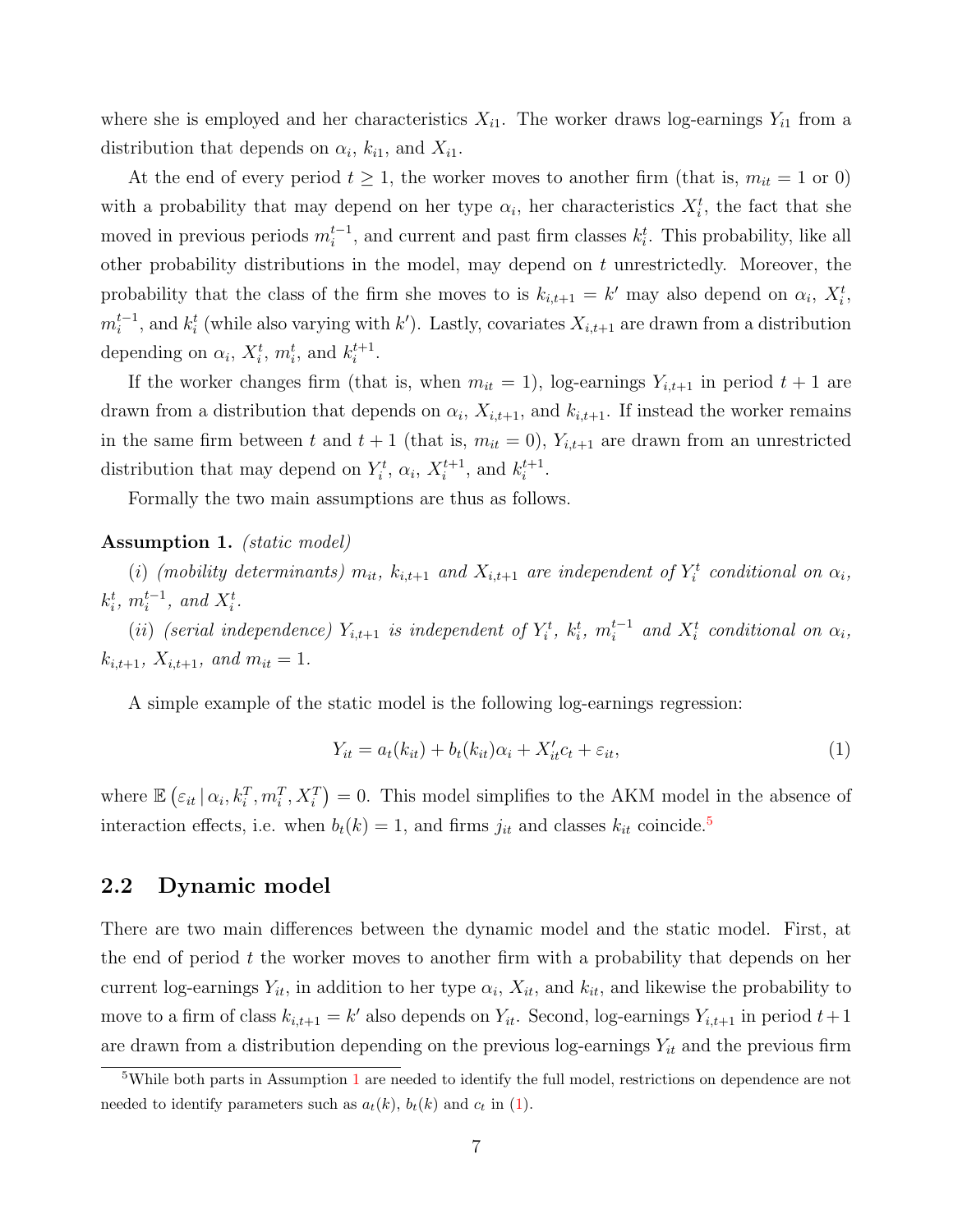class  $k_{it}$ , in addition to  $\alpha_i$ ,  $X_{i,t+1}$ , and  $k_{i,t+1}$ . Job movers and job stayers draw their log-earnings from different distributions conditional on these variables. As we discuss in the next subsection, allowing for these features is important in order to nest a number of structural models of wage and employment dynamics that have been proposed in the literature. Formally we make the following assumptions.

#### <span id="page-7-0"></span>Assumption 2. *(dynamic model)*

(i) (mobility determinants)  $m_{it}$ ,  $k_{i,t+1}$  and  $X_{i,t+1}$  are independent of  $Y_i^{t-1}$  $\zeta_i^{t-1},\ k_i^{t-1}$  $i^{t-1}$ ,  $m_i^{t-1}$  and  $X_i^{t-1}$  $i_t^{t-1}$  conditional on  $Y_{it}$ ,  $\alpha_i$ ,  $k_{it}$ , and  $X_{it}$ .

(ii) (serial dependence)  $Y_{i,t+1}$  is independent of  $Y_i^{t-1}$  $\zeta_i^{t-1},\,k_i^{t-1}$  $i_t^{t-1}$ ,  $m_i^{t-1}$  and  $X_i^t$  conditional on  $Y_{it}$ ,  $\alpha_i, k_{i,t+1}, k_{it}, X_{i,t+1}, and m_{it}.$ 

Assumption [2](#page-7-0) consists of two first-order Markov conditions. In part  $(i)$ , log-earnings  $Y_{it}$  are allowed to affect the probability to change job directly between t and  $t + 1$ , but the previous earnings  $Y_{i,t-1}$  do not have a direct effect.<sup>[6](#page-7-1)</sup> Similarly, in part (ii), log-earnings  $Y_{i,t+1}$  may depend on the first lag of log-earnings  $Y_{it}$ , and on the current and lagged firm classes  $k_{i,t+1}$  and  $k_{it}$ , but not on the further past such as  $Y_{i,t-1}$  and  $k_{i,t-1}$ . Note that, unlike in the static model, Assumption [2](#page-7-0) *(ii)* restricts the evolution of log-earnings within as well as between jobs.

As a simple dynamic extension of [\(1\)](#page-6-2), one may consider the following specification for the earnings of job movers between  $t - 1$  and  $t$  (i.e.,  $m_{i,t-1} = 1$ ):

<span id="page-7-2"></span>
$$
Y_{it} = \rho_t Y_{i,t-1} + a_{1t}(k_{it}) + a_{2t}(k_{i,t-1}) + b_t(k_{it})\alpha_i + X'_{it}c_t + v_{it},
$$
\n(2)

where  $\mathbb{E}\left(v_{it} | \alpha_i, k_i^t, m_i^{t-1}, Y_i^{t-1}, X_i^t\right) = 0$ . Here log-earnings after a job move may depend on earnings and firm class in the previous job.

### 2.3 Links with theoretical models

In this subsection we study whether our assumptions are compatible with various theoretical models of the labor market. We consider models that abstract from hours of work, so we refer to earnings and wages indistinctively.

Models where the relevant state space is  $(\alpha, k_t)$ . We first consider models where wages are a function, possibly non-linear or non-monotonic, of the worker type  $\alpha$ , the firm class  $k_t$ ,

<span id="page-7-1"></span><sup>&</sup>lt;sup>6</sup>Assumption [2](#page-7-0) (i) allows  $X_{i,t+1}$  to be drawn from a distribution that depends on  $Y_{it}$  as well as  $\alpha_i$ ,  $X_{it}$ ,  $m_{it}$ , and  $k_{i,t+1}$ . Our identification arguments can be extended to this case, and estimation could allow for sequentially exogenous individual characteristics, such as job tenure.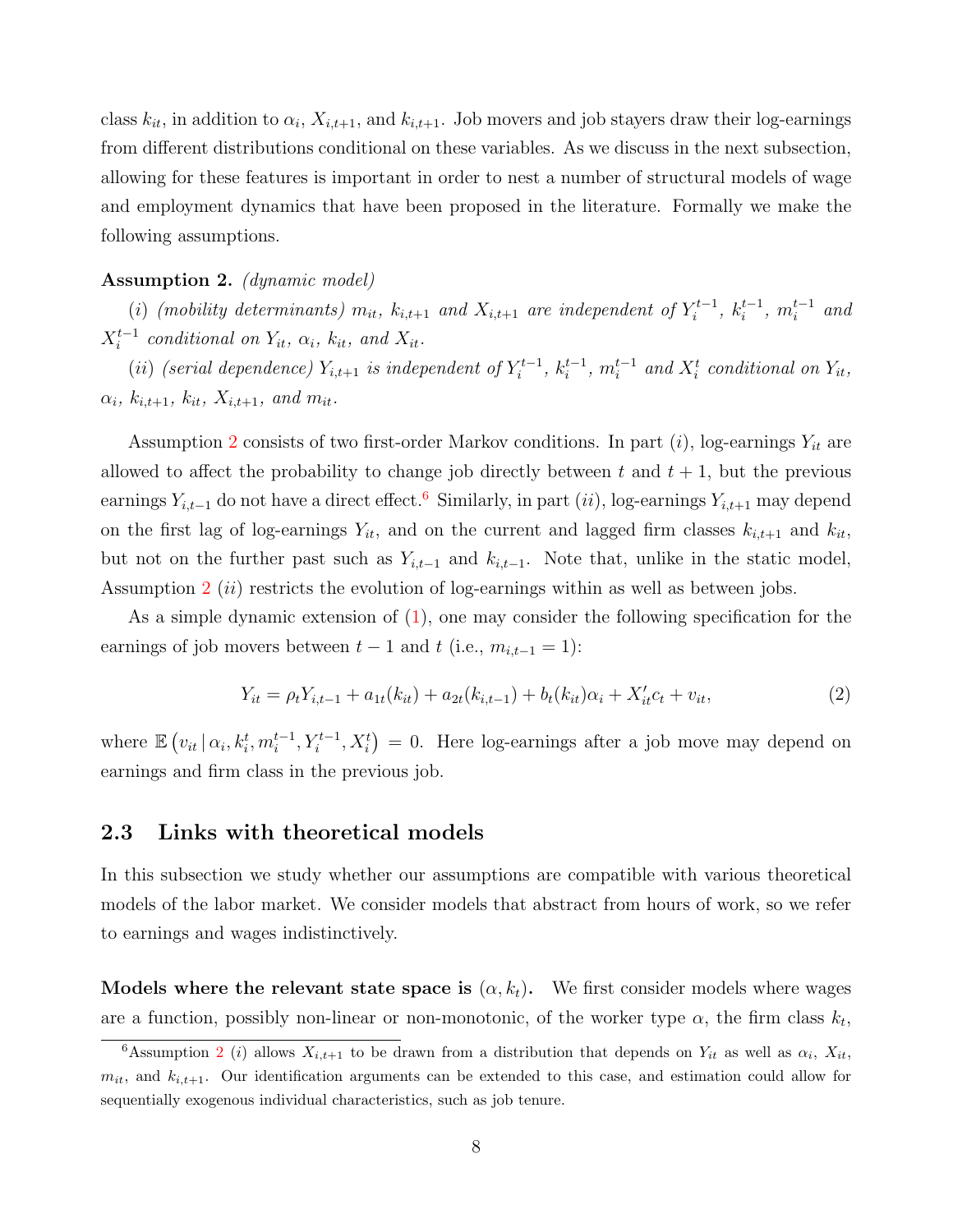and a time-varying effect, say  $\varepsilon_t$ , where  $\varepsilon_t$  does not affect mobility decisions. This structure is compatible for instance with wage posting models (as in [Burdett and Mortensen,](#page-39-7) [1998,](#page-39-7) [Delacroix and Shi,](#page-39-8) [2006,](#page-39-8) or [Shimer,](#page-42-7) [2005\)](#page-42-7), where the wage paid to a worker does not have any history dependence and  $\varepsilon_t$  is classical measurement error or an i.i.d. match effect realized after mobility. This means that, while allowing for rich mobility and earnings patterns, such models are compatible with Assumption [1](#page-6-1) of our static model.

Similarly, Assumption [1](#page-6-1) is compatible with models where the wage is set as the outcome of a bargaining process between the firm and the worker under certain conditions on the worker's outside option. For example, this is the case in [Shimer and Smith](#page-42-0) [\(2000\)](#page-42-0), where the outside option is unemployment since workers always go through unemployment before finding a new job; see also [Hagedorn et al.](#page-40-4) [\(2017\)](#page-40-4). In such sorting models, specifying the wage function in a way that allows for interactions between worker types and firm classes is key, since earnings may be non-monotonic in firm productivity and different workers rank identical firms differently. Our static model can accommodate both features.

Models with Markovian match effects and state dependence. In dynamic models workers often move based on the realization of the match effect  $\varepsilon_t$ , which is allowed to be serially correlated. Alternatively,  $\varepsilon_t$  may be thought of as a scalar human capital process. This is compatible with the assumptions of our dynamic model provided  $\varepsilon_t$  is first-order Markov, see Assumption [2.](#page-7-0) For example, in a wage posting model with match-specific heterogeneity, workers may observe potential wages before deciding whether or not to move. While incompatible with Assumption [1,](#page-6-1) this is perfectly consistent with the dynamic model's assumptions provided mobility, the new firm's class, and the new wage are *jointly* first-order Markov.

To see this formally, consider an agent in period t with wage  $Y_t$  and firm class  $k_t$ . She draws an offer,  $(Y_{t+1}^*, k_{t+1}^*)$ , jointly with a potential wage  $Y_{t+1}$  she would get should she decide not to move, all of which may depend on the current wage  $Y_t$ , firm class  $k_t$ , and type  $\alpha$ . The decision to move is based on all this information. The realized firm class is then either  $k_{t+1} = k_t$ with associated wage  $\tilde{Y}_{t+1}$ , or  $k_{t+1} = k_{t+1}^*$  with wage  $Y_{t+1}^*$ , depending on the outcome of the mobility decision. Assumption [2](#page-7-0) is satisfied in this model, since the effective conditioning set is  $(\alpha, Y_t, k_t)$ .

Our dynamic model encompasses other mechanisms, such as endogenous search intensity along the lines of [Bagger and Lentz](#page-38-1) [\(2014\)](#page-38-1), where the previous wage may affect offers through an endogenous search decision. It also encompasses sequential contracting as in [Postel-Vinay](#page-42-6) [and Robin](#page-42-6) [\(2002\)](#page-42-6), where the Bertrand competition is captured by the fact that the outside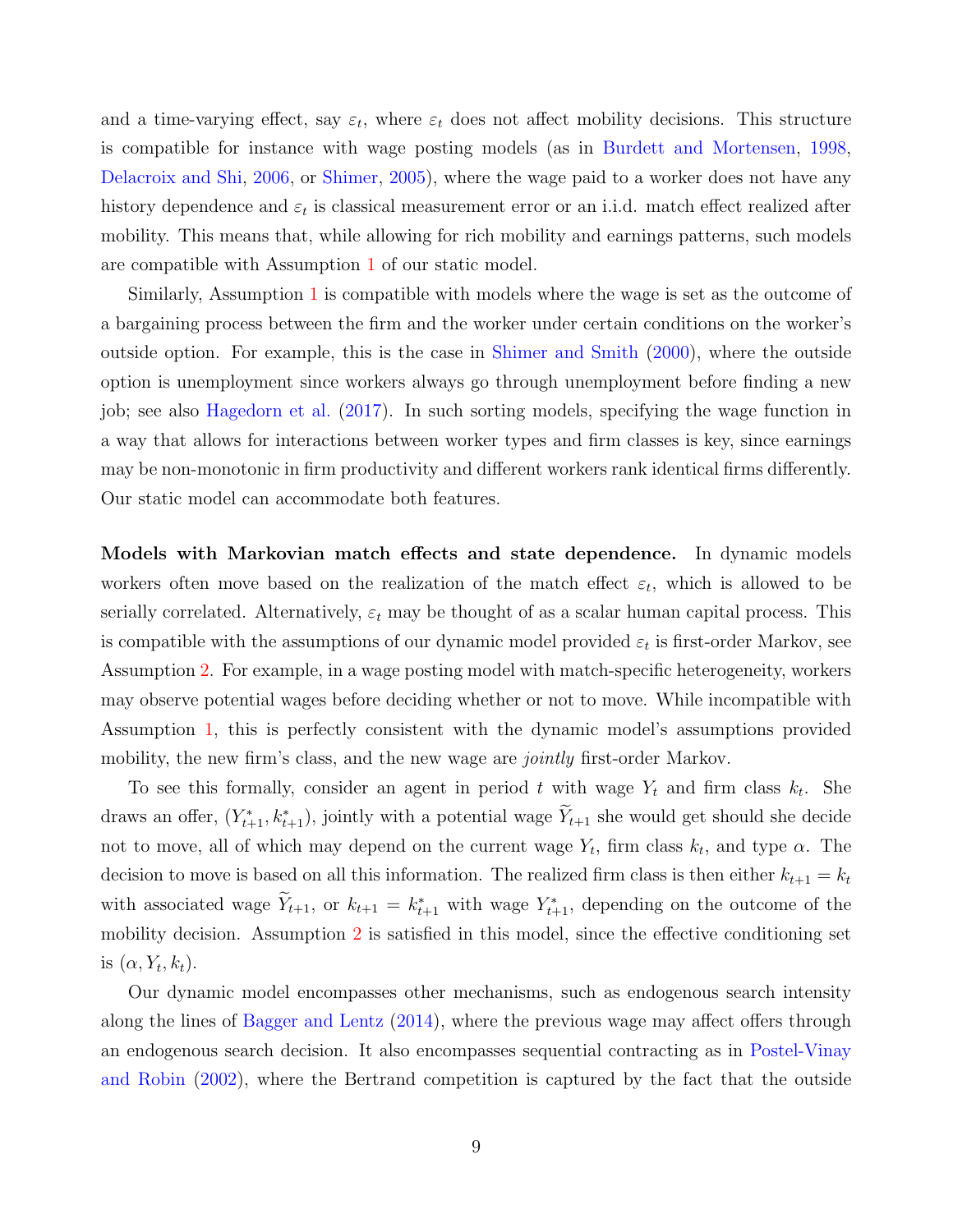offer  $Y_{t+1}^*$  and the firm's wage counteroffer  $Y_{t+1}$  may depend on each other, and  $(\alpha, Y_t, k_t)$  are sufficient statistics for the history. Related examples are contract posting models (as in [Burdett](#page-39-9) [and Coles,](#page-39-9) [2003,](#page-39-9) [Shi,](#page-42-8) [2008\)](#page-42-8), where the optimal contract is a tenure contract.

In the setting of Assumption [2,](#page-7-0) the wage conditional on moving depends on the past wage and the past firm. Our dynamic model allows for these selection effects. However, recovering underlying primitives such as distributions of wage offers  $Y_{t+1}^*$  would require making additional assumptions. In the absence of those, our framework allows one to identify the distributions of realized wages for job movers and stayers, as a function of worker and firm heterogeneity.

Time effects. Our static and dynamic models allow distributions to depend unrestrictedly on calendar time. [Lise and Robin](#page-42-9) [\(2013\)](#page-42-9) develop a model of sorting in a labor market with sequential contracting and aggregate shocks. Present values and earnings are functions of worker and firm heterogeneity, an aggregate state, and the current bargaining position. Assumption [2](#page-7-0) of our dynamic model is satisfied in this setting.

Outside our framework. However, non-Markovian earnings structures will violate the assumptions of our dynamic model. This will happen if the structural model allows for permanenttransitory earnings dynamics conditional on worker types, as in [Hall and Mishkin](#page-40-8) [\(1982\)](#page-40-8) for example. This will also happen in models that combine a sequential contracting mechanism (à la [Postel-Vinay and Robin,](#page-42-6) [2002\)](#page-42-6) with a match-specific effect. In this case agents need to keep track of both the match effect and the bargaining position, so the one-to-one mapping between earnings and the value to the worker no longer holds, making mobility decisions potentially dependent on the whole history of wages. Such environments are not nested in our framework, which only allows for uni-dimensional time-varying effects  $\varepsilon_t$ .

# <span id="page-9-0"></span>3 Identification

In this section we provide conditions for identification of earnings distributions for all worker types and firm classes, and worker type distributions for all firm classes, given two periods in the static model and four periods in the dynamic model. The analysis is conditional on a partition of firms into classes. In the next section we will show how to consistently estimate class membership  $k(j)$ , for each firm j.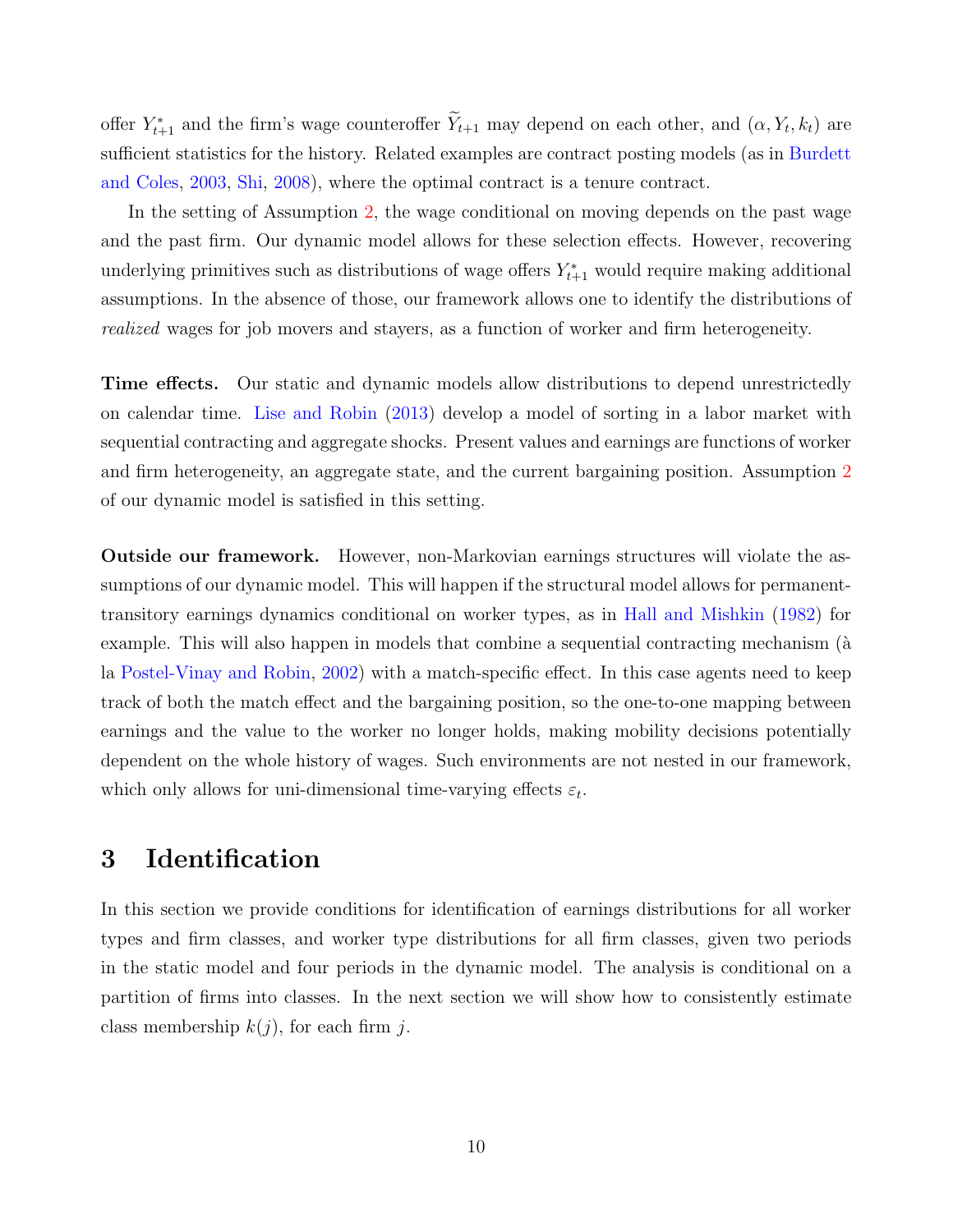#### 3.1 Intuition in an interactive regression model

We first provide an intuition for identification of complementarities in a stationary specification of the interactive regression model of equation [\(1\)](#page-6-2) with  $T = 2$  periods, where we abstract from covariates. Consider job movers between two firms of classes k and  $k' \neq k$ , respectively, between periods 1 and 2. Here we study identification in a population where there is a continuum of workers moving from k to  $k^{\prime}$ .<sup>[7](#page-10-0)</sup> Log-earnings in each period are given by:

<span id="page-10-3"></span>
$$
Y_{i1} = a(k) + b(k)\alpha_i + \varepsilon_{i1}, \quad Y_{i2} = a(k') + b(k')\alpha_i + \varepsilon_{i2}, \tag{3}
$$

where  $\mathbb{E}(\varepsilon_{it} | \alpha_i, k_{i1} = k, k_{i2} = k', m_{i1} = 1) = 0$ . In this sample of job movers, the ratio  $b(k')/b(k)$ is not identified without further assumptions.<sup>[8](#page-10-1)</sup>

Consider now job movers from a firm in class  $k'$  to a firm in class k. Their log-earnings are given by:

$$
Y_{i1} = a(k') + b(k')\alpha_i + \varepsilon_{i1}, \quad Y_{i2} = a(k) + b(k)\alpha_i + \varepsilon_{i2}.
$$

By comparing differences in log-earnings in each class between these two subpopulations of job movers, we obtain:

$$
\frac{b(k')}{b(k)} = \frac{\mathbb{E}_{kk'}(Y_{i2}) - \mathbb{E}_{k'k}(Y_{i1})}{\mathbb{E}_{kk'}(Y_{i1}) - \mathbb{E}_{k'k}(Y_{i2})},
$$
\n(4)

provided that the following condition holds:

<span id="page-10-2"></span>
$$
\mathbb{E}_{kk'}(\alpha_i) \neq \mathbb{E}_{k'k}(\alpha_i),\tag{5}
$$

where we have denoted  $\mathbb{E}_{kk'}(Z_i) = \mathbb{E}(Z_i | k_{i1} = k, k_{i2} = k', m_{i1} = 1)$ . This shows that, if [\(5\)](#page-10-2) holds, then  $b(k')/b(k)$  is identified from mean restrictions on job movers between k and k'. Conversely, if [\(5\)](#page-10-2) does not hold then  $b(k')/b(k)$  is not identified based on those restrictions. Note that  $(5)$  requires the types of workers moving from k to k' and from k' to k to differ. If  $b(k') + b(k) \neq 0$ , [\(5\)](#page-10-2) is equivalent to:

<span id="page-10-4"></span>
$$
\mathbb{E}_{kk'}(Y_{i1} + Y_{i2}) \neq \mathbb{E}_{k'k}(Y_{i1} + Y_{i2}), \tag{6}
$$

so it can be empirically tested (under the maintained hypothesis of exogenous mobility).

<span id="page-10-0"></span><sup>7</sup>This intuitively means that this analysis will be relevant for data sets with a sufficient number of workers moving between firm classes. Our grouping of firms into classes is motivated by the incidental parameter bias due to low mobility. We will return to this issue in the estimation section.

<span id="page-10-1"></span><sup>&</sup>lt;sup>8</sup>Model [\(3\)](#page-10-3) is formally equivalent to a measurement error model where  $\alpha_i$  is the error-free regressor and  $Y_{i2}$ is the error-ridden regressor. It is well-known that identification fails in general. For example,  $b(k')/b(k)$  is not identified when  $\varepsilon_{i1}$ ,  $\varepsilon_{i2}$ , and  $\alpha_i$  are independent Gaussian random variables [\(Reiersøl,](#page-42-10) [1950\)](#page-42-10).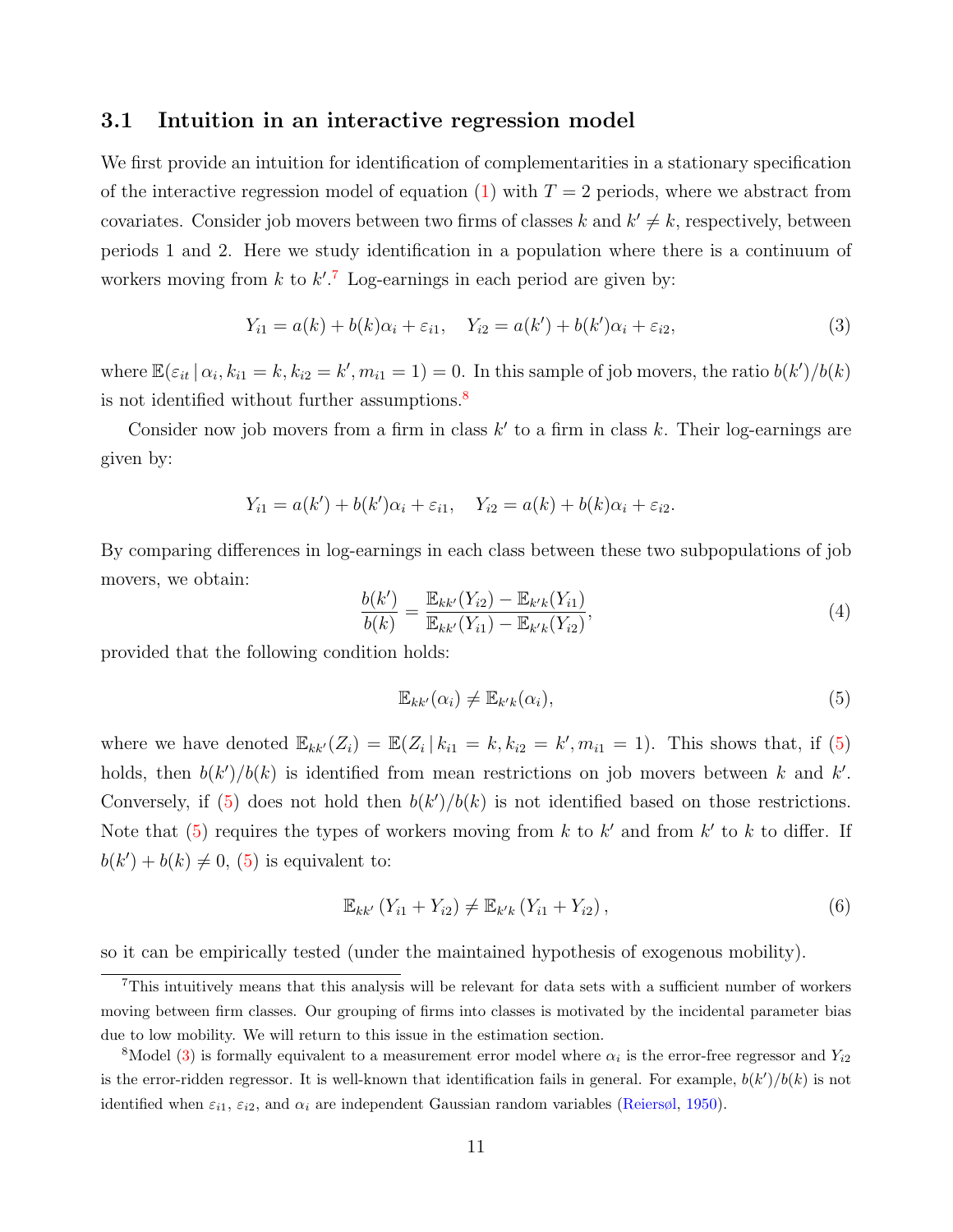An implication is that, when  $(5)$  does not hold, additivity of log-earnings in worker and firm attributes – that is, the  $b(k)$ 's being equal in all firms – is not testable based on mean restrictions. This analysis clarifies what can be learned from graphical illustrations of mean log-earnings before and after a job move event, which are often used to support additive specifications (e.g., [Card et al.,](#page-39-1) [2013\)](#page-39-1). Strictly speaking, documenting symmetric wage gains and losses is not sufficient to demonstrate that wage functions are additive. As an example, in the theoretical model of [Shimer and Smith](#page-42-0) [\(2000\)](#page-42-0) wage gains and losses are symmetric around a job move, yet the wage function can feature any degree of complementarity between worker types and firm classes (see Figure [S2](#page-0-0) in the Supplemental Material).

A main goal of this paper is to establish that, by fully exploiting earnings information before and after a job move, complementarities can be identified and consistently estimated under a rank condition akin to [\(5\)](#page-10-2). Such a condition will be satisfied quite generally. For example, it is satisfied in an extension of the model of [Shimer and Smith](#page-42-0) [\(2000\)](#page-42-0) with on-the-job search. Below we use this theoretical model as a laboratory to evaluate the performance of our estimator on simulated data.

#### 3.2 Identification with discrete worker types

In this subsection we consider the general static and dynamic models under Assumptions [1](#page-6-1) and [2,](#page-7-0) respectively. We make no functional form assumptions on earnings distributions, except that we consider models where worker types  $\alpha_i$  have finite support. While assuming discrete worker types is not crucial for identification, discreteness is helpful for tractability, and we will use a finite mixture specification in our empirical implementation.

We first consider the static model on  $T = 2$  periods, which suffice for identification. Let  $F_{k\alpha}(y_1)$  denote the cumulative distribution function (cdf) of log-earnings in period 1, in firm class k, for worker type  $\alpha$ . Let  $F_{k'\alpha}^m(y_2)$  denote the cdf of log-earnings in period 2, for class k' and type  $\alpha$ , for job movers between periods 1 and 2 (that is, when  $m_{i1} = 1$ ). Let also  $p_{kk'}(\alpha)$ denote the probability distribution of  $\alpha_i$  for job movers between a firm of class k and another firm of class k'. Finally, let  $q_k(\alpha)$  denote the distribution of  $\alpha_i$  for workers in a firm of class k. All these distributions may be conditional on exogenous covariates  $X_{i1}$  and  $X_{i2}$ , although we omit the conditioning for conciseness.

Let L be the number of points of support of worker types, and let us denote the types as  $\alpha_i \in \{1, ..., L\}$ . We assume that L is known. In the application we will check sensitivity by varying L. The static model imposes the following restrictions on the bivariate log-earnings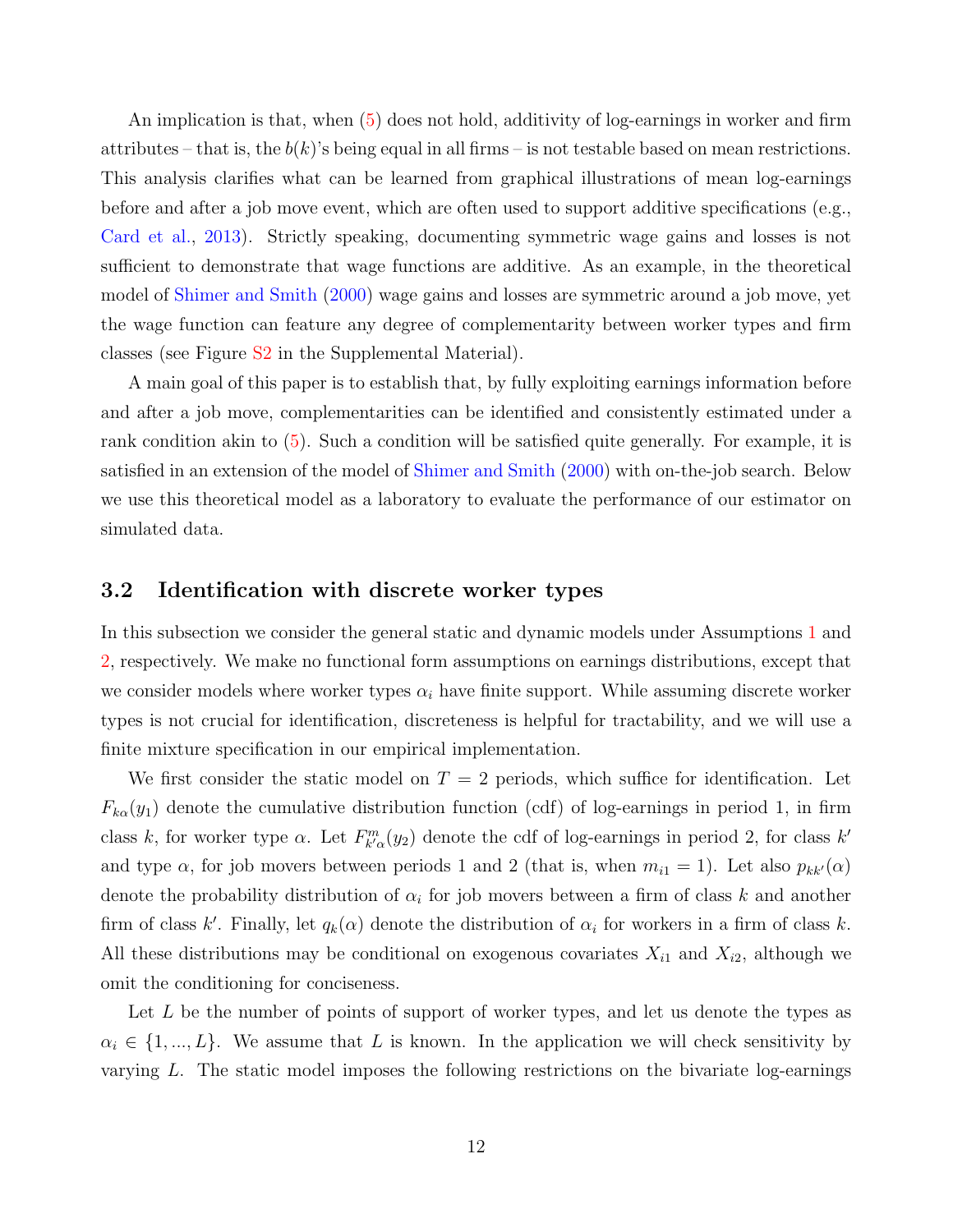Figure 1: A connecting cycle of length  $R = 2$ 

<span id="page-12-3"></span>

distribution for job movers:

<span id="page-12-0"></span>
$$
\Pr\left[Y_{i1}\leq y_1, Y_{i2}\leq y_2 \mid k_{i1}=k, k_{i2}=k', m_{i1}=1\right] = \sum_{\alpha=1}^{L} F_{k\alpha}(y_1) F_{k'\alpha}^m(y_2) p_{kk'}(\alpha). \tag{7}
$$

To see why [\(7\)](#page-12-0) holds, note that  $Y_{i1}$  is independent of  $(k_{i2}, m_{i1})$  conditional on  $(\alpha_i, k_{i1})$ . This is due to the fact that, by Assumption [1](#page-6-1) (i), mobility is unaffected by log-earnings  $Y_{i1}$ , conditional on type and classes. Moreover,  $Y_{i2}$  is independent of  $(Y_{i1}, k_{i1})$  conditional on  $(\alpha_i, k_{i2}, m_{i1} = 1)$ . This is due to the lack of dependence on the past after a job move in Assumption [1](#page-6-1)  $(ii)$ . In addition, we have the following decomposition of the cdf of log-earnings in period 1:

<span id="page-12-1"></span>
$$
\Pr[Y_{i1} \le y_1 \, | \, k_{i1} = k] = \sum_{\alpha=1}^{L} F_{k\alpha}(y_1) q_k(\alpha). \tag{8}
$$

We now provide conditions under which all parameters appearing in [\(7\)](#page-12-0) and [\(8\)](#page-12-1) are identified. We start with a definition.

**Definition 1.** A connecting cycle of length R is a pair of sequences of firm classes  $(k_1, ..., k_R)$  in period 1, and  $(k_1, ..., k_R)$  in period 2, with  $k_{R+1} = k_1$ , such that  $p_{k_r, \tilde{k}_r}(\alpha) \neq 0$  and  $p_{k_{r+1}, \tilde{k}_r}(\alpha) \neq 0$ for all r in  $\{1, ..., R\}$  and  $\alpha$  in  $\{1, ..., L\}$ .

<span id="page-12-2"></span>Assumption 3. *(mixture model, static)* 

(i) For any two firm classes  $k \neq k'$  in  $\{1, ..., K\}$ , there exists a connecting cycle  $(k_1, ..., k_R)$ ,  $(k_1, ..., k_R)$ , such that  $k_1 = k$  and  $k_r = k'$  for some r, and such that the scalars  $a(1), ..., a(L)$ are all distinct, where:

$$
a(\alpha) = \frac{p_{k_1,\widetilde{k}_1}(\alpha)p_{k_2,\widetilde{k}_2}(\alpha) \dots p_{k_R,\widetilde{k}_R}(\alpha)}{p_{k_2,\widetilde{k}_1}(\alpha)p_{k_3,\widetilde{k}_2}(\alpha) \dots p_{k_1,\widetilde{k}_R}(\alpha)}.
$$

In addition, for all k, k', possibly equal, there exists a connecting cycle  $(k'_1, ..., k'_R)$ ,  $(k'_1, ..., k'_R)$ , such that  $k'_1 = k$  and  $k'_r = k'$  for some r.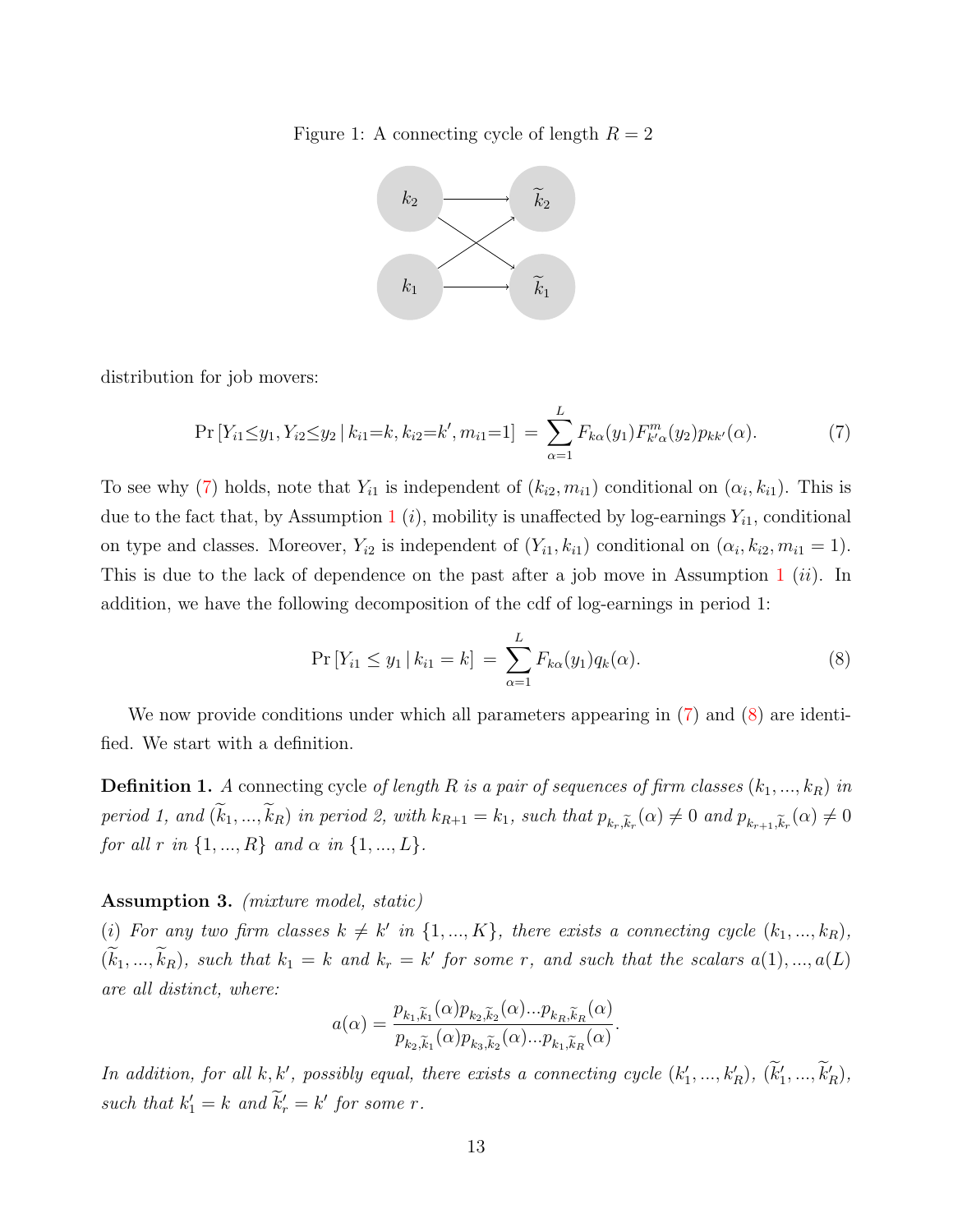(ii) There exist finite sets of M values for  $y_1$  and  $y_2$  such that, for all r in  $\{1, ..., R\}$ , the matrices  $A(k_r, \tilde{k}_r)$  and  $A(k_{r+1}, \tilde{k}_r)$  have rank L, where  $A(k, k')$  has  $(y_1, y_2)$  element:

$$
Pr[Y_{i1} \leq y_1, Y_{i2} \leq y_2 | k_{i1} = k, k_{i2} = k', m_{i1} = 1].
$$

Assumption [3](#page-12-2) requires that any two firm classes  $k$  and  $k'$  belong to a connecting cycle. An example is given in Figure [1,](#page-12-3) where the presence of a connecting cycle requires that there is a positive proportion of every worker type among job movers from  $k_1$  to  $\widetilde{k}_1$ ,  $k_1$  to  $\widetilde{k}_2$ ,  $k_2$  to  $\widetilde{k}_1$ , and  $k_2$  to  $\widetilde{k}_2$ , respectively. Existence of cycles implies graph connectedness, in the sense of AKM [\(Abowd et al.,](#page-38-7) [2002\)](#page-38-7). However, connectedness here is at the firm class level. A specific feature of our nonlinear setting is the need for every firm class to contain job movers of all types of workers. This may be demanding empirically, and the condition may fail in some models of sorting. The requirement on cycles can be relaxed, at the cost of loosing point-identification of some of the quantities of interest. Alternatively, one may impose more structure, as in the interactive regression model [\(1\)](#page-6-2), for example.

Assumption [3](#page-12-2) (i) requires some asymmetry in worker type composition between different firm classes. This condition requires non-random mobility, since it fails when  $p_{kk'}(\alpha)$  does not depend on  $(k, k')$ . Also, part (i) fails when  $p_{kk'}(α)$  is symmetric in  $(k, k')$ . This situation arises in the model of [Shimer and Smith](#page-42-0) [\(2000\)](#page-42-0) in the absence of on-the-job search, for example. In the mixture model we focus on here, the presence of asymmetric job movements between firm classes is crucial for identification. This is similar to the case of the interactive regression model we analyzed above, see equation [\(6\)](#page-10-4).

Finally, Assumption [3](#page-12-2) (*ii*) is a rank condition. It will be satisfied if, in addition to part  $(i)$ , for all r the distributions  $F_{k_r,1}, ..., F_{k_r,L}$  are linearly independent, and similarly for  $F_{\widetilde{k}_r,1}, ...,$  $F_{\tilde{k}_r,L}$ ,  $F_{k_r,1}^m$ , ...,  $F_{k_r,L}^m$ , and  $F_{\tilde{k}_r}^m$  $k_r,1$  $, \ldots, F_{\widetilde{k}_r,L}^m.$ 

The next result shows that, with only two periods and given the structure of the static model, both the type-and-class-specific earnings distributions and the proportions of worker types can be uniquely recovered. The intuition for the result is similar to that in the interactive regression model. Due to the discrete heterogeneity setting, identification is up to an arbitrary choice of labeling of the latent worker types. Proofs are given in Appendix [A.](#page-44-0)

<span id="page-13-0"></span>**Theorem [1](#page-6-1).** Let  $T = 2$ , and let Assumptions 1 and [3](#page-12-2) hold. Suppose that firm classes are observed. Then, up to labeling of the types  $\alpha$ ,  $F_{k\alpha}$  and  $F_{k'\alpha}^m$  are identified for all  $(\alpha, k, k')$ . Moreover, for all pairs  $(k, k')$  for which there are job moves from k to k',  $p_{kk'}(\alpha)$  is identified for all  $\alpha$ , for the same labeling. Lastly, the type proportions  $q_k(\alpha)$  in the first period are all identified, again for the same labeling.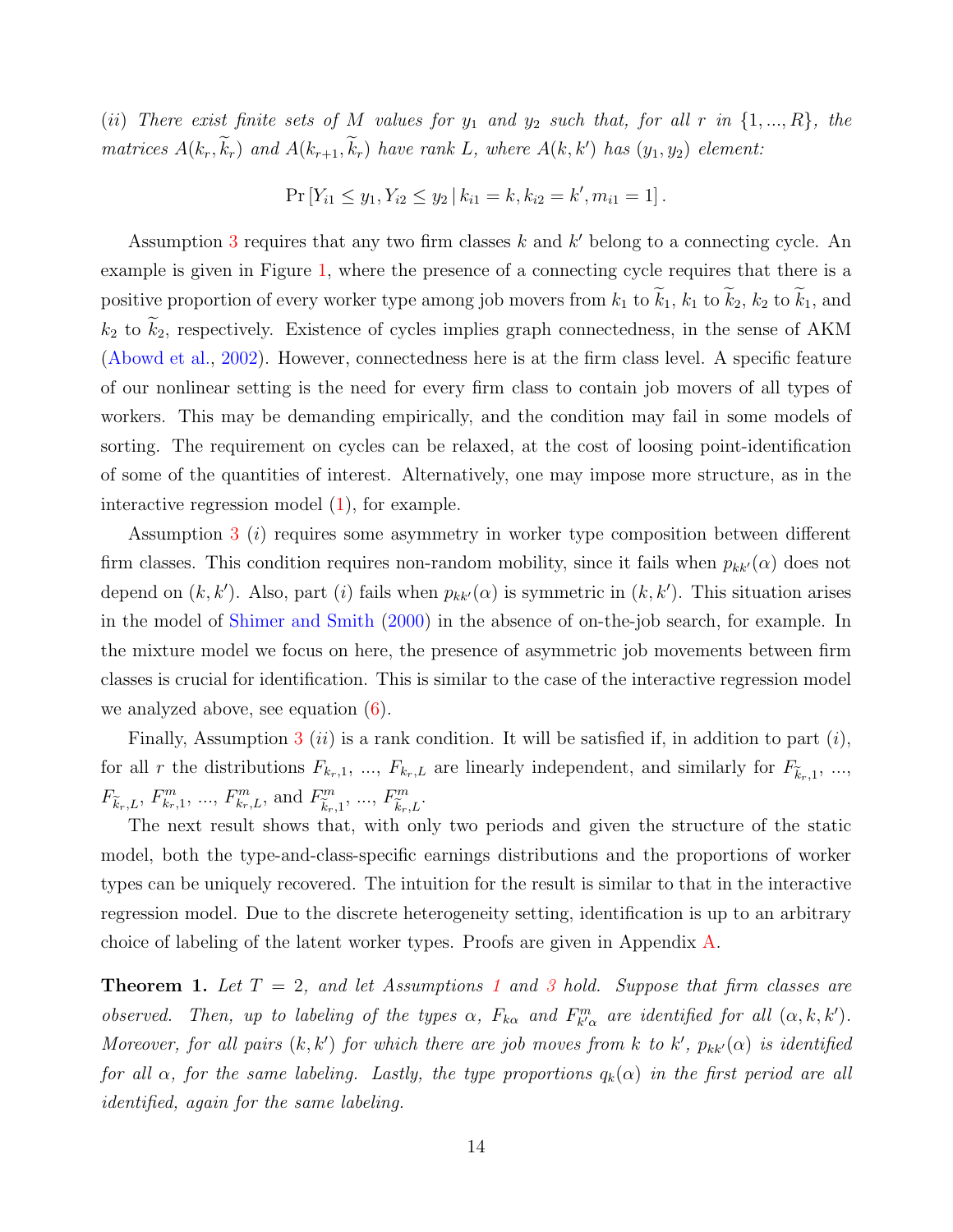We now turn to the dynamic model, where we focus on  $T = 4$  periods. Let  $G_{y_2,k\alpha}^f(y_1)$  (for "forward") denote the cdf of log-earnings in period 1, in a firm class k, for a worker of type  $\alpha$ who does not change firm between periods 1 and 2 and earns  $y_2$  in period 2. Let  $G_{y_3,k'\alpha}^b(y_4)$ (for "backward") be the cdf of  $Y_{i4}$ , in firm class k', for a worker of type  $\alpha$  who does not change firm between periods 3 and 4 and earns  $y_3$  in period 3. Lastly, let  $p_{y_2y_3,kk'}(\alpha)$  denote the type distribution of workers who stay in the same firm of class k between periods 1 and 2, move to another firm of class  $k'$  in period 3, remain in that firm in period 4, and earn  $y_2$  and  $y_3$  in periods 2 and 3. We again abstract from covariates.

In the dynamic model, the bivariate cdf of log-earnings  $Y_{i1}$  and  $Y_{i4}$  for workers who change firm between periods 2 and 3 is:

<span id="page-14-0"></span>
$$
\Pr\left[Y_{i1} \leq y_1, Y_{i4} \leq y_4 \mid Y_{i2} = y_2, Y_{i3} = y_3, k_{i1} = k_{i2} = k, k_{i3} = k_{i4} = k', m_{i1} = 0, m_{i2} = 1, m_{i3} = 0\right]
$$
\n
$$
= \sum_{\alpha=1}^{L} G_{y_2,k\alpha}^f(y_1) G_{y_3,k'\alpha}^b(y_4) p_{y_2y_3,kk'}(\alpha). \tag{9}
$$

Equation [\(9\)](#page-14-0) is a consequence of Assumption [2,](#page-7-0) which is a first-order Markov assumption on the process  $(Y_{it}, k_{it}, m_{i,t-1})$ , where in addition  $m_{it}$  can only depend on  $Y_{it}$  and  $k_{it}$  but not on  $m_{i,t-1}$ . In particular, by Assumption [2](#page-7-0) (ii), Y<sub>i4</sub> is independent of past mobility, firm classes, and earnings, conditional on  $(\alpha_i, Y_{i3}, k_{i4}, k_{i3}, m_{i3})$ . Similarly,  $Y_{i1}$  can be shown to be independent of future classes, earnings and mobility conditional on  $(\alpha_i, Y_{i2}, k_{i1}, k_{i2}, m_{i1})$ .

In addition, in the dynamic case we denote as  $F_{k\alpha}$  the cdf of log-earnings  $Y_{i2}$  for workers in firm class k who remain in the same firm in periods 1 and 2 (that is,  $m_{i1} = 0$ ), and we denote as  $q_k(\alpha)$  the distribution of  $\alpha_i$  for these workers. The joint cdf of log-earnings in periods 1 and 2 is:

<span id="page-14-1"></span>
$$
\Pr\left[Y_{i1} \le y_1, Y_{i2} \le y_2 \mid k_{i1} = k_{i2} = k, m_{i1} = 0\right] = \sum_{\alpha=1}^{L} G_{y_2,k\alpha}^f(y_1) F_{k\alpha}(y_2) q_k(\alpha). \tag{10}
$$

The mathematical structure of  $(9)-(10)$  $(9)-(10)$  $(9)-(10)$  is analogous to that of  $(7)-(8)$  $(7)-(8)$  $(7)-(8)$ . This is useful to analyze the static and dynamic models using similar methods. Intuitively, the conditioning on log-earnings  $Y_{i2}$  and  $Y_{i3}$  immediately before and after the job move ensures conditional independence of log-earnings  $Y_{i1}$  and  $Y_{i4}$ , even though in this model earnings have a direct effect on job mobility and respond dynamically to lagged earnings and previous firm classes.

We start by listing the assumptions, which are stronger than in the static case.

**Definition 2.** An augmented connecting cycle of length  $R$  is a pair of sequences of firm classes and log-earnings values  $(k_1, y_1, ..., k_R, y_R)$  and  $(\widetilde{k}_1, \widetilde{y}_1, ..., \widetilde{k}_R, \widetilde{y}_R)$ , with  $k_{R+1} = k_1$  and  $y_{R+1} = y_1$ , such that  $p_{y_r, \widetilde{y}_r, k_r, \widetilde{k}_r}(\alpha) \neq 0$  and  $p_{y_{r+1}, \widetilde{y}_r, k_{r+1}, \widetilde{k}_r}(\alpha) \neq 0$  for all r in  $\{1, ..., R\}$  and  $\alpha$  in  $\{1, ..., L\}$ .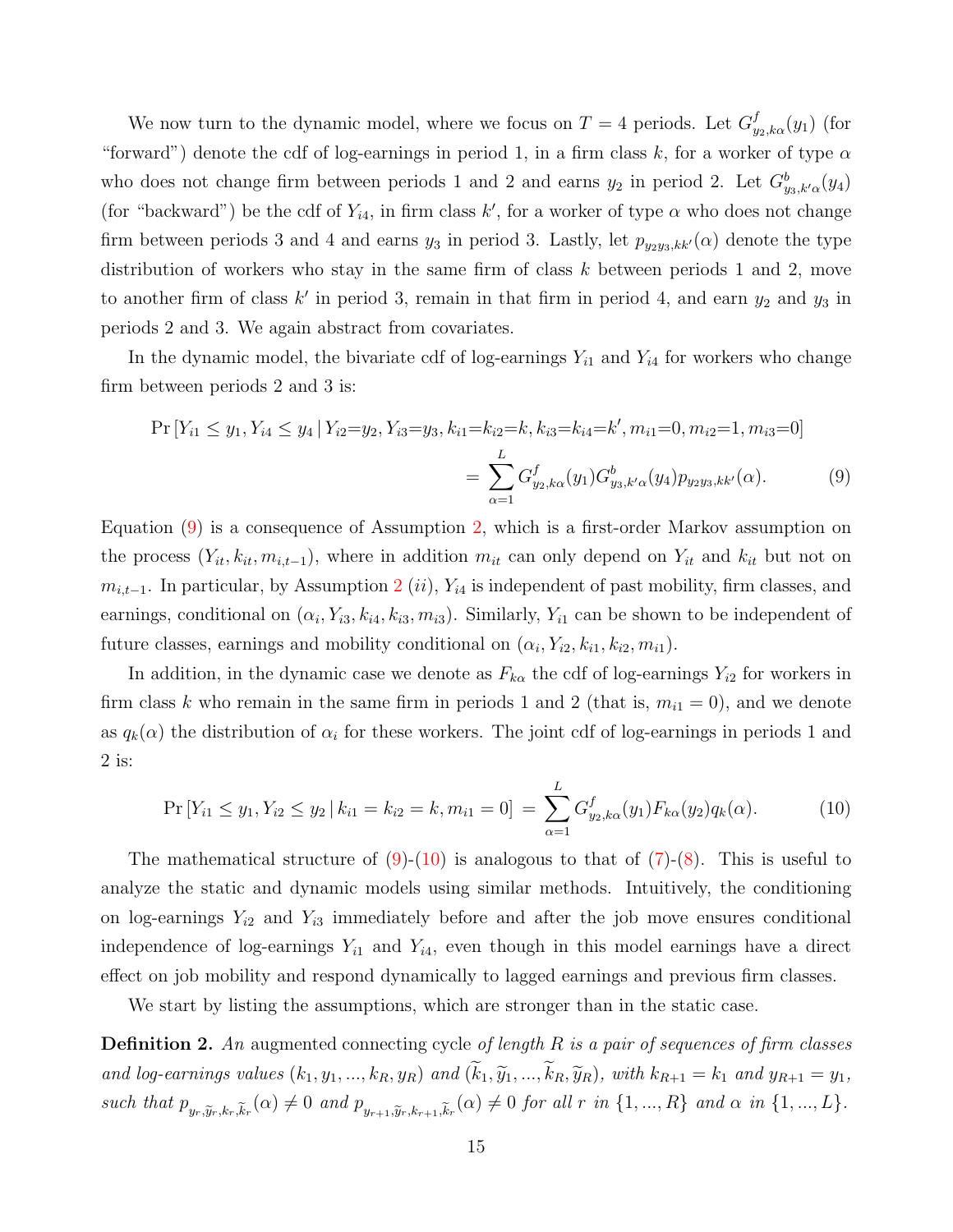#### <span id="page-15-1"></span>Assumption 4. (mixture model, dynamic)

(i) For any two firm classes k, k' in  $\{1, ..., K\}$  and any two log-earnings values y, y', with  $(k, y) \neq$  $(k', y')$ , there exists an augmented connecting cycle  $(k_1, y_1, ..., k_R, y_R)$  and  $(\tilde{k}_1, \tilde{y}_1, ..., \tilde{k}_R, \tilde{y}_R)$ , such that  $(k_1, y_1) = (k, y)$ , and  $(k_r, y_r) = (k', y')$  for some r, and such that the scalars  $a(1), ..., a(L)$ are all distinct, where:

$$
a(\alpha) = \frac{p_{y_1,\widetilde{y}_1,k_1,\widetilde{k}_1}(\alpha)p_{y_2,\widetilde{y}_2,k_2,\widetilde{k}_2}(\alpha)...p_{y_R,\widetilde{y}_R,k_R,\widetilde{k}_R}(\alpha)}{p_{y_2,\widetilde{y}_1,k_2,\widetilde{k}_1}(\alpha)p_{y_3,\widetilde{y}_2,k_3,\widetilde{k}_2}(\alpha)...p_{y_1,\widetilde{y}_R,k_1,\widetilde{k}_R}(\alpha)}.
$$

In addition, for all  $k, k'$  and  $y, y'$ , possibly equal, there exists an augmented connecting cycle  $(k'_1, y'_1, ..., k'_R, y'_R), (\tilde{k}'_1, \tilde{y}'_1, ..., \tilde{k}'_R, \tilde{y}'_R)$ , such that  $k'_1 = k$ ,  $y'_1 = y$ , and  $\tilde{k}'_r = k'$ ,  $\tilde{y}'_r = y'$  for some r.

(ii) There exist finite sets of M values for  $y_1$  and  $y_4$  such that, for all r in  $\{1, ..., R\}$ , the matrices  $A(y_r, \tilde{y}_r, k_r, k_r)$  and  $A(y_{r+1}, \tilde{y}_r, k_{r+1}, k_r)$  have rank L, where  $A(y, y', k, k')$  has  $(y_1, y_4)$ element:

$$
Pr[Y_{i1} \le y_1, Y_{i4} \le y_4 | Y_{i2} = y, Y_{i3} = y', k_{i2} = k, k_{i3} = k', m_{i2} = 1].
$$

We then have the following nonparametric identification result for the dynamic model under discrete worker heterogeneity.

<span id="page-15-2"></span>**Theorem [2](#page-7-0).** Let  $T = 4$  $T = 4$ , and let Assumptions 2 and 4 hold. Suppose that firm classes are observed. Then, up to labeling of the types  $\alpha$ :

(i)  $G_{y_2,k\alpha}^f$  and  $G_{y_3,k'\alpha}^b$  are identified for all  $(\alpha, k, k')$ . Moreover, for all  $(k, y_2, k', y_3)$  for which there are job moves from  $(k, y_2)$  to  $(k', y_3)$ ,  $p_{y_2y_3, kk'}(\alpha)$  is identified for all  $\alpha$ .

(ii)  $F_{k\alpha}$  and  $q_k(\alpha)$ , and log-earnings cdfs in periods 3 and 4, are also identified. Lastly, type-specific transition probabilities between firm classes are identified.

### <span id="page-15-0"></span>4 Two-step grouped fixed-effects estimation

In the previous section we have provided conditions under which earnings distributions are identified in the presence of sorting and complementarities. These results hold at the firm class level  $k_{it}$ , where in principle  $k_{it}$  could coincide with the firm  $j_{it}$ . However, in matched employer employee panel data sets of typical sizes, estimating models with complementarities, dynamics, and two-sided heterogeneity may be ill-behaved due to the incidental parameter biases caused by the large number of firm-specific parameters that are solely identified from job movements. For this reason, we use a dimension reduction method to partition firms into classes. We now describe a computationally tractable two-step grouped fixed-effects estimator, where we classify firms in a first step and estimate earnings and mobility parameters in a second step.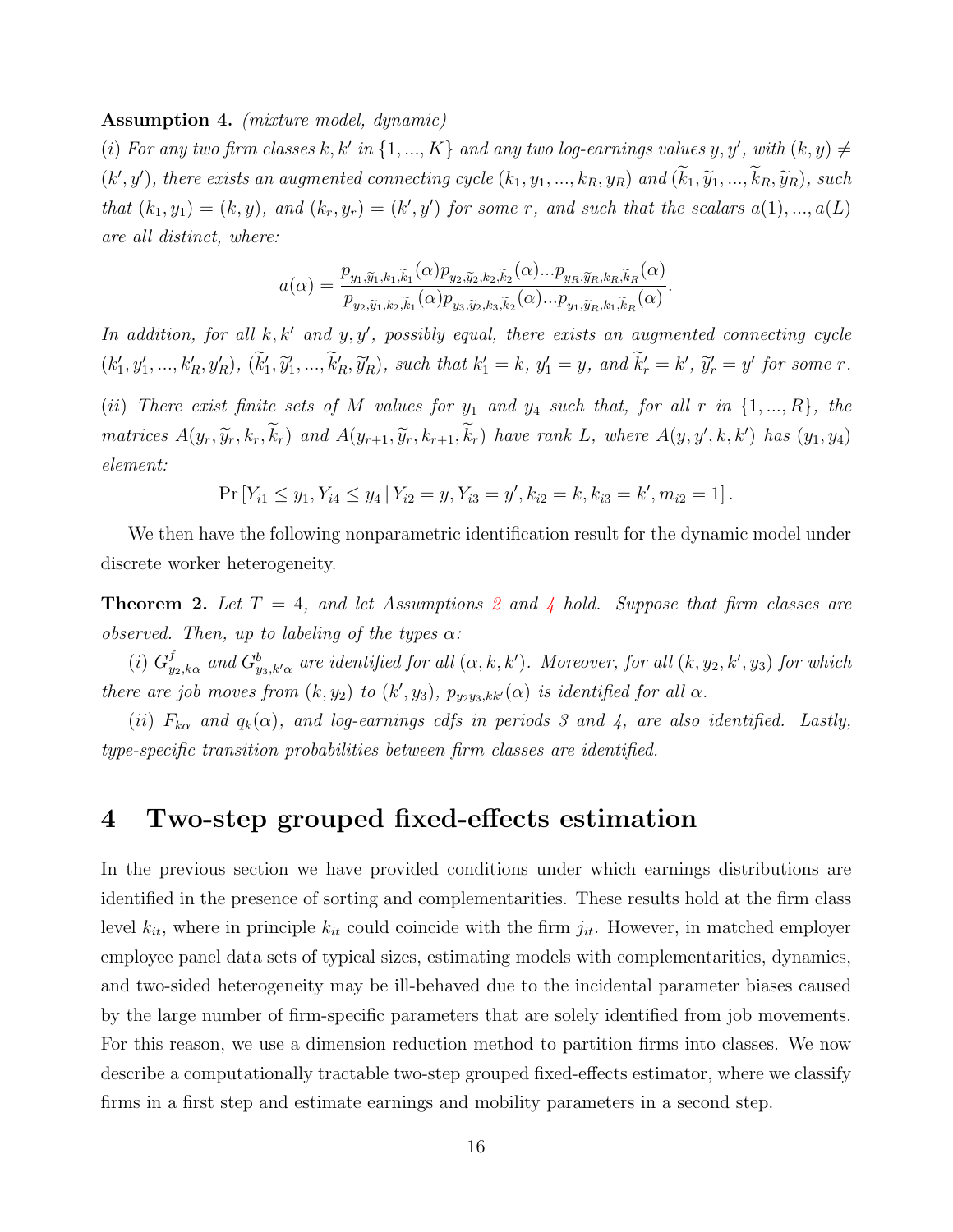#### 4.1 Recovering firm classes using k-means clustering

In both the static and dynamic models described in Section [2,](#page-4-0) the distributions of log-earnings  $Y_{it}$  and characteristics  $X_{it}$ , and the probabilities of mobility  $m_{it}$ , are all allowed to depend on firm classes  $k$ , but not on the identity of the firm within class  $k$ . In other words, unobservable firm heterogeneity operates at the level of firm classes in the model, not at the level of individual firms. For example, in  $(8)$  the first period's distribution of log-earnings in firm j does not depend on j beyond its dependence on firm class  $k = k(j)$ :

$$
\Pr[Y_{i1} \le y_1 | j_{i1} = j] = \sum_{\alpha=1}^{L} F_{k\alpha}(y_1) q_k(\alpha), \tag{11}
$$

where the left-hand side thus only depends on  $k = k(j)$ . This observation motivates classifying firms into classes using their earnings distributions, as we now explain.

We propose partitioning the  $J$  firms in the sample into classes by solving the following weighted k-means problem:

<span id="page-16-0"></span>
$$
\min_{k(1),\dots,k(J),H_1,\dots,H_K} \sum_{j=1}^J n_j \int \left(\widehat{F}_j(y) - H_{k(j)}(y)\right)^2 d\mu(y),\tag{12}
$$

where  $F_j$  denotes the empirical cdf of log-earnings in firm  $j$ ,  $n_j$  is the number of workers in firm j,  $\mu$  is a discrete or continuous measure ( $\mu$  is supported on a finite grid in our application),  $k(1), ..., k(J)$  denotes a partition of firms into K classes, and  $H_1, ..., H_K$  are cdfs. Here we take the number K of firm classes as known. In the empirical analysis we will check robustness around the baseline value  $K = 10$ . We minimize  $(12)$  with respect to all possible partitions and to class-specific cdfs. While global minima in k-means may be challenging to compute, k-means algorithms are widely used in many fields and efficient heuristic computational methods have been developed (e.g., [Steinley,](#page-43-1) [2006\)](#page-43-1).

Through the classification in [\(12\)](#page-16-0) we estimate firm classes as "discrete fixed-effects", allowing them to be correlated to firm-specific covariates. In our application on short panels we will assume that the firms' classification is time-invariant, and we will correlate the estimated classes ex-post to firm observables.

To provide a formal justification for the classification, we consider a setting where the model (either static or dynamic) is well-specified, and there exists a partition of firms into K classes in the population. We consider an asymptotic sequence where both the number of firms and the number of workers per firm tend to infinity. Using a result from [Bonhomme and](#page-39-3) [Manresa](#page-39-3) [\(2015\)](#page-39-3) we show that estimated firm classes,  $\hat{k}(j)$ , converge to the population ones up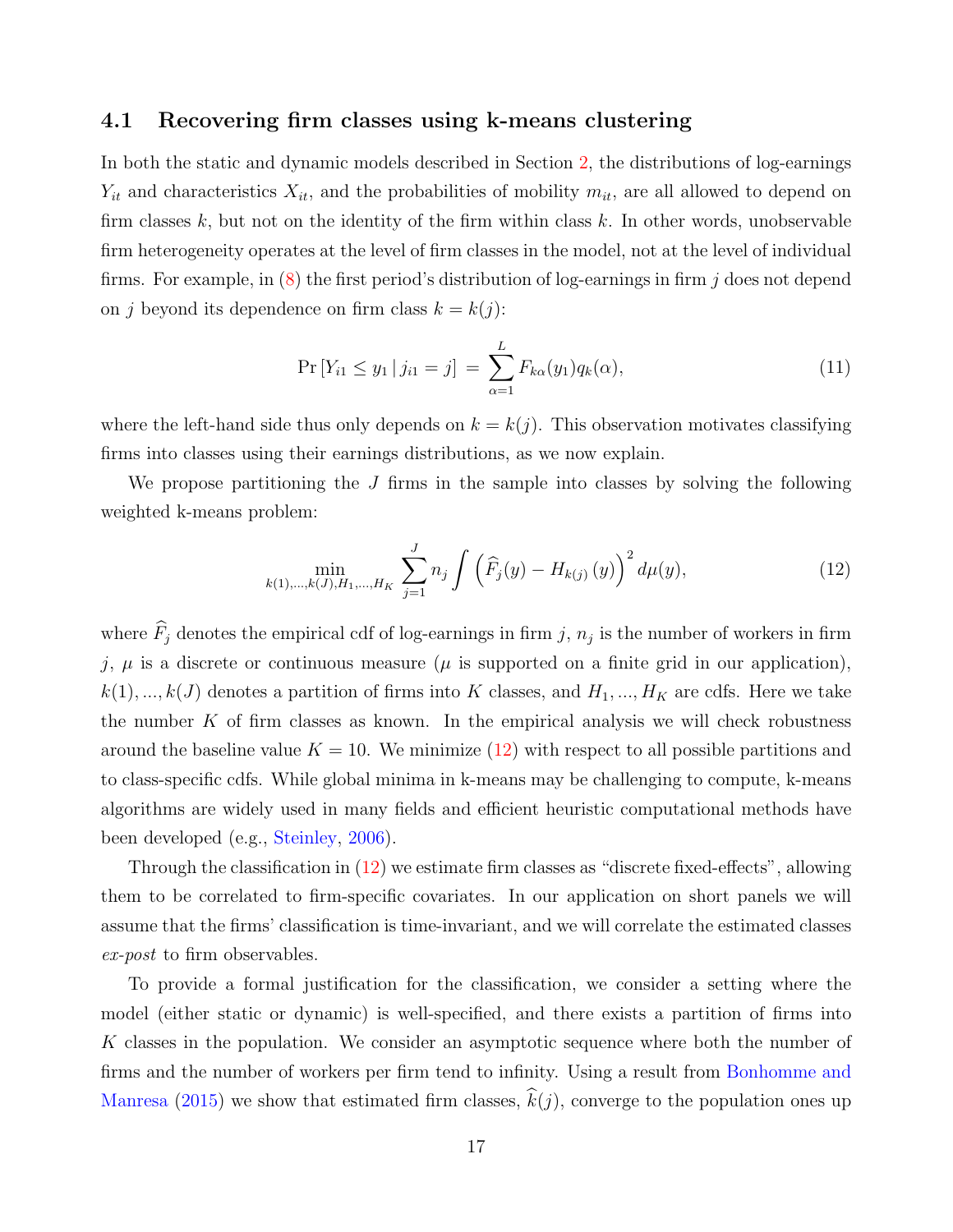to an arbitrary labeling as the sample size grows. As a result, the asymptotic distribution of parameter estimates in the second step is not affected by the estimation of firm classes. In Appendix [B](#page-47-0) we provide details on this analysis.

Two remarks are in order. First, the labeling of the classes is arbitrary. This labeling does not affect variance decomposition exercises. However, a structural interpretation of the firm classes in terms of productivity would require additional assumptions. [Eeckhout and Kircher](#page-40-0) [\(2011\)](#page-40-0) show that in some cases it can be impossible to recover such a productivity ordering from wage data only.

Second, the classification fails to be identified when two firm classes have identical earnings distributions in the cross-section. This can happen if one firm offers a higher earnings schedule but has lower-type workers, and another one offers a lower earnings schedule but has highertype workers, in such as way that the two firms have exactly the same earnings distributions. In some environments without firm capacity constraints, such as [Postel-Vinay and Robin](#page-42-6) [\(2002\)](#page-42-6), the upper bound of earnings in the firm is increasing in firm productivity, so firm-specific distributions are all different and firms may be consistently classified based on their earnings distributions. It is difficult to obtain similar guarantees in models with capacity constraints. Nevertheless, note that identification can survive even when some firms have identical mean earnings, provided the *distributions* of earnings differ.

In the empirical analysis we attempt to bring additional information beyond cross-sectional earnings to learn about firm heterogeneity, in several ways. Going beyond wage information has been advocated in the structural literature (e.g., [Eeckhout and Kircher,](#page-40-0) [2011,](#page-40-0) [Bagger and](#page-38-1) [Lentz,](#page-38-1) [2014,](#page-38-1) [Hagedorn et al.,](#page-40-4) [2017,](#page-40-4) [Bartolucci et al.,](#page-38-8) [2015\)](#page-38-8). As robustness checks, we use re-classification and random-effects methods, which rely on longitudinal information on both earnings and mobility. We also experiment, albeit without a structural model, with bringing other information on the firm in order to inform the classification, such as firm value added and measures of worker flows.

### 4.2 Recovering the model's parameters in a second step

From the first step, we obtain estimates of firm classes  $\hat{k}(j)$  for all firms j in the sample. Given those, we then impute a class  $\hat{k}_{it} = \hat{k}(j_{it})$  to each worker-period observation, and we estimate the model conditional on the  $\hat{k}_{it}$ 's. To describe this second step, we consider a specification where workers belong to  $L$  latent types, and the model is parametric given worker and firm heterogeneity. We focus on a two-period version of the static model, and a four-period version of the dynamic model, both of which we estimate on Swedish data.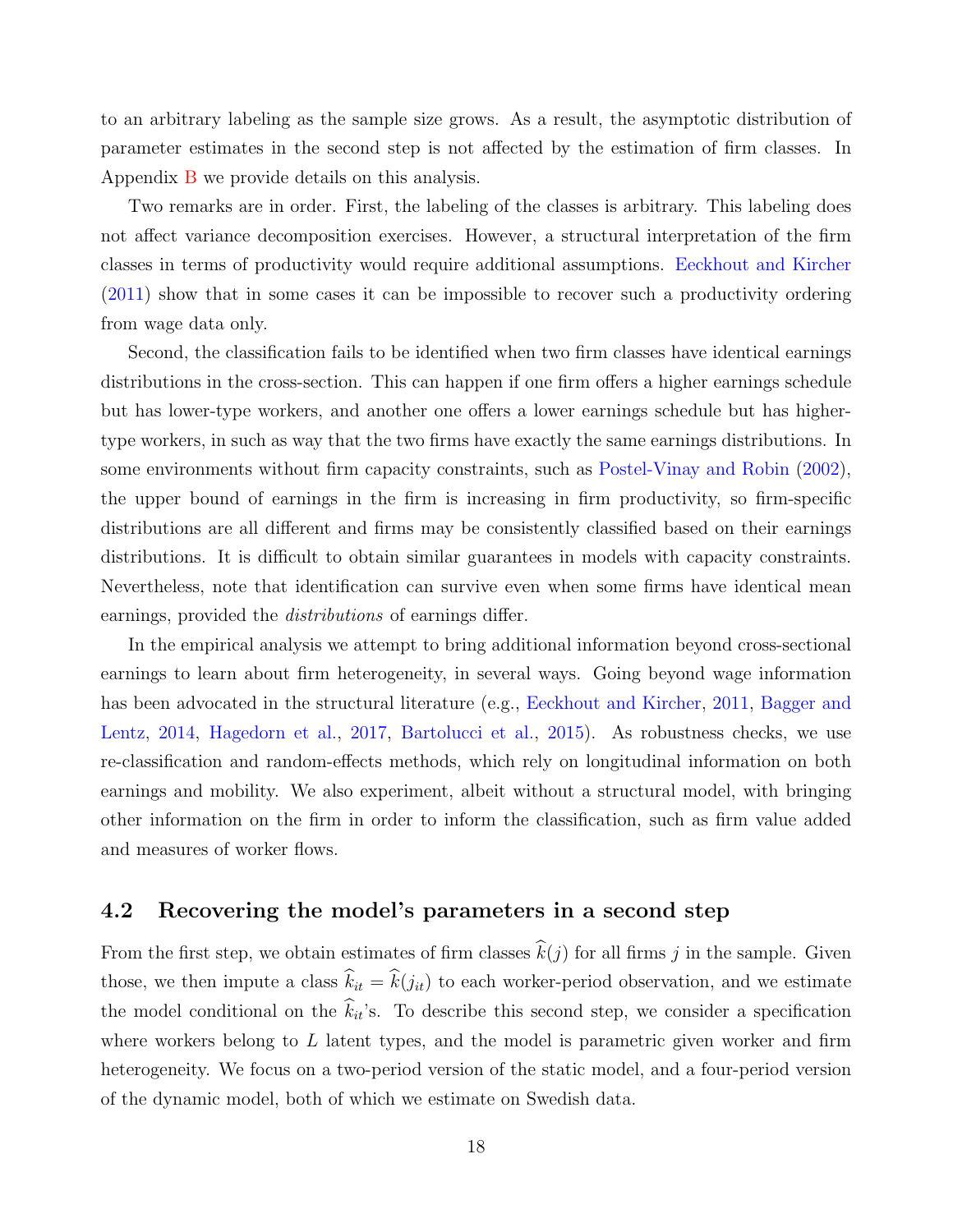In the static case, we let  $f_{k\alpha}(y;\theta_f)$  (first-period earnings),  $f_{k\alpha}^m(y;\theta_{f^m})$  (second-period earnings for job movers),  $q_k(\alpha; \theta_q)$  (worker-type proportions), and  $p_{kk'}(\alpha; \theta_p)$  (worker-type proportions for job movers) be indexed by parameter vectors  $\theta_f$ ,  $\theta_f$ ,  $\theta_q$ ,  $\theta_p$ . In our baseline specification we will let both earnings densities be log-normal with  $(k, \alpha)$ -specific means and variances. That is, means and variances of log-earnings are allowed to differ between all combinations of worker types and firm classes. In addition, in the time dimension we will allow for full interactions between firm classes and time indicators, as well as unrestricted non-stationary variances. Lastly, we will treat all  $q_k(\alpha)$  and  $p_{kk'}(\alpha)$  as unrestricted parameters.

Following the spirit of the identification strategy, we first estimate log-earnings densities using job movers only, and we then estimate worker type proportions in the first period using both job movers and job stayers.<sup>[9](#page-18-0)</sup> Under the assumption that worker types and earnings realizations are independent across workers conditional on mobility indicators and firm classes, the log-likelihood of job movers conditional on mobility patterns and estimated firm classes takes the following form  $(N_m$  denoting the number of job movers):

$$
\sum_{i=1}^{N_m} \sum_{k=1}^{K} \sum_{k'=1}^{K} \mathbf{1} \{\hat{k}_{i1} = k\} \mathbf{1} \{\hat{k}_{i2} = k'\} \ln \left( \sum_{\alpha=1}^{L} p_{kk'}(\alpha; \theta_p) f_{k\alpha}(Y_{i1}; \theta_f) f_{k'\alpha}^m(Y_{i2}; \theta_{fm}) \right).
$$
 (13)

In turn, the log-likelihood of all workers in period 1 is:

<span id="page-18-2"></span><span id="page-18-1"></span>
$$
\sum_{i=1}^{N} \sum_{k=1}^{K} \mathbf{1} \{\hat{k}_{i1} = k\} \ln \left( \sum_{\alpha=1}^{L} q_k(\alpha; \theta_q) f_{k\alpha}(Y_{i1}; \hat{\theta}_f) \right).
$$
 (14)

Hence, conditional on the estimated firm classes,  $(13)$  and  $(14)$  are standard single-agent correlated random-effects log-likelihood functions. We estimate  $\hat{\theta}_f$ ,  $\hat{\theta}_f$ <sub>m</sub>,  $\hat{\theta}_p$  by maximizing [\(13\)](#page-18-1), and then  $\hat{\theta}_q$  by maximizing [\(14\)](#page-18-2). We use the EM algorithm for computation [\(Dempster et al.,](#page-40-9) [1977\)](#page-40-9).

**Dynamic model.** We use a similar approach for the dynamic finite mixture model using four periods, see equations [\(9\)](#page-14-0) and [\(10\)](#page-14-1). In this case we specify the conditional mean of  $Y_{i4}$ given  $Y_{i3}$  and worker and firm heterogeneity as  $\mu_{4k'\alpha} + \rho_{4|3}Y_{i3}$ , where  $\mu_{4k'\alpha}$  is a  $(k', \alpha)$ -specific intercept. Likewise, the conditional mean of  $Y_{i1}$  given  $Y_{i2}$  and worker and firm heterogeneity is  $\mu_{1k\alpha} + \rho_{1|2}Y_{i2}$ . The parameters  $\rho_{4|3}$  and  $\rho_{1|2}$  capture the persistence of log-earnings within job. For parsimony we have imposed that those parameters are homogeneous across worker types and firm classes, although this could be relaxed with a larger sample.

<span id="page-18-0"></span> $9P$ roceeding in this way has the advantage of recovering earnings parameters from job movements directly, albeit with some efficiency loss. In practice we estimate the type proportions of job stayers in the last step, and combine them with the  $p_{kk'}(\alpha)$  to recover the unconditional proportions  $q_k(\alpha)$ .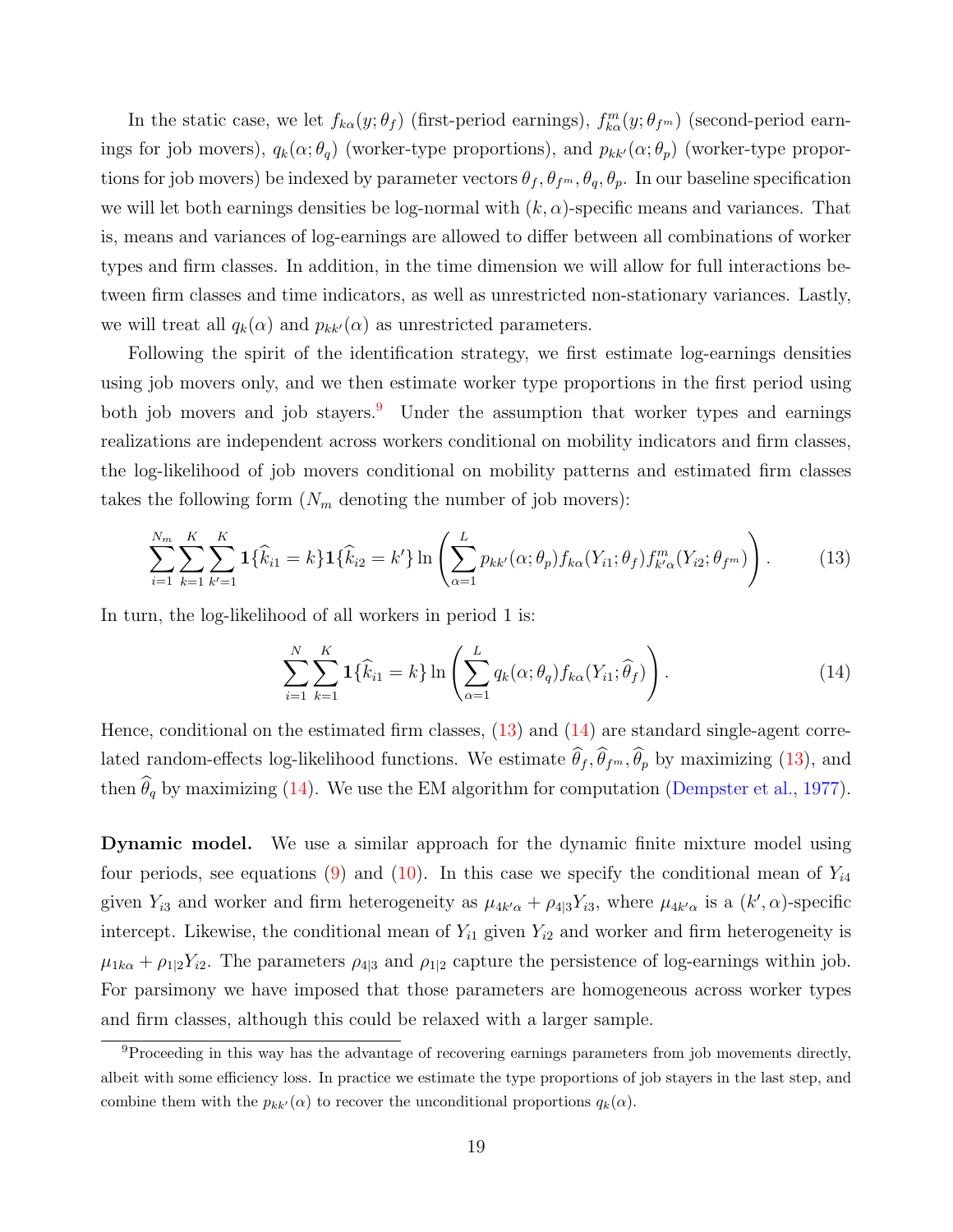In addition, we specify the mean of  $(Y_{i2}, Y_{i3})$  for job movers between classes k and k' as  $(\mu_{2k\alpha} + \xi_2(k'), \mu_{3k'\alpha} + \xi_3(k)).$  The term  $\xi_2(k')$  reflects that, conditional on moving between k and  $k'$ , mean log-earnings before the move can differ with the firm of destination, due to the presence of *endogenous mobility*. The term  $\xi_3(k)$  reflects that the previous firm is allowed to have a direct effect on log-earnings after a move, through the presence of *state dependence*. Neither of those effects is allowed for in the static version of the model. We specify the mean of  $(Y_{i2}, Y_{i3})$  for job stayers in a firm of class k as  $(\mu_{2k\alpha}^s, \mu_{3k\alpha}^s)$ . Lastly, for both stayers and movers we let the covariance matrices vary with firm classes.<sup>[10](#page-19-0)</sup>

Given estimates  $\hat{\rho}_{4|3}$  and  $\hat{\rho}_{1|2}$  of the persistence parameters, the other parameters can be estimated using a similar approach as in the static case, based on the following log-likelihood functions:

<span id="page-19-1"></span>
$$
\sum_{i=1}^{N_m} \sum_{k=1}^{K} \sum_{k'=1}^{K} \mathbf{1} \{\hat{k}_{i2} = k\} \mathbf{1} \{\hat{k}_{i3} = k'\} \times \dots
$$
\n
$$
\ln \left( \sum_{\alpha=1}^{L} p_{kk'}(\alpha; \theta_p) f_{Y_{i2}, k\alpha}^f(Y_{i1}; \hat{\rho}_{1|2}, \theta_{f}) f_{kk'\alpha}^m(Y_{i2}, Y_{i3}; \theta_{f^m}) f_{Y_{i3}, k'\alpha}^b(Y_{i4}; \hat{\rho}_{4|3}, \theta_{f^b}) \right), (15)
$$

and:

<span id="page-19-2"></span>
$$
\sum_{i=1}^{N} \sum_{k=1}^{K} \mathbf{1} \{\hat{k}_{i2} = k\} \ln \left( \sum_{\alpha=1}^{L} q_k(\alpha; \theta_q) f_{Y_{i2}k\alpha}^f(Y_{i1}; \hat{\rho}_{1|2}, \hat{\theta}_{f}) f_{k\alpha}^s(Y_{i2}, Y_{i3}; \theta_{f^s}) f_{Y_{i3},k'\alpha}^b(Y_{i4}; \hat{\rho}_{4|3}, \hat{\theta}_{f^b}) \right). (16)
$$

We estimate  $\theta_p$ ,  $\theta_{ff}$ ,  $\theta_{fm}$ ,  $\theta_{f}$  based on [\(15\)](#page-19-1), and then  $\theta_q$ ,  $\theta_{f}$  based on [\(16\)](#page-19-2), using the EM algorithm in both cases.

While it is in principle possible to estimate  $\rho_{4|3}$  and  $\rho_{1|2}$  by maximizing a joint likelihood function across movers and stayers with respect to all parameters, doing so would be computationally cumbersome. A convenient alternative, which we adopt in the empirical analysis, is to estimate these parameters in an initial step based on covariance restrictions. Under the assumption that the effect of worker types on mean log-earnings is constant over time within firm, simple restrictions on the  $\rho$ 's can be obtained by exploiting the particular form of the conditional means of  $Y_{i4}$  given  $Y_{i3}$  and  $Y_{i1}$  given  $Y_{i2}$ , respectively. We provide details on the covariance-based estimation of  $\rho_{4|3}$  and  $\rho_{1|2}$  in the Supplemental Material.

The estimation approach outlined in this section can be modified in several ways that we implement empirically. A first extension is a model-based re-classification. Given estimates

<span id="page-19-0"></span><sup>&</sup>lt;sup>10</sup>We impose that the best linear predictors in the regressions of  $Y_{i3}$  on  $Y_{i2}$ , for both stayers (denoted as  $\rho_{3|2}^s$ ) and movers  $(\rho_{3|2}^m)$ , do not depend on worker types or firm classes, and that the residual variances in the case of movers only depend on  $k'$ . This could be relaxed with a large enough sample.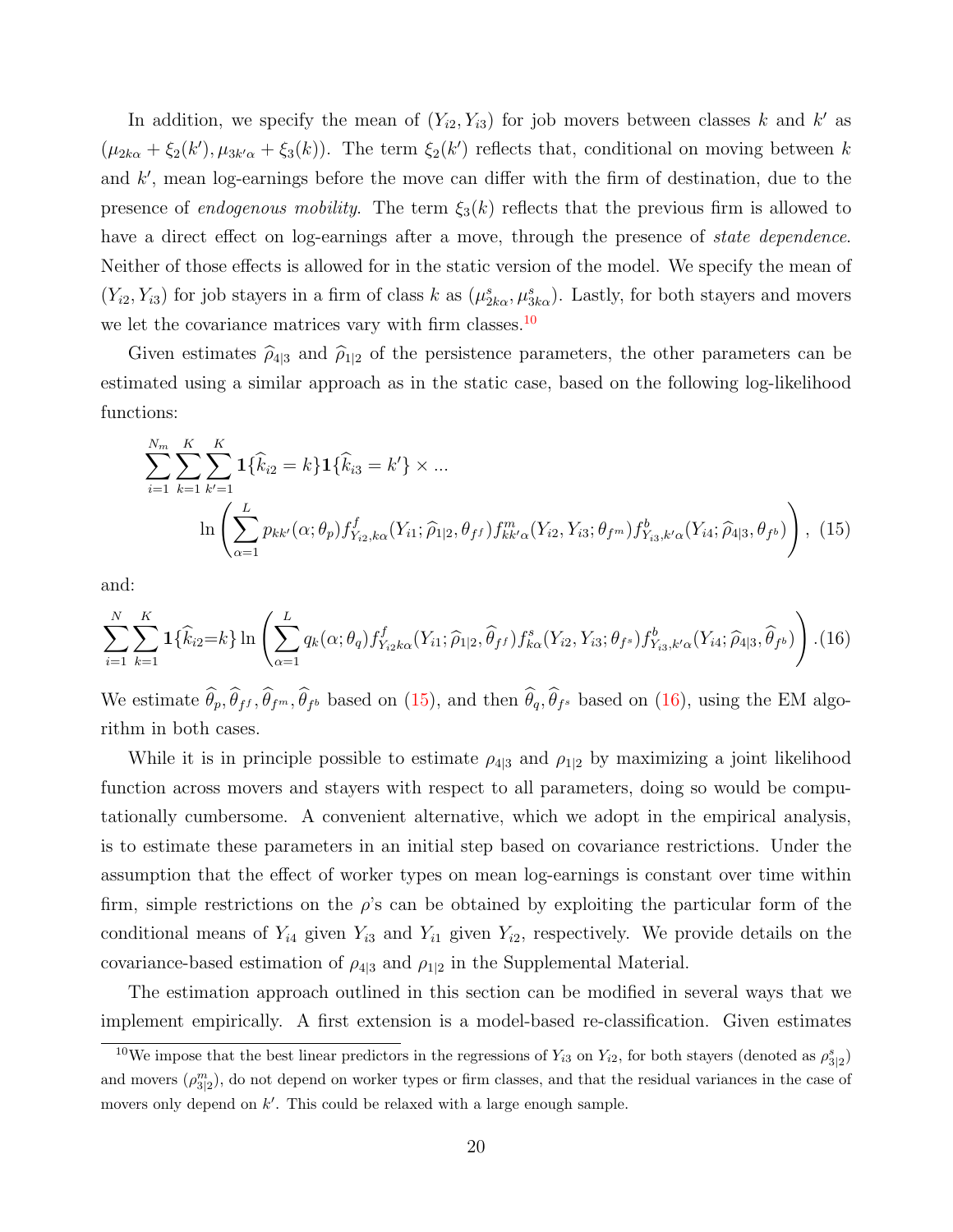of the  $\theta$  parameters one may re-classify every firm j to the class  $k = \tilde{k}(j)$  that corresponds to the maximal value of the k-specific likelihoods of firm  $j$ 's observations. This approach can be iterated further. In addition, while we have described estimation in the context of finite mixture models, the two-step approach can also be used in regression models, such as the AKM model and its interactive counterparts  $(1)$  and  $(2)$  that allow for complementarities or dynamics. In such models, the two-step grouped fixed-effects method deliver computationally convenient estimation algorithms based on mean and covariance restrictions. We will use estimates of interactive regression models to show the robustness of our results.

Experiments on simulated data. To evaluate the ability of our estimator to recover the contributions of worker and firm heterogeneity to earnings dispersion, we consider two simulation experiments. We first analyze an extension of the model of [Shimer and Smith](#page-42-0) [\(2000\)](#page-42-0) with on-the-job search, using parameter values that imply either positive or negative assortative matching. We find that our finite mixture estimator of the static model recovers wage functions and variance contributions well (see Figure [S3](#page-0-0) and Table [S1](#page-0-0) in the Supplemental Material). We also set up a second simulation experiment, where we use our empirical estimates on Swedish data as "true" parameter values. We find that the Monte Carlo distributions are approximately centered around true values and have low dispersion, for both the static model and the dynamic model (see Tables [S5](#page-0-0) and [S6\)](#page-0-0). In the simulation based on the static model, we also compute means of AKM fixed-effects estimates across Monte Carlo distributions (fifth row in Table [S5\)](#page-0-0). We find that AKM estimates of variance components are severely biased. Although such biases may not be surprising, given the short length of the panel and the low mobility rate, note that our estimator does recover the magnitudes of variance components in this setting.

### <span id="page-20-0"></span>5 Empirical results I: Static model

We now present results for the static model in the Swedish data. We use administrative data covering the entire working age population in Sweden between 1997 and 2008. We follow [Friedrich et al.](#page-40-10) [\(2014\)](#page-40-10) for sample selection and construction of monthly log-earnings. We estimate the static model on males working in the private sector in 2002 and 2004. We keep workers who are both fully employed in the same firm in 2002 and fully employed in the same firm in 2004, and firms with at least one fully-employed worker during the period. In Appendix [C](#page-49-0) we provide details on the Swedish labor market, and on sample construction. We define job movements in a conservative way, which we describe in detail in Appendix [C.](#page-49-0) This construction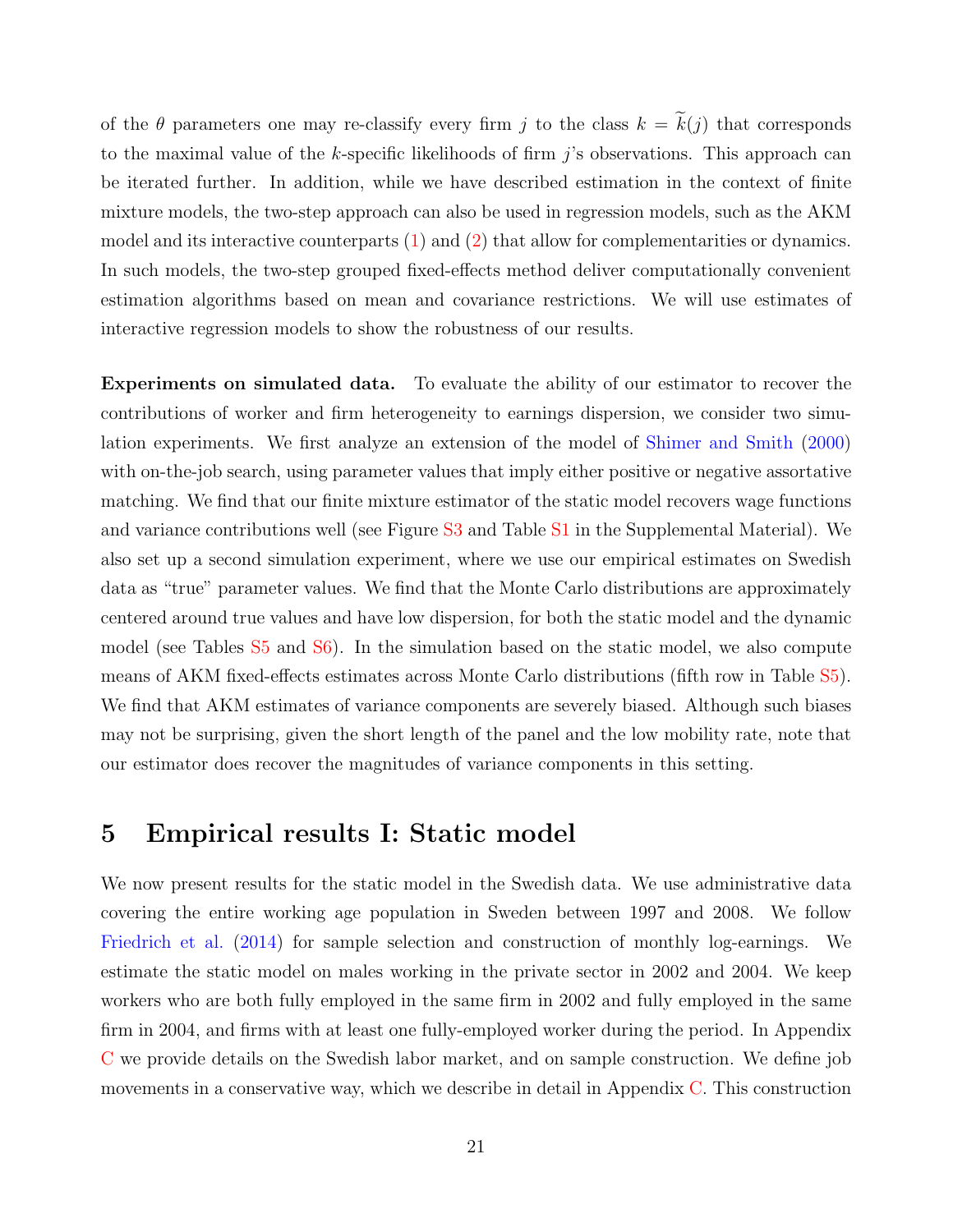<span id="page-21-0"></span>

| class:                                | $\mathbf{1}$ | $\overline{2}$ | 3        | 4      | 5      | 6        | 7       | 8      | 9      | 10     | all     |
|---------------------------------------|--------------|----------------|----------|--------|--------|----------|---------|--------|--------|--------|---------|
| number of workers                     | 16,868       | 50,906         | 74,073   | 76,616 | 80,562 | 66,120   | 105,485 | 61,272 | 47,164 | 20,709 | 599,775 |
| number of firms                       | 5,808        | 6.832          | 4.983    | 5.835  | 3,507  | 4,149    | 3,672   | 3,467  | 2,886  | 2,687  | 43,826  |
| mean firm reported size               | 12.43        | 20.92          | 42.68    | 28.47  | 65.06  | 32.30    | 60.08   | 51.24  | 54.16  | 50.86  | 37.59   |
| number of firms $> 10$ (actual size)  | 160          | 1,034          | 1,519    | 1,357  | 1,192  | 930      | 999     | 855    | 632    | 415    | 9,093   |
| number of firms $> 50$ (actual size)  | 7            | 87             | 260      | 225    | 270    | 162      | 245     | 183    | 147    | 52     | 1.638   |
| % high school drop out                | 28.5%        | 27.8%          | $25.9\%$ | 26.8%  | 22.2%  | 23.8%    | 18.9%   | 12.9%  | 6.1%   | 3.2%   | 20.6%   |
| % high school graduates               | 61.3%        | 63.4%          | 62.3%    | 63.3%  | 59.1%  | 62.7%    | 58.4%   | 49.3%  | 34.9%  | 25.6%  | 56.7%   |
| $%$ some college                      | 10.2%        | 8.8%           | 11.8%    | 9.9%   | 18.7%  | 13.5%    | 22.8%   | 37.8%  | 59.0%  | 71.2%  | 22.7%   |
| $\%$ workers younger than 30          | 24.3%        | 19.5%          | 19.8%    | 17.5%  | 18.6%  | 15.4%    | 13.8%   | 14.3%  | 15.0%  | 14.3%  | 16.8%   |
| % workers between 31 and 50           | 54.1%        | 54.6%          | 55.0%    | 56.2%  | 56.0%  | 57.6%    | 58.5%   | 58.9%  | 60.0%  | 64.2%  | 57.2%   |
| % workers older than 51               | 21.7%        | 25.9%          | 25.1%    | 26.3%  | 25.5%  | 27.0%    | 27.6%   | 26.8%  | 25.0%  | 21.5%  | 26.0%   |
| $%$ workers in manufacturing          | 24.3%        | 39.3%          | 46.8%    | 53.0%  | 51.5%  | $52.0\%$ | 53.0%   | 40.3%  | 31.5%  | 7.6%   | 45.4%   |
| % workers in services                 | 39.3%        | 32.1%          | 23.3%    | 19.7%  | 14.4%  | 15.0%    | 16.0%   | 29.7%  | 52.1%  | 72.6%  | 25.3%   |
| % workers in retail and trade         | 26.4%        | 19.0%          | 24.9%    | 10.6%  | 29.3%  | 7.9%     | 8.4%    | 17.7%  | 14.8%  | 18.7%  | 16.7%   |
| % workers in construction             | 9.9%         | 9.6%           | 5.1%     | 16.8%  | 4.9%   | 25.1%    | 22.5%   | 12.3%  | 1.5%   | 1.1%   | 12.6%   |
| mean log-earnings                     | 9.69         | 9.92           | 10.01    | 10.06  | 10.15  | 10.16    | 10.24   | 10.36  | 10.50  | 10.77  | 10.18   |
| variance of log-earnings              | 0.101        | 0.054          | 0.085    | 0.051  | 0.102  | 0.051    | 0.077   | 0.096  | 0.109  | 0.173  | 0.124   |
| skewness of log-earnings              | $-1.392$     | $-0.709$       | 0.345    | 0.019  | 0.576  | 0.433    | 0.474   | 0.703  | 0.385  | 1.001  | 0.582   |
| kurtosis of log-earnings              | 7.780        | 14.093         | 9.017    | 15.565 | 7.788  | 14.763   | 10.033  | 8.141  | 6.651  | 6.984  | 7.400   |
| between-firm variance of log-earnings | 0.0462       | 0.0044         | 0.0036   | 0.0018 | 0.0032 | 0.0016   | 0.0016  | 0.0045 | 0.0057 | 0.0435 | 0.0475  |
| mean log-value-added per worker       | 12.40        | 12.58          | 12.69    | 12.69  | 12.84  | 12.75    | 12.87   | 12.94  | 13.03  | 13.18  | 12.74   |

Notes: The table corresponds to males fully employed in the same firm in 2002 and 2004, for firms that are continuously present in the sample. The "actual size" is the number of workers per firm in our sample. All numbers in the table correspond to 2002.

results in low mobility rates, with a ratio of job movers to job stayers of 3.3% in the sample.

Firm classes. As described in Section [4,](#page-15-0) we estimate firm classes using a weighted k-means algorithm with 10, 000 randomly generated starting values. We use firms' cdfs of 2002 log-earnings on a grid of 20 percentiles of the overall log-earnings distribution. We weight measurements by firm size, and only include job stayers in the classification.

In Table [1](#page-21-0) we provide summary statistics about the estimated firm classes for our baseline choice of number of classes  $K = 10$ . We order firm classes according to mean log-earnings in each class. Classes capture substantial heterogeneity between firms. The between-firm-class log-earnings variance is 0.0421; that is, 89% of the overall between-firm variance. This suggests that assuming homogeneity within each of the 10 classes might not result in major losses of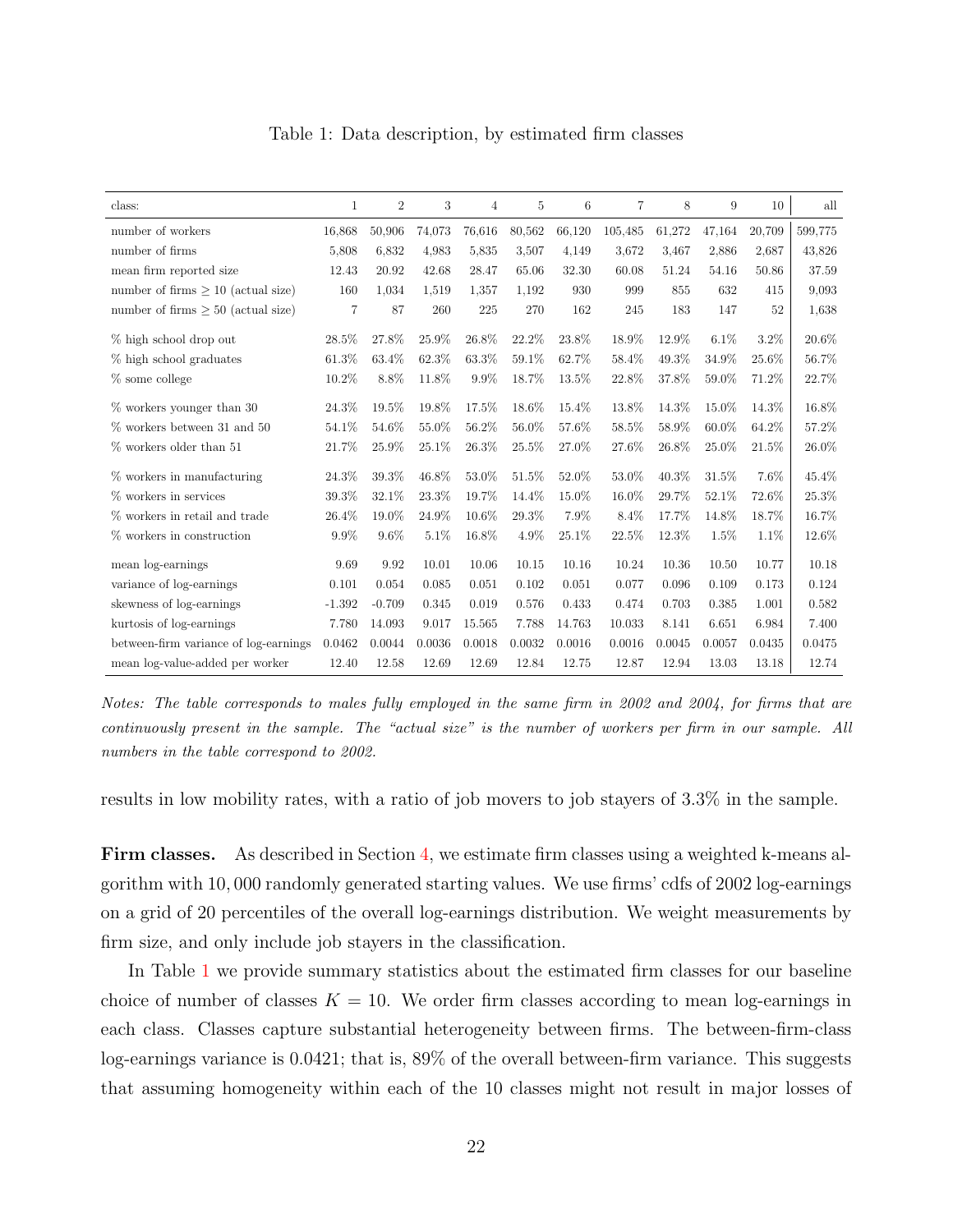information, at least in terms of variance of log-earnings. Classes differ also in terms of second, third, and fourth-order log-earnings moments. In addition, there are substantial differences between classes in terms of worker characteristics. While lower classes (according to their mean log-earnings) show high percentages of high school dropouts and low percentages of workers with some college, higher classes show the opposite pattern. Lower classes also tend to have higher percentages of workers less than 30 years old, and lower percentages of workers between 30 and 50, while higher classes have more workers between 30 and 50. This relationship broadly reflects the life cycle pattern of earnings in these data.

Firm size reported by the firm tends to increase with firm class, although the relationship is not monotonic. Classes 1 and 2 contain smaller firms than the other classes. There is also evidence of both between- and within-sector variation between classes, which is not monotonic in mean earnings. For example, the proportion of workers in services is U-shaped in firm class, while it is inverse U-shaped in manufacturing. Lastly, log value added per worker tends to increase with firm class, although classes explain only 18% of the between-firm variance in log value added per worker.

There is substantial worker mobility between firm classes in our sample, especially between adjacent classes (see Table [S4](#page-0-0) in the Supplemental Material). This is important since our identification strategy is based on exploiting mobility. In addition, means of log-earnings for workers moving between different firm classes – e.g., moving "up" or "down" – tend to be associated with different earnings levels (see Figure [S6\)](#page-0-0). We emphasized the importance of such asymmetric patterns in our identification analysis, see equation  $(6)$ .

Wages, worker heterogeneity and firm heterogeneity. Our baseline estimates are based on a Gaussian finite mixture model with  $L = 6$  types of workers and  $K = 10$  firm classes. We check below how sensitive our main results are to varying these two numbers. As we explained in Section [4,](#page-15-0) we estimate earnings distributions and type proportions of job movers using the sample of job movers between 2002-2004. We then estimate type proportions of job stayers in 2002. Maximum likelihood estimation of finite mixture models is often subject to local maxima, and our setting is no exception. In addition, some local maxima have poor connectedness, in the sense that some worker types only move within a subset of firm classes, which results in unstable parameter estimates. We use the EM algorithm to explore the likelihood function, and use a measure of network connectedness recently studied in [Jochmans and Weidner](#page-41-9) [\(2017\)](#page-41-9) to select our preferred estimates; see the Supplemental Material for details.

In the left panel of Figure [2](#page-23-0) we plot estimates of the means of log-earnings, for each firm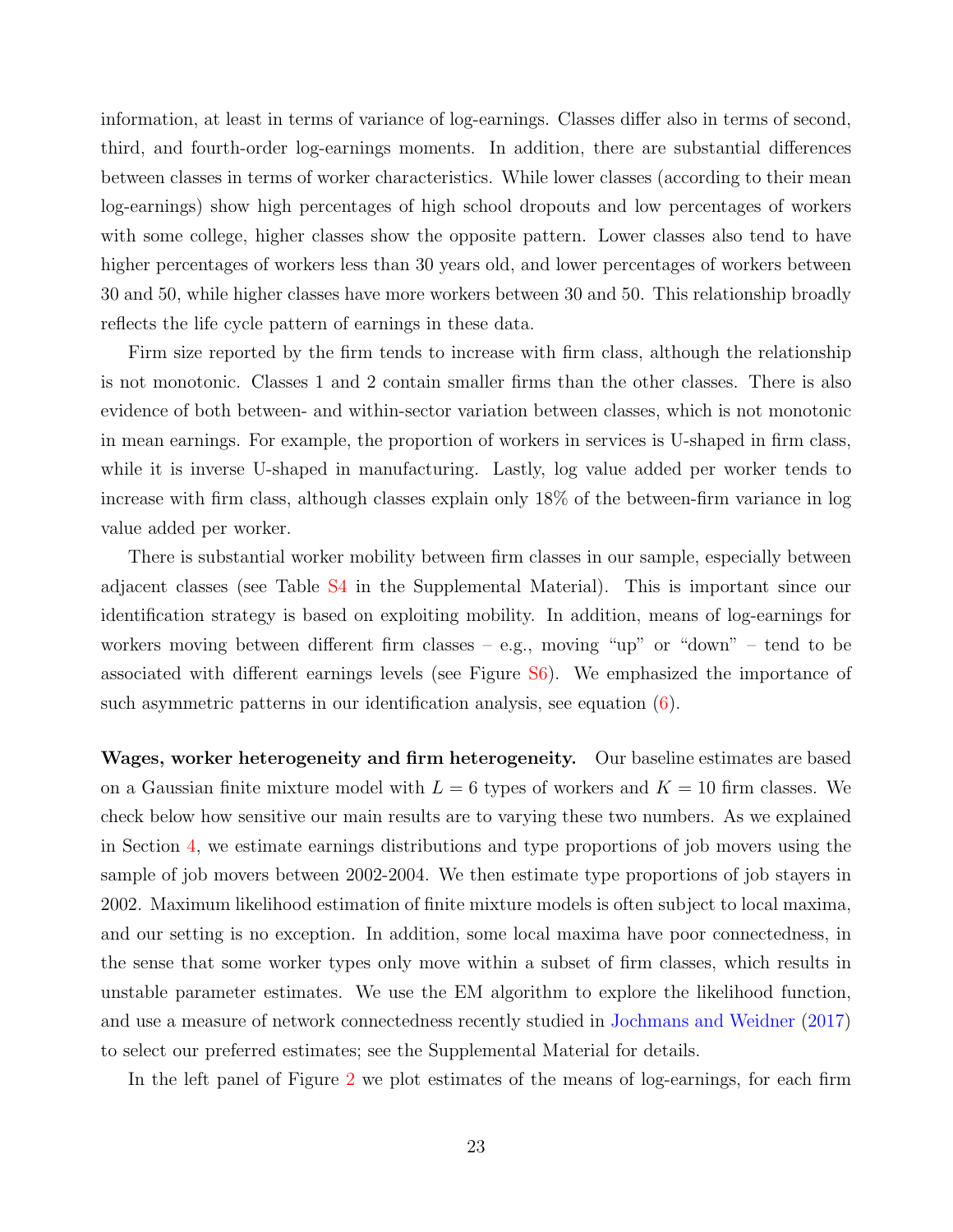

<span id="page-23-0"></span>Figure 2: Main parameter estimates of the static model

Notes: Estimates of the static model, on 2002-2004. In the left graph we plot estimates of means of log-earnings, by worker type and firm class. We order the  $K = 10$  firm classes (on the x-axis) by mean log-earnings. On the y-axis we report estimates of mean log-earnings for the  $L = 6$  worker types. In the right graph we show estimates of the proportions of worker types in each firm class. In the left graph, the brackets indicate pointwise parametric bootstrap 2.5%–97.5% quantile bands (computed using 200 replications).

class and each worker type. On the x-axis, firm classes are ordered by mean log-earnings. The brackets show  $95\%$  confidence intervals based on the parametric bootstrap.<sup>[11](#page-23-1)</sup> The results show clear evidence of worker heterogeneity. They also show some variation in log-earnings between firm classes, although to a lesser extent. Moreover, lower-type workers (where "lower" types refer to low mean log-earnings) appear to gain the most from working in a higher-wage firm. This suggests the presence of some complementarity between firms and lower-type workers, which we will further explore below.

In the right panel of Figure [2](#page-23-0) we report the estimated proportions of worker types in each firm class. The results show how the composition of worker types differs markedly across firm classes. For example, the lowest-class firms (in terms of mean log-earnings) employ mostly the bottom two worker types, while the highest-class firms employ mostly the top three worker types. Overall, the two graphs in Figure [2](#page-23-0) suggest that variation in log-earnings between firm

<span id="page-23-1"></span><sup>&</sup>lt;sup>11</sup>The bootstrap draws are conditional on worker and firm links in the data, and firm classes are re-estimated in each replication. This bootstrap procedure provides a measure of parameter uncertainty that accounts for uncertainty in firm classes.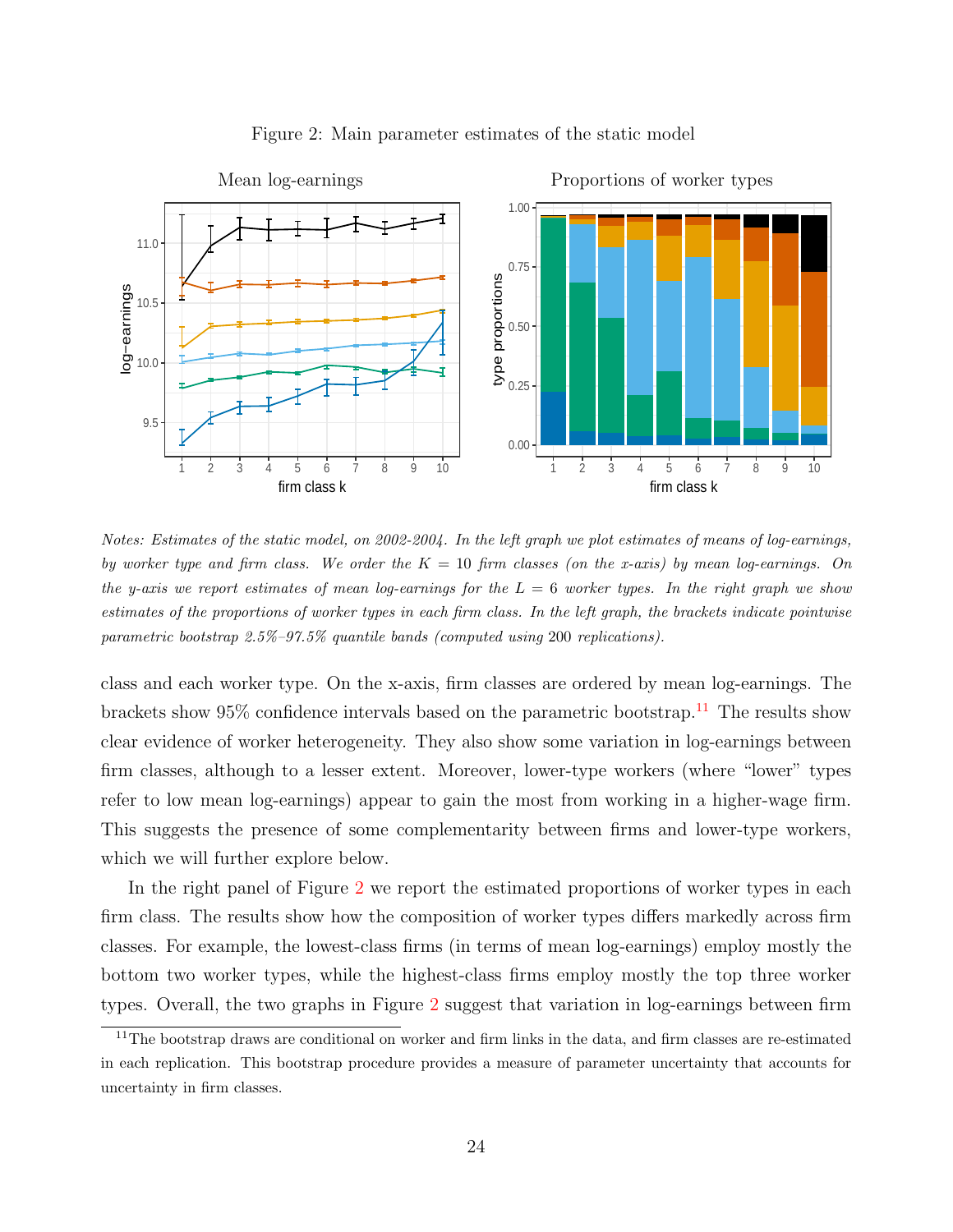<span id="page-24-0"></span>

| Variance decomposition $(\times 100)$ |             |                                      |                                   |                      |  |  |
|---------------------------------------|-------------|--------------------------------------|-----------------------------------|----------------------|--|--|
| $Var(\alpha)$                         | $Var(\psi)$ | $2Cov(\alpha,\psi)$                  | $Var(\varepsilon)$                | $Corr(\alpha, \psi)$ |  |  |
| Var(y)                                | Var(y)      | Var(y)                               | Var(y)                            |                      |  |  |
| 60.03                                 | 2.56        | 12.17                                | 25.24                             | 49.13                |  |  |
| (0.85)                                | (0.16)      | (0.39)                               | (0.59)                            | (0.86)               |  |  |
|                                       |             | Reallocation exercise $(\times 100)$ |                                   |                      |  |  |
| Mean                                  | Median      |                                      | $10\%$ -quantile $90\%$ -quantile | Variance             |  |  |
| 0.50                                  | 0.58        | 2.60                                 | $-1.24$                           | $-1.12$              |  |  |
| (0.10)                                | (0.11)      | (0.19)                               | (0.31)                            | (0.11)               |  |  |

Table 2: Variance decomposition and reallocation exercise in the static model

Notes: Estimates of the static model, on 2002-2004. In the top panel,  $\alpha$  denotes the worker effect, and  $\psi$ denotes the firm effect, in the linear regression  $Y = \alpha + \psi + \varepsilon$ . In the bottom panel we report differences in means, quantiles, and variances of log-earnings between two samples: a counterfactual sample where workers are randomly reallocated to firms, and the original sample. The results are obtained using 1, 000, 000 simulations, and we report parametric bootstrap standard errors in parentheses (computed using 200 replications).

classes is mainly due to firms employing different workers, rather than differences in earnings for a given worker type.

**Variance decomposition and reallocation.** We next report the results of several exercises that illustrate how earnings and heterogeneity relate to each other. We start with a decomposition of the variance of log-earnings. In the literature since [Abowd et al.](#page-38-0) [\(1999\)](#page-38-0), it is common to decompose the variance of log-earnings – net of observed covariates – into four components: the variance of worker effects  $\alpha$  (that is, coefficients of worker type indicators), the variance of firm effects  $\psi$  (i.e, coefficients of firm class indicators), twice the covariance between the two, and the variance of residuals  $\varepsilon$ . In our nonlinear model we perform a similar decomposition by working with a linear projection of log-earnings on worker type indicators and firm class indicators, in a regression without interactions. The results of the decomposition reported in the top panel of Table [2](#page-24-0) show two main features. First, worker heterogeneity explains substantially more variation in earnings than firm heterogeneity. Differences in firm classes only account for 2.6% of the variance, compared to 60% for the part due to differences in worker types. The second main finding is that the part explained by the covariance is substantial. The correlation between worker and firm effects is 49%, which suggests the presence of strong sorting between workers and firms. This is in line with the evidence documented in the right panel of Figure [2.](#page-23-0)

As a first way to quantify the economic magnitude of complementarities, we next assess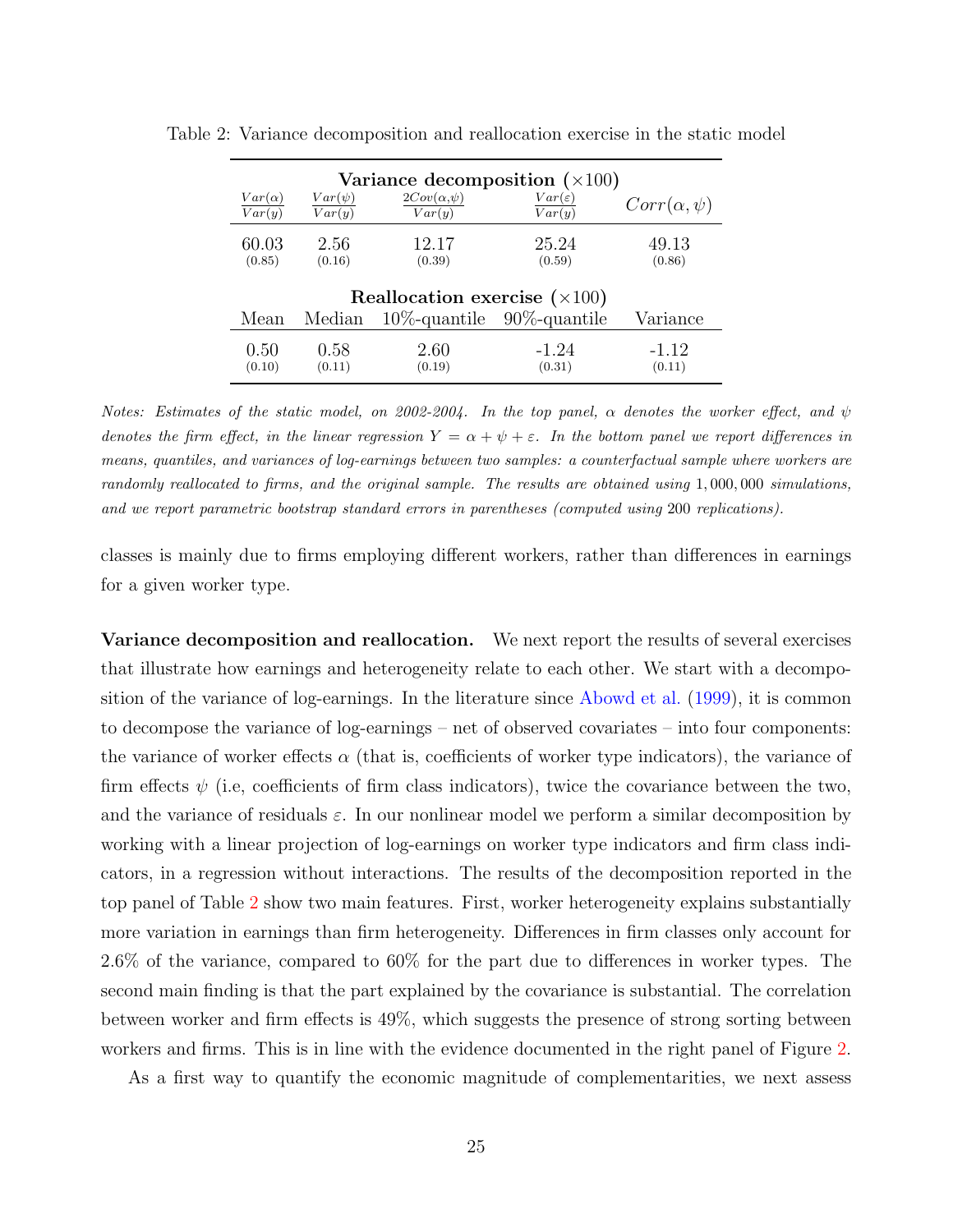the explanatory power of worker types and firm classes when those enter the regression interactively as opposed to additively. The  $R^2$  coefficient in the linear regression is 74.8%, while in the regression that includes all interactions between worker type indicators and firm class indicators the  $R^2$  $R^2$  is 75.8%. Hence, while the left panel of Figure 2 suggests the presence of some complementarity between firms and lower-type workers, those complementarities explain only a small part of the variance of log-earnings.

We next consider the impact on log-earnings of a reallocation exercise where workers are randomly allocated to firms. With this exercise, our aim is to assess the contribution of sorting to the distribution of earnings. We assume that earnings functions, for all worker types and firm classes, are not affected by the reallocation, thus abstracting from equilibrium effects. We show the results of the reallocation in the bottom panel of Table [2.](#page-24-0) In the first column we report the estimate of the difference in mean log-earnings between two samples: a counterfactual sample where workers are randomly allocated among firms, and our original sample. In an additively separable economy between workers and firms, such as under the AKM model, there should be no effect of the reallocation on mean log-earnings (e.g., [Graham et al.,](#page-40-11) [2014\)](#page-40-11). However, using our estimates that account for the presence of complementarities we find a positive mean impact (.5%), which suggests that the effect of complementarities on average log-earnings is statistically significant but quantitatively small. The positive sign is in line with the fact that the mean worker type tends to increase with firm class  $k$ , while complementarities are somewhat stronger in low-wage firm classes. $^{12}$  $^{12}$  $^{12}$ 

Moreover, in our distributional framework we are able to estimate the entire counterfactual earnings distribution corresponding to a given reallocation of workers to firms. In columns 2 to 4 of the bottom panel of Table [2,](#page-24-0) we show the differences in medians and 10% and 90% percentiles of log-earnings between the counterfactual random allocation and our sample. We also report differences in variances in the last column. We see that, while the median effect is in line with the mean effect, the bottom of the distribution would tend to benefit in the random allocation, whereas the top would be hurt. Those differences reflect both the fact that log-earnings are less dispersed in the random allocation, as shown by the reduction in variance, as well as the presence of complementarities at the bottom of the distribution.

Interpretation. The coexistence of strong sorting and weak complementarities may be surprising in the perspective of the search matching models inspired by [Becker](#page-39-0) [\(1973\)](#page-39-0). In such

<span id="page-25-0"></span><sup>&</sup>lt;sup>12</sup>To provide an intuition, consider the regression model  $(1)$ . In this specification the difference between mean outcomes in a population where workers are randomly allocated to firms and in our data is, abstracting from time indices for clarity:  $\mathbb{E}^{random}(Y_i) - \mathbb{E}(Y_i) = -\text{Cov}(b(k_i), \mathbb{E}(\alpha_i | k_i)).$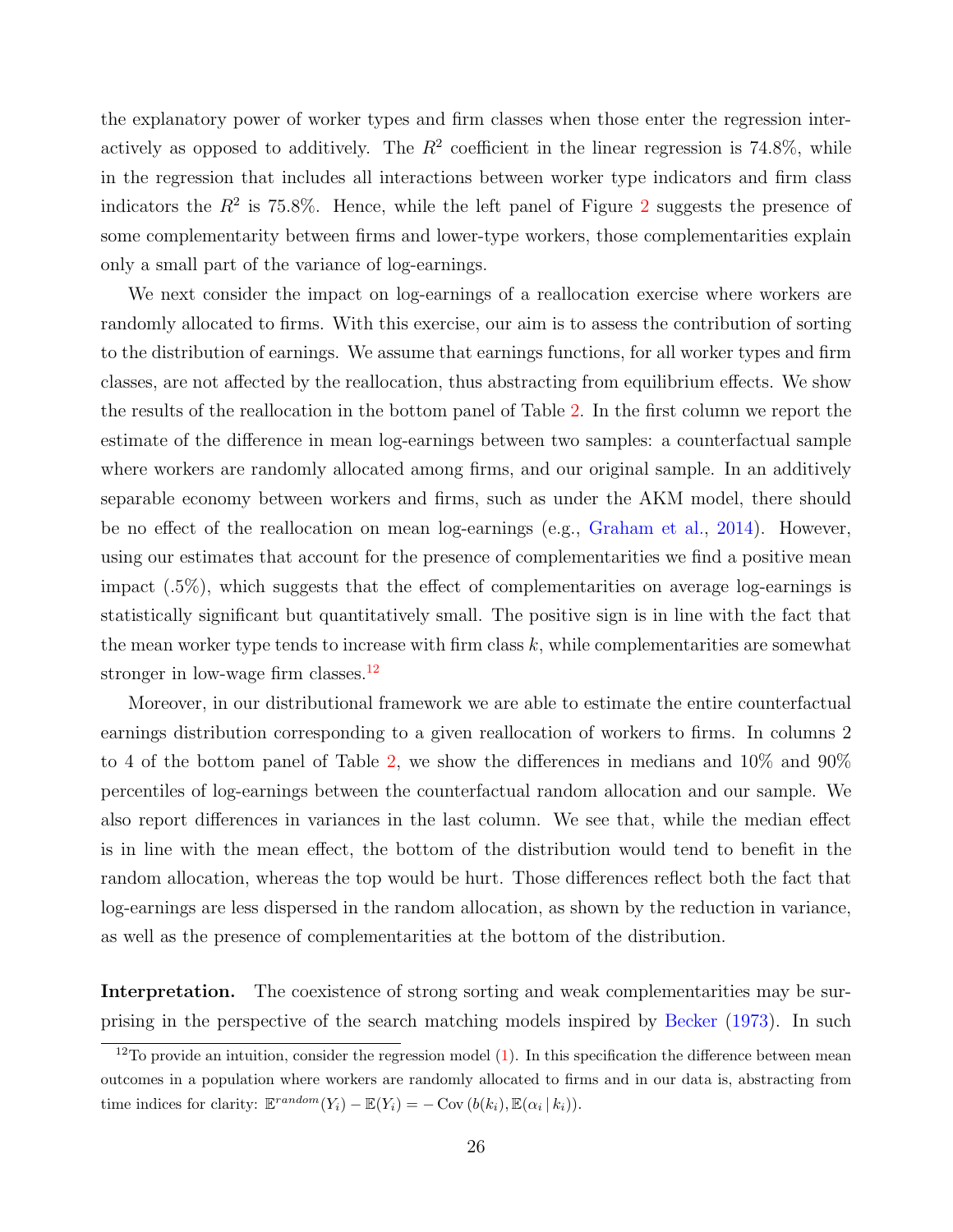models, assortative matching patterns arise from complementarities in production, which are often reflected in non-monotonic wages. For example, this happens in the model of [Shimer and](#page-42-0) [Smith](#page-42-0) [\(2000\)](#page-42-0) with on-the-job search that we have simulated. More generally, the results in this section are difficult to reconcile with models based on revealed preferences for wages only. This may indicate that workers or firms care about other job attributes [\(Hwang et al.,](#page-41-10) [1998\)](#page-41-10), or that workers of a similar type enjoy working together as in the peer effects literature. Workers and firms might also be more complex than assumed in most models of sorting [\(Lindenlaub,](#page-41-11) [2017,](#page-41-11) [Lise and Postel-Vinay,](#page-42-11) [2015\)](#page-42-11). More specifically to the Swedish context, as we discuss in Appendix [C,](#page-49-0) institutions such as unions may contribute to explain why different firms do not pay similar workers very differently.

Robustness analysis. In order to explore the robustness of our results, we perform several exercises that we summarize in Table [3.](#page-27-0) In panels B and C of the table we show the results of the variance decomposition for different values of the numbers of firm classes and worker types, respectively. The results are quite stable across K values. In addition, while taking  $L = 3$  seems to understate the contribution of worker heterogeneity and overstate that of firm heterogeneity, the results are stable between  $L = 5$  and  $L = 9$ .

In panel D we report results corresponding to several additional specifications. In the first row we show the results for a model where log-earnings are distributed as three-component mixtures of Gaussians, conditional on worker types and firm classes. The results are very similar to the baseline. In the second row we report the results of a variance decomposition applied to residuals of log-earnings on a third-order polynomial in age, three education categories, three sectors (manufacturing, retail and services), and time indicators, with a set of interactions. The  $R^2$  in the regression is 21%. We estimate the parameters on the regression residuals using our two-step approach, including the k-means step. We find that the contribution of worker unobserved heterogeneity is 50% of the variance, compared to 60% in the baseline. Moreover, the relative contribution of firm heterogeneity is somewhat larger than in the baseline. In rows three and four we report decompositions estimated on smaller firms (less than 50 workers per firm in 2002) and large firms (more than 50). In smaller firms the contribution of worker heterogeneity is reduced compared to that of firm heterogeneity and the covariance term, while in larger firms worker heterogeneity accounts for a greater share of the log-earnings variance. In the fifth row we show that the variance decomposition implied by a fully nonstationary model gives very close results to our baseline estimates.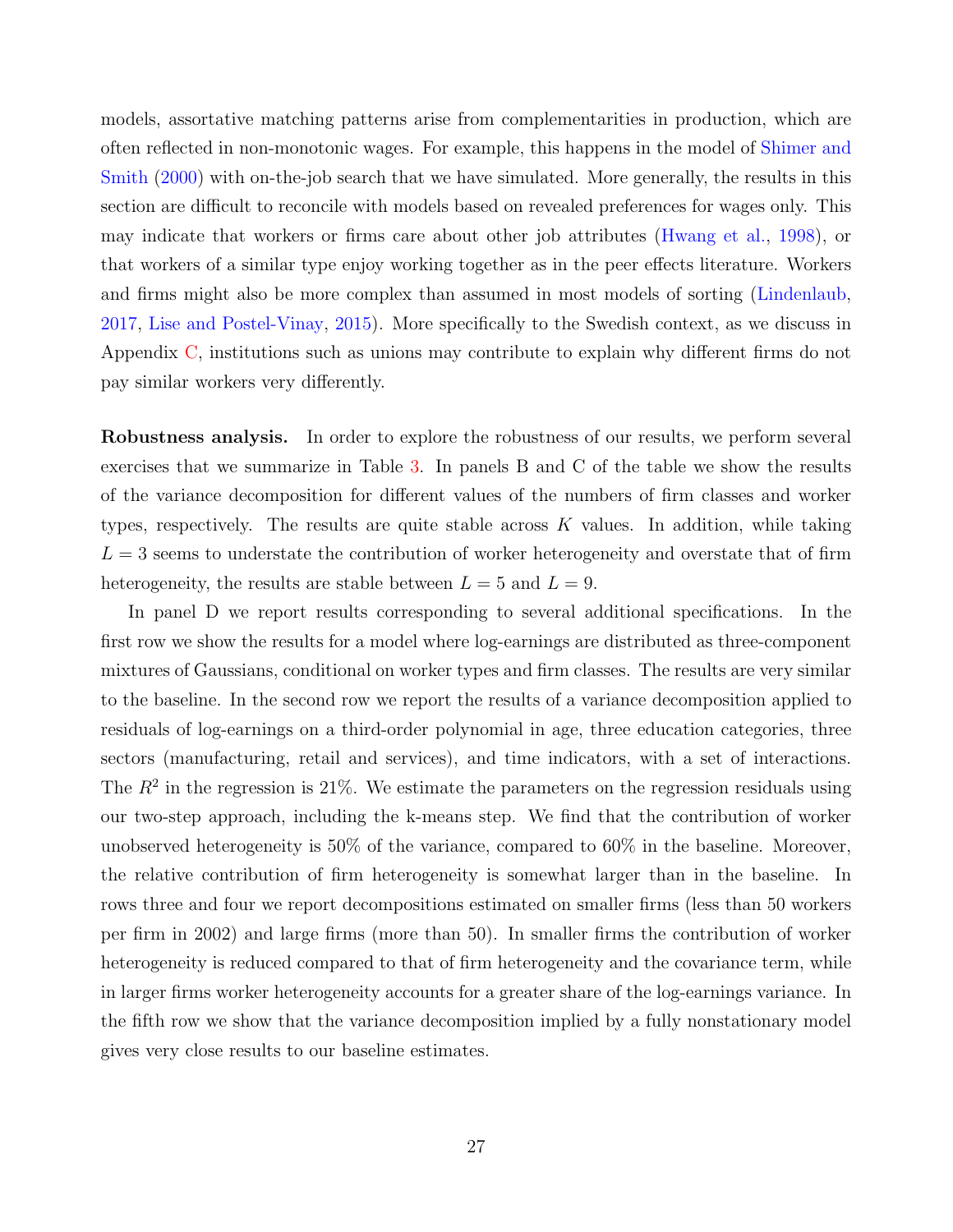|                              | $Var(\alpha)$<br>$\overline{Var(y)}$        | $Var(\psi)$<br>Var(y) | $2Cov(\alpha,\psi)$<br>$\overline{Var}(y)$ | $Var(\varepsilon)$<br>$\overline{Var(y)}$ | $Corr(\alpha, \psi)$ |  |  |
|------------------------------|---------------------------------------------|-----------------------|--------------------------------------------|-------------------------------------------|----------------------|--|--|
|                              |                                             |                       | A. Baseline model                          |                                           |                      |  |  |
|                              | 60.0                                        | 2.6                   | 12.2                                       | 25.2                                      | 49.1                 |  |  |
|                              | B. Varying the number of firm classes       |                       |                                            |                                           |                      |  |  |
| $K=3$                        | 65.9                                        | 1.4                   | 8.7                                        | 24.1                                      | 45.3                 |  |  |
| $K=20$                       | 57.6                                        | 2.9                   | 12.2                                       | 27.3                                      | 47.4                 |  |  |
|                              |                                             |                       | C. Varying the number of worker types      |                                           |                      |  |  |
| $L=3$                        | 13.5                                        | 13.4                  | 12.2                                       | 60.8                                      | 45.4                 |  |  |
| $L=5$                        | 55.5                                        | 3.2                   | 12.8                                       | 28.5                                      | 47.9                 |  |  |
| $L=9$                        | 53.3                                        | 3.5                   | 13.1                                       | 30.1                                      | 48.2                 |  |  |
|                              | D. Other mixture specifications             |                       |                                            |                                           |                      |  |  |
| mixture-of-mixtures          | 62.6                                        | 2.4                   | 11.3                                       | 23.8                                      | 46.4                 |  |  |
| log-earnings residuals       | 49.6                                        | 3.5                   | 10.6                                       | 36.3                                      | 40.0                 |  |  |
| firms with $\leq 50$ workers | 52.6                                        | 4.0                   | 17.0                                       | 26.4                                      | 59.1                 |  |  |
| firms with $> 50$ workers    | 60.1                                        | 2.6                   | 7.9                                        | 29.4                                      | 31.6                 |  |  |
| fully nonstationary          | 60.5                                        | 2.8                   | 12.5                                       | 24.3                                      | 48.3                 |  |  |
|                              |                                             |                       | E. Regression models                       |                                           |                      |  |  |
| interactive                  | 56.5                                        | 2.1                   | 10.8                                       | 30.6                                      | 50.2                 |  |  |
| linear                       | 60.6                                        | 1.7                   | 10.0                                       | 27.6                                      | 48.5                 |  |  |
|                              |                                             |                       | F. Other classifications                   |                                           |                      |  |  |
| classify using means         | 57.1                                        | 4.2                   | 13.7                                       | 25.0                                      | 43.8                 |  |  |
| split by percent of movers   | 67.2                                        | 1.5                   | 8.5                                        | 22.9                                      | 42.5                 |  |  |
| split by value added         | 55.4                                        | 3.4                   | 12.5                                       | 28.7                                      | 46.0                 |  |  |
|                              | G. Re-classification (starting at baseline) |                       |                                            |                                           |                      |  |  |
| 1 iteration                  | 55.9                                        | 4.1                   | 13.3                                       | 26.7                                      | 43.9                 |  |  |
| 10 iterations                | 56.3                                        | 4.1                   | 12.5                                       | 27.2                                      | 41.2                 |  |  |

<span id="page-27-0"></span>Table 3: Variance decomposition  $(\times 100)$ , static model, robustness checks

Notes: Estimates of the static model, on 2002-2004.  $\alpha$  denotes the worker effect, and  $\psi$  denotes the firm effect, in the linear regression  $Y = \alpha + \psi + \varepsilon$ . The results are obtained using 1,000,000 simulations. The various specifications are described in the text.

In panel E of Table [3](#page-27-0) we show results based on the interactive regression model  $(1).^{13}$  $(1).^{13}$  $(1).^{13}$  $(1).^{13}$  This model is a valuable complement to our baseline model for several reasons. First, in the regression

<span id="page-27-1"></span><sup>&</sup>lt;sup>13</sup>We do not account for covariates (i.e.,  $c_t = 0$ ), and we keep  $b_t(k)$  constant over time.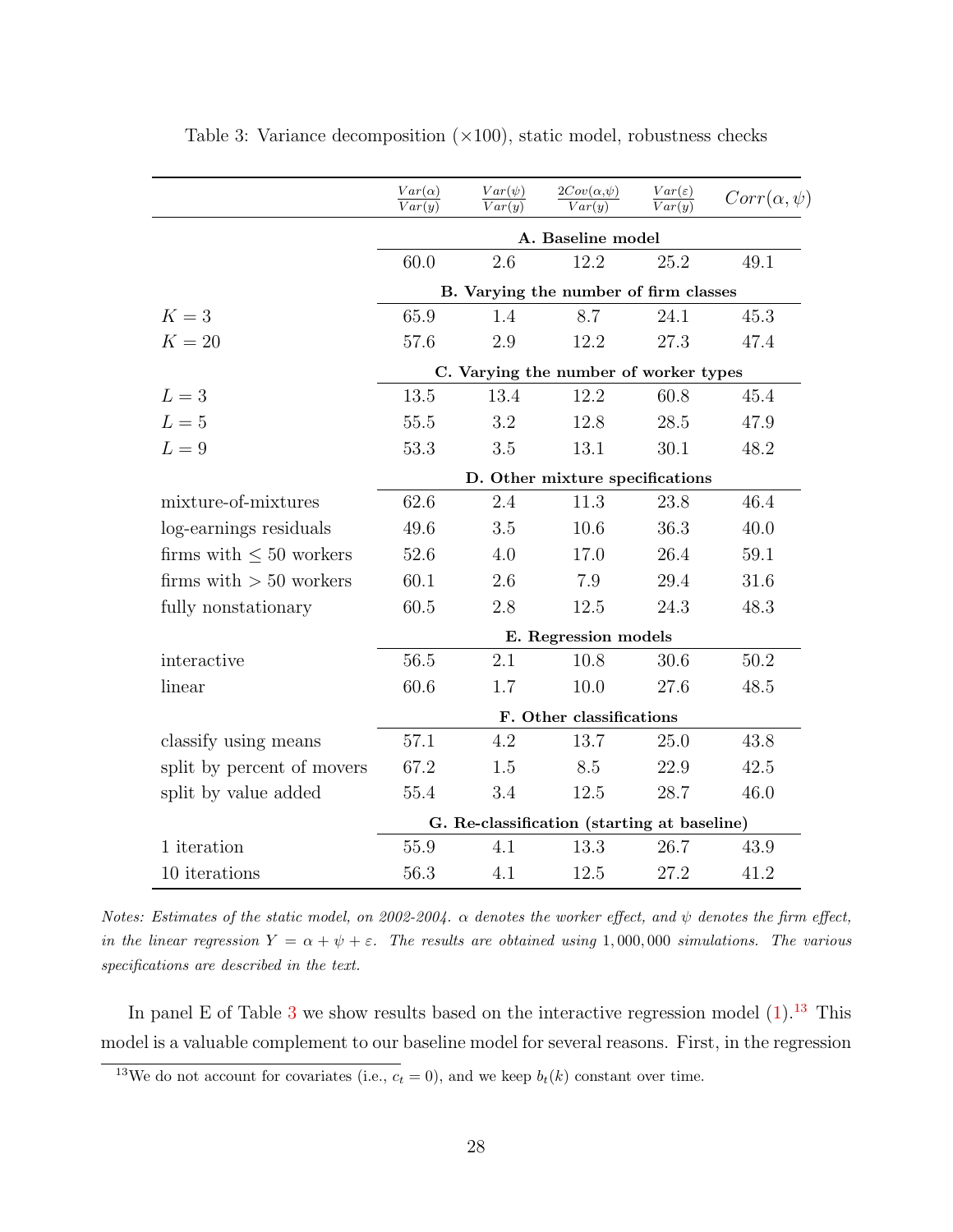model we do *not* assume that worker types are discrete. Second, estimation only relies on mean and covariance restrictions, not on other features of the distribution of the data. For example, the parameters  $a_t(k)$  and  $b(k)$  are estimated from mean restrictions alone, which do not rely on assumptions on serial dependence. In addition, the regression estimator is straightforward to compute. On the other hand, unlike our baseline specification, the model's functional forms restrict the shape of interaction effects between worker and firm heterogeneity. In the second row we report the results for a regression model where we additionally impose that  $b(k) = 1$  for all  $k$ . The results in panel E show similar variance decompositions as in our baseline model.

In panel F we consider several specifications in which we vary the way we classify firms. In the first row we use deciles of mean log-earnings for the classification. In the next two rows, we split each class in two equally-sized subclasses according to the percentage of job movers in the firm (second row), and value added (third row). These specifications capture other information, beyond differences in log-earnings distributions, contained in mobility patterns and value added. The results show some differences with our baseline estimates. For example, when splitting the classes according to value added, the firm effects variance becomes 3.4%, compared to 2.6% in the baseline. The three specifications in panel F also give slightly smaller correlations between worker and firm effects. However, the differences compared to our baseline estimates are small.

Lastly, in panel G of Table [3](#page-27-0) we show the results of a model-based re-classification. Unlike our baseline classification of firms, this method incorporates information from both periods, including earnings associated with job mobility. We report the result of one and ten iterations, starting from the baseline parameter values. The iterated estimates tend to imply a somewhat larger firm effect and smaller correlation coefficient than our baseline two-step results, although the differences are quantitatively small. We have also performed a similar re-classification starting from different initial classifications: deciles of the firm effects estimates of [Abowd et al.](#page-38-0) [\(1999\)](#page-38-0), deciles of log value added per worker, deciles of the poaching rank measure of [Bagger](#page-38-1) [and Lentz](#page-38-1) [\(2014\)](#page-38-1), and deciles of the firm-specific shares of job movers. We have found that, while the initial values of the variance components differ substantially, the values after ten iterations are quite close to each other (see Table [S7](#page-0-0) in the Supplemental Material).

The magnitudes we find differ from the fixed-effects estimates of [Abowd et al.](#page-38-0) [\(1999\)](#page-38-0). In particular, the AKM estimate of the variance of firm effects is 32% on our sample, and the estimated correlation coefficient is negative. In short panels with low mobility rates, it is welldocumented that the AKM estimator may be biased [\(Andrews et al.,](#page-38-3) [2008\)](#page-38-3). Our experiments on simulated data, which we described in Section [4,](#page-15-0) suggest that biases may be substantial in our case. In additional robustness checks, we have found that the large AKM estimate of the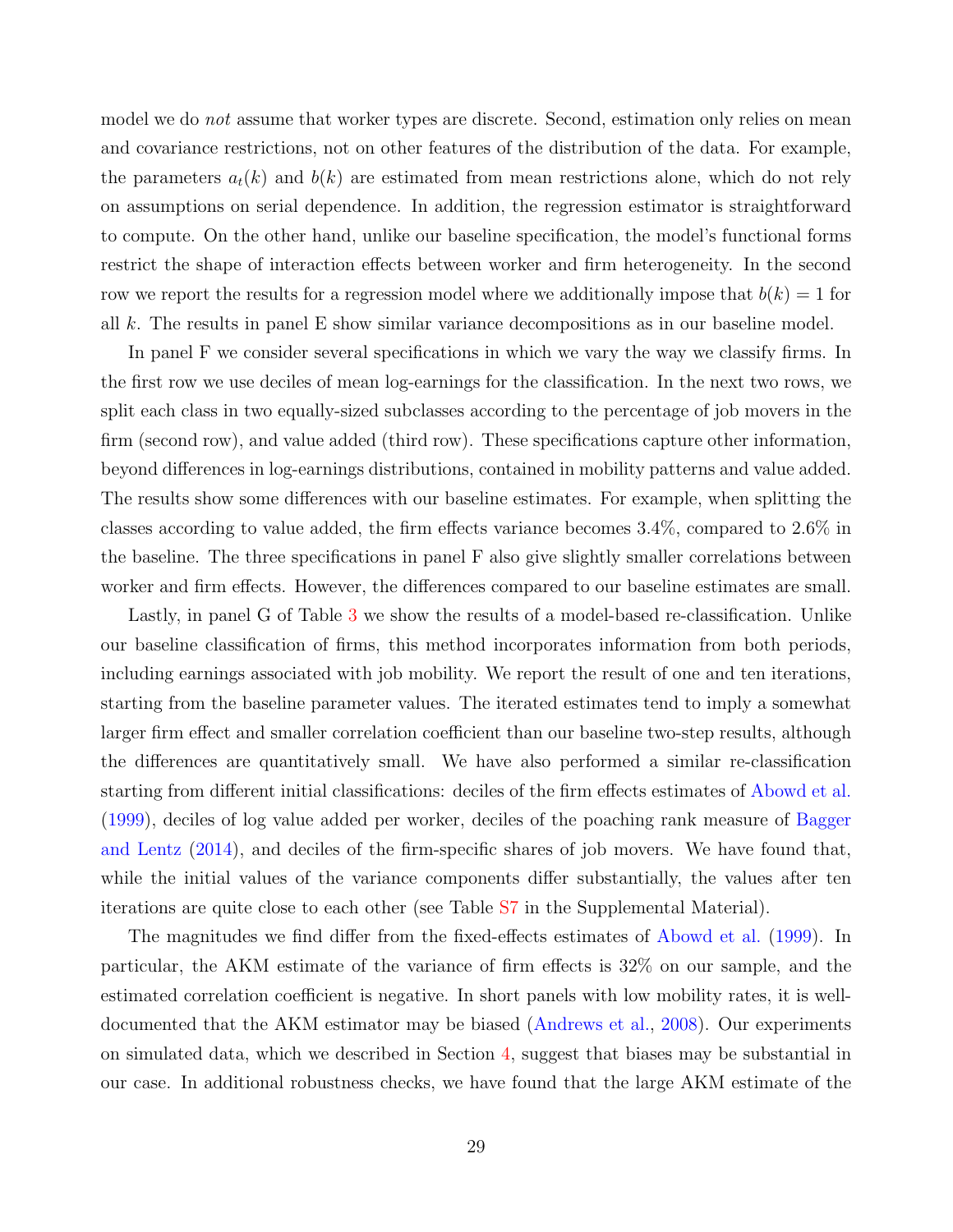firm effects variance is mostly driven by firms with very small number of job movers, and that the variance drops substantially when using existing bias-correction methods (see Table [S2](#page-0-0) in the Supplemental Material). These various exercises support our finding that, once netted out of incidental parameter bias, the variance of firm effects is small in the Swedish data.

We have performed two additional robustness checks. To further address the robustness of our classification of firms, we have estimated a two-sided random-effects specification where both worker types and firm classes are treated as stochastic. Compared to our two-step approach, this specification is more challenging to estimate. To check sensitivity to departures from discrete firm heterogeneity, we have computed estimates allowing for within-class firm heterogeneity. In both cases we have found magnitudes in line with our baseline estimates. We provide details on these robustness checks in the Supplemental Material.

In all our specifications, we consistently find magnitudes that are in line with our baseline estimates. In particular, firm effects net of worker composition explain less than 5% of the log-earnings variance, and the correlation between worker and firm effects ranges between 30% and 50%. Compared to estimates based on AKM – not corrected for bias – in other countries, our findings on Swedish data suggest a smaller contribution of firms to wage dispersion and a stronger association between worker and firm heterogeneity. We are aware of only a handful of structural estimates in the literature. Notably, [Bagger and Lentz](#page-38-1) [\(2014\)](#page-38-1) find a variance of firm effects of 11% and a correlation coefficient of 32% on Danish data, and [Hagedorn et al.](#page-40-4) [\(2017\)](#page-40-4) estimate a correlation between worker and firm types of 75% on a German sample.

### <span id="page-29-0"></span>6 Empirical results II: Dynamic model

In this section we present empirical results for our dynamic model. We start by describing parameter estimates, and we then assess their implications in terms of dynamic patterns.

### 6.1 Parameter estimates

We estimate the dynamic model on 2001-2005, focusing on males fully-employed in the same firm in 2001-2002 and 2004-2005. In order to estimate firm classes, we use the same weighted kmeans algorithm as in the static model. We then estimate the model in three steps, as explained in Section [4.](#page-15-0) We estimate the earnings persistence parameters  $\rho_{4|3}$  and  $\rho_{1|2}$ , the wage functions and type probabilities of job movers, and those of job stayers, in turn.

In Table [4](#page-30-0) we show estimates of several parameters of the dynamic model. The parameter  $\xi_2(k')$  is the effect of firm class k' on the mean log-earnings in period 2 of a worker moving from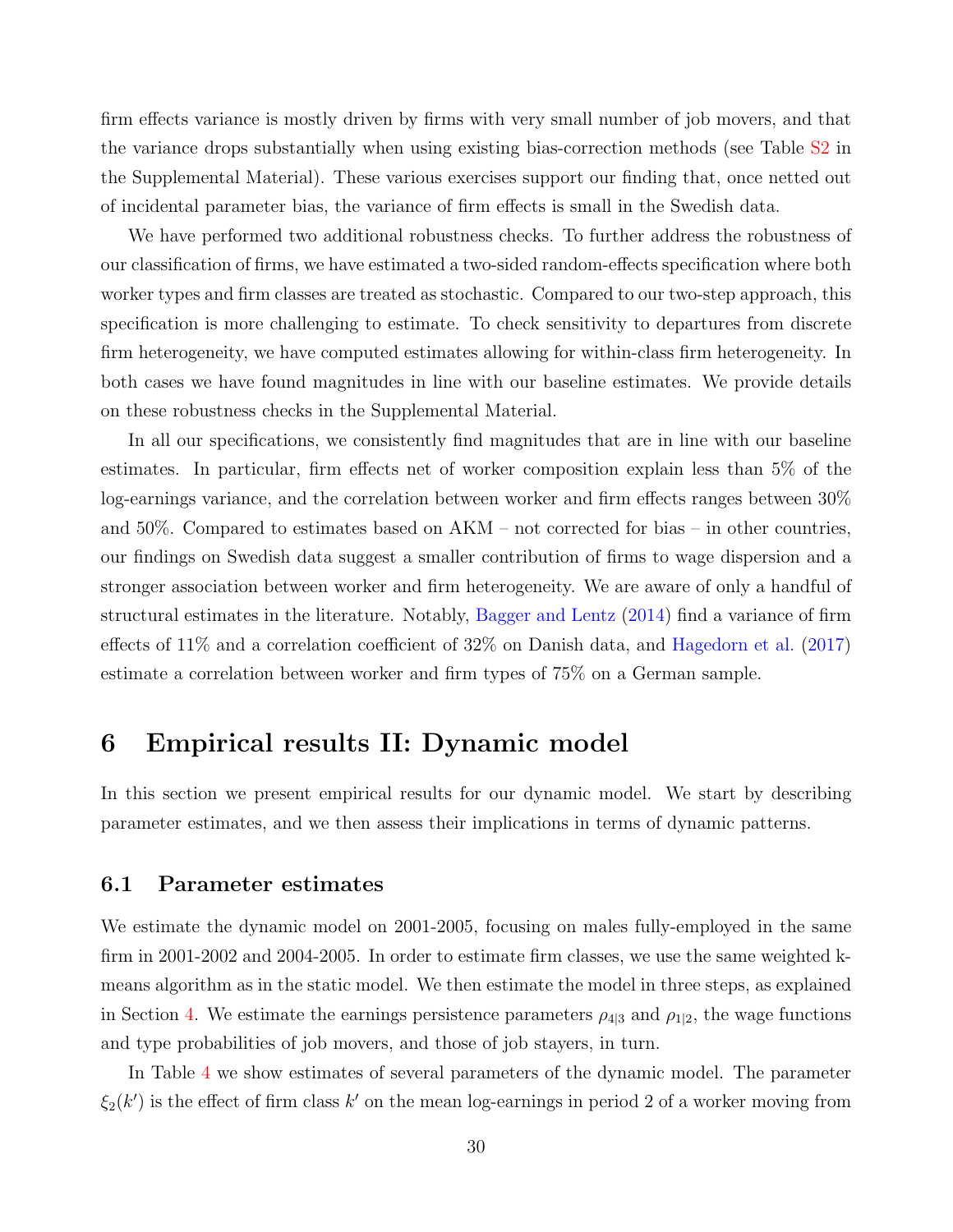| Earnings effects $\xi_2(k')$ of future firm classes |                  |                                                          |                  |                  |                                                                |                              |                  |                                                                 |
|-----------------------------------------------------|------------------|----------------------------------------------------------|------------------|------------------|----------------------------------------------------------------|------------------------------|------------------|-----------------------------------------------------------------|
|                                                     |                  |                                                          |                  |                  |                                                                |                              |                  | $k'=2$ $k'=3$ $k'=4$ $k'=5$ $k'=6$ $k'=7$ $k'=8$ $k'=9$ $k'=10$ |
| $-0.005$                                            |                  | $0.004$ $0.005$ $0.022$<br>$(0.008)$ $(0.009)$ $(0.011)$ | (0.012)          | 0.002            | $0.015\,$<br>$(0.011)$ $(0.010)$ $(0.011)$ $(0.012)$ $(0.012)$ | 0.009                        | $0.016$ 0.023    |                                                                 |
| Earnings effects $\xi_3(k)$ of past firm classes    |                  |                                                          |                  |                  |                                                                |                              |                  |                                                                 |
|                                                     |                  | $k=2$ $k=3$ $k=4$ $k=5$ $k=6$ $k=7$ $k=8$ $k=9$ $k=10$   |                  |                  |                                                                |                              |                  |                                                                 |
| 0.051<br>(0.016)                                    | (0.015)          | $0.038$ $0.045$ $0.061$<br>(0.015)                       | (0.016)          | 0.040<br>(0.017) | 0.072                                                          | 0.058<br>$(0.015)$ $(0.018)$ | 0.087<br>(0.016) | 0.090<br>(0.017)                                                |
| Persistence parameters $\rho$                       |                  |                                                          |                  |                  |                                                                |                              |                  |                                                                 |
|                                                     | $\rho_{1 2}$     |                                                          | $\rho_{3 2}^m$   |                  | $\rho_{3 2}^s$                                                 |                              | $\rho_{4 3}$     |                                                                 |
|                                                     | 0.227<br>(0.009) |                                                          | 0.246<br>(0.044) |                  | 0.681<br>(0.022)                                               |                              | 0.651<br>(0.004) |                                                                 |

<span id="page-30-0"></span>Table 4: Parameter estimates of the dynamic model

Notes: Estimates of the dynamic model, on 2001-2005.  $\rho_{3|2}^m$  is the autoregressive coefficient of log-earnings for job movers between 2002 and 2004, and  $\rho_{3|2}^s$  is the coefficient for job stayers.  $\xi_2(k')$  and  $\xi_3(k)$  denote the mean effects on log-earnings before and after a job move between firm classes k and k', respectively.  $k' = 1$  and  $k = 1$ are the omitted categories. We report parametric bootstrap standard errors in parentheses (computed using 200 replications).

k in period 2 to  $k'$  in period 3. It would be zero for all  $k'$  under the strict exogeneity assumption on mobility, which is imposed in our static model and many models in the literature. This effect is quantitatively small, with at most a 2% effect relative to the omitted class  $k' = 1$ . Note that strict exogeneity of mobility also imposes that earnings realizations are independent of the subsequent decision to move. We find stronger support against this implication of exogenous mobility, see Table [7](#page-33-0) below.

The parameter  $\xi_3(k)$ , in turn, captures the effect of firm class k on the mean log-earnings in period 3 of a worker moving between  $k$  and  $k'$ . Our static model, and many models in the literature, would also rule out the presence of a direct effect of the previous employer on current earnings. This effect appears empirically quite large in the dynamic model. It is approximately monotonic in firm class, and amounts to a 9% wage premium in the highest classes. This suggests that past firms have an impact on future earnings.

In the bottom panel of Table [4](#page-30-0) we report the estimates of earnings persistence parameters. Persistence estimates are higher for job stayers than for job movers. Note that the autoregressive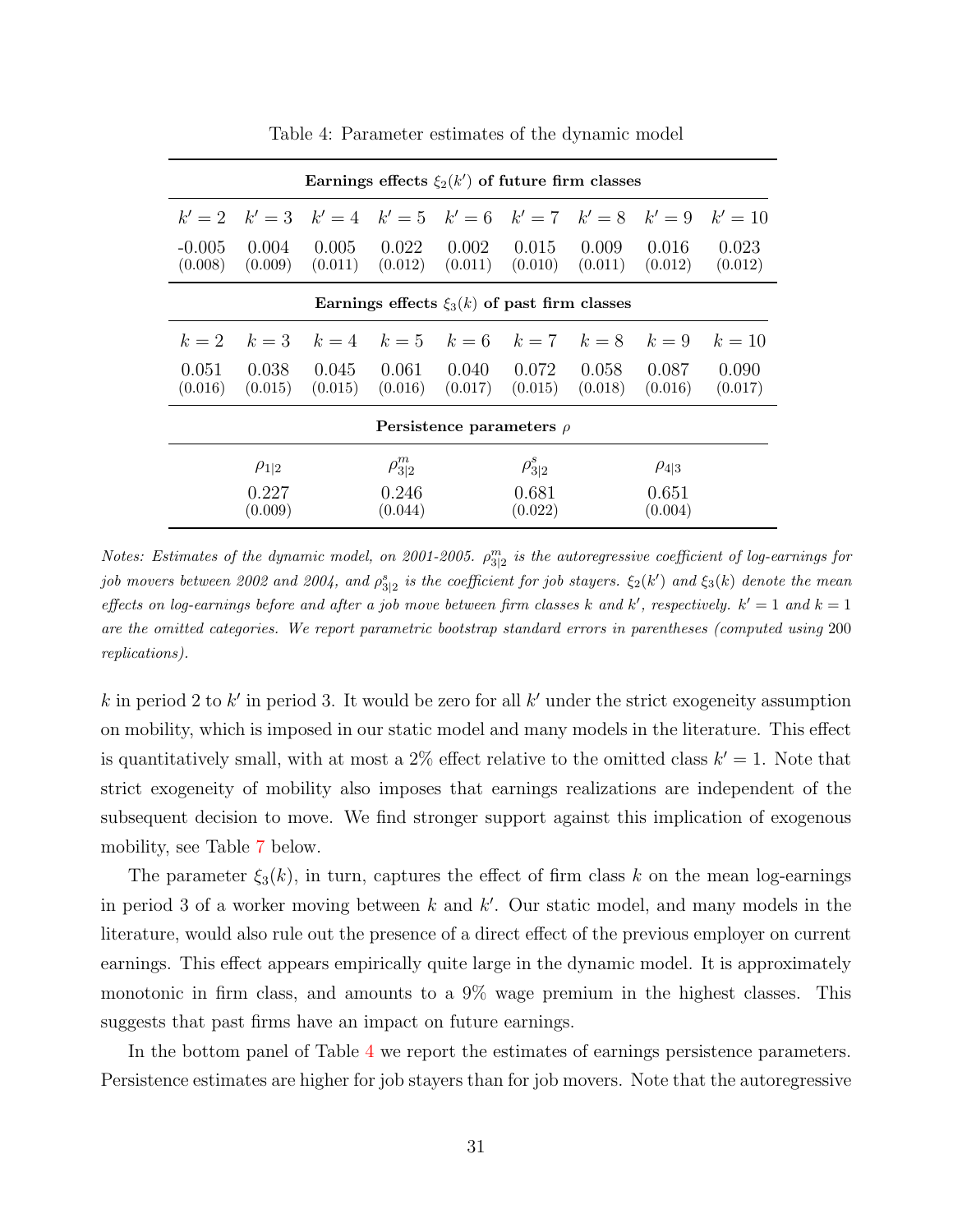<span id="page-31-0"></span>

| Variance decomposition $(\times 100)$ |                                      |                     |                                   |                      |  |  |  |
|---------------------------------------|--------------------------------------|---------------------|-----------------------------------|----------------------|--|--|--|
| $Var(\alpha)$                         | $Var(\psi)$                          | $2Cov(\alpha,\psi)$ | $Var(\varepsilon)$                | $Corr(\alpha, \psi)$ |  |  |  |
| Var(y)                                | Var(y)                               | Var(y)              | Var(y)                            |                      |  |  |  |
| 60.27                                 | 4.24                                 | 13.40               | 22.09                             | 41.90                |  |  |  |
| (1.30)                                | (0.65)                               | (0.37)              | (0.69)                            | (2.35)               |  |  |  |
|                                       | Reallocation exercise $(\times 100)$ |                     |                                   |                      |  |  |  |
| Mean                                  | Median                               |                     | $10\%$ -quantile $90\%$ -quantile | Variance             |  |  |  |
| 0.26                                  | 0.80                                 | 2.57                | $-3.24$                           | $-1.05$              |  |  |  |
| (0.28)                                | (0.19)                               | (0.70)              | (0.57)                            | (1.03)               |  |  |  |

Table 5: Variance decomposition and reallocation exercise in the dynamic model

Notes: Estimates of the dynamic model, on 2001-2005. See the notes to Table [2.](#page-24-0)

coefficient of .246 upon job move is significantly different from zero, which suggests that the conditional independence assumption of the static model does not hold in our data. As an important robustness check, we have estimated the persistence parameters based on covariance restrictions in first differences, in addition to the specification in levels shown in Table [4.](#page-30-0) The literature has documented differences between level estimates and first difference estimates of the dynamics of earnings in several data sets [\(Daly et al.,](#page-39-10) [2016\)](#page-39-10). We find  $\rho_{1|2} = .506$ ,  $\rho_{4|3} = .451, \ \rho_{3|2}^m = .194, \text{ and } \rho_{3|2}^s = .605.$  Despite the differences in persistence estimates, variance decomposition results are similar in this case.

The estimates of the dynamic model deliver similar cross-sectional patterns for log-earnings and sorting as in the static case. In particular, the model implies approximate additivity of log-earnings in worker types and firm classes, relatively small differences across firms for all worker types except the lowest one, and strong evidence of association between worker types and firm classes (see Figure [S7](#page-0-0) in the Supplemental Material). In Table [5](#page-31-0) we report the crosssectional variance decomposition and reallocation exercise based on the dynamic model. The variance decomposition is quite similar to the one we obtained using the static model, with some differences: the contribution of firm effects increases from 2.6% to 4.2%, and the correlation between worker and firm effects decreases from 49% to 42%. As in the static model, adding interactions between worker types and firm classes has small effects on the  $R<sup>2</sup>$  of the regression (i.e., 78.5% versus 77.9%). In the bottom panel of Table [5,](#page-31-0) we show that the distributional effects of randomly reallocating workers across firms are also in line with the static results. The reallocation has a positive effect on mean (now insignificant) and median (significant) log-earnings, with asymmetric effects on the two tails of the distribution.

In Table [6](#page-32-0) we show that our estimates are stable across a range of specifications, when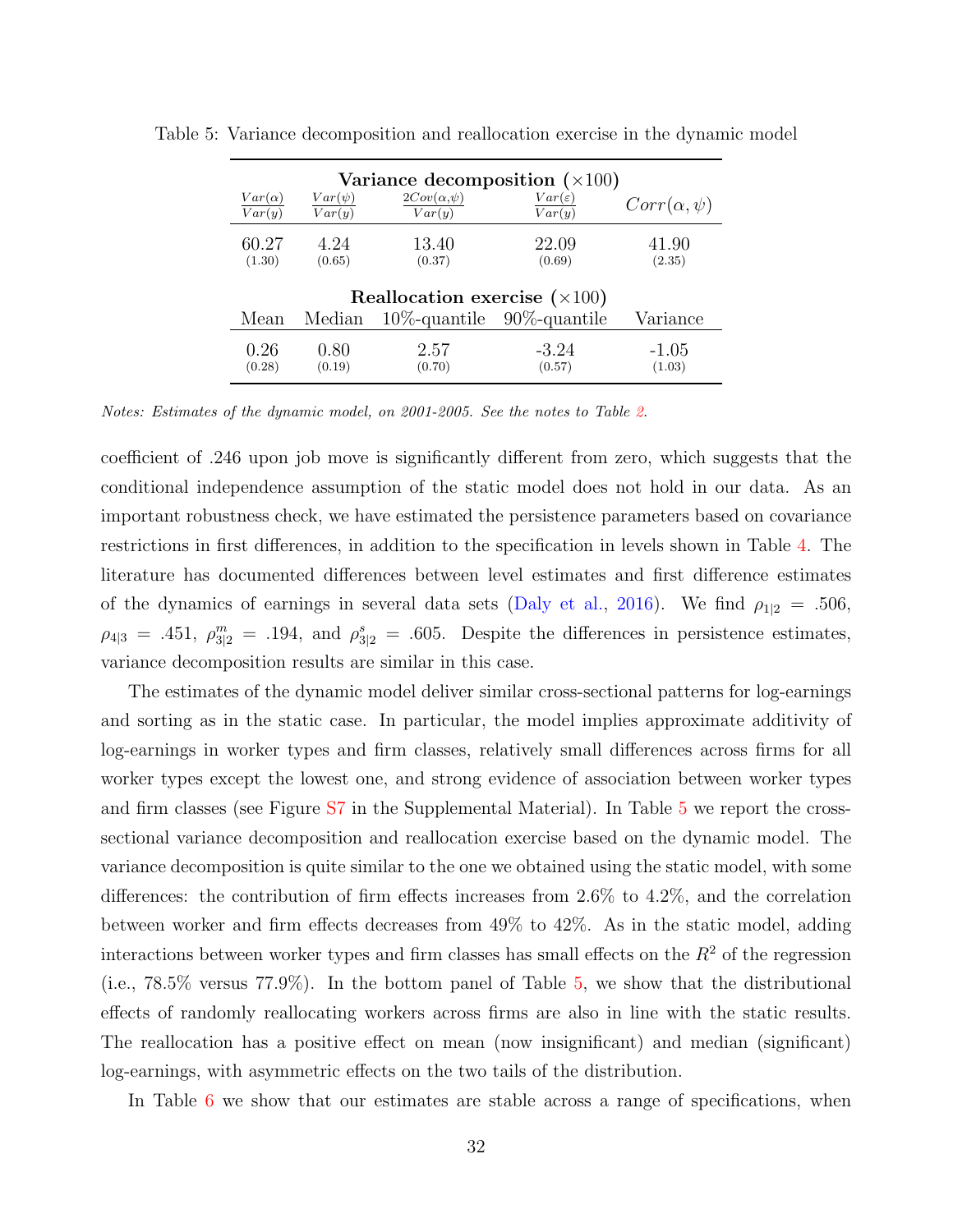|               | $Var(\alpha)$<br>$\overline{Var}(y)$                     | $Var(\psi)$<br>$\overline{Var}(y)$ | $2Cov(\alpha,\psi)$<br>$\overline{Var}(y)$  | $Var(\varepsilon)$<br>$\overline{Var}(y)$ | $Corr(\alpha, \psi)$ |  |  |  |  |
|---------------|----------------------------------------------------------|------------------------------------|---------------------------------------------|-------------------------------------------|----------------------|--|--|--|--|
|               | A. Baseline model                                        |                                    |                                             |                                           |                      |  |  |  |  |
|               | 60.3                                                     | 4.2                                | 13.4                                        | 22.1                                      | 41.9                 |  |  |  |  |
|               | B. Persistence parameters estimated in first differences |                                    |                                             |                                           |                      |  |  |  |  |
|               | 58.7                                                     | 4.5                                | 13.0                                        | 23.9                                      | 40.1                 |  |  |  |  |
|               |                                                          |                                    | C. Varying the number of firm classes       |                                           |                      |  |  |  |  |
| $K=3$         | 63.5                                                     | 3.2                                | 10.9                                        | 22.4                                      | 38.4                 |  |  |  |  |
| $K=15$        | 58.7                                                     | 4.9                                | 13.8                                        | 22.6                                      | 40.8                 |  |  |  |  |
|               | D. Varying the number of worker types                    |                                    |                                             |                                           |                      |  |  |  |  |
| $L=3$         | 18.7                                                     | 16.6                               | 10.7                                        | 54.0                                      | 30.2                 |  |  |  |  |
| $L=5$         | 57.8                                                     | 5.5                                | 13.6                                        | 23.2                                      | 38.0                 |  |  |  |  |
| $L=9$         | 60.0                                                     | 4.8                                | 13.4                                        | 21.9                                      | 39.5                 |  |  |  |  |
|               |                                                          |                                    | E. Regression models                        |                                           |                      |  |  |  |  |
| interactive   | 60.8                                                     | 4.9                                | 14.9                                        | 19.4                                      | 43.1                 |  |  |  |  |
| linear        | 72.9                                                     | 2.9                                | 11.2                                        | 13.0                                      | 38.9                 |  |  |  |  |
|               |                                                          |                                    | F. Re-classification (starting at baseline) |                                           |                      |  |  |  |  |
| 1 iteration   | 58.0                                                     | 5.8                                | 12.9                                        | 23.3                                      | 35.0                 |  |  |  |  |
| 10 iterations | 57.9                                                     | 7.1                                | 11.5                                        | 23.3                                      | 28.4                 |  |  |  |  |

<span id="page-32-0"></span>Table 6: Variance decomposition  $(\times 100)$ , dynamic model, robustness checks

Notes: Estimates of the dynamic model, on 2001-2005. See the notes to Table [3.](#page-27-0)

estimating the persistence parameters in differences instead of levels (panel B), varying the numbers of firm classes and worker types (panels C and D), and estimating regression models (panel E). Using the dynamic model to re-classify firms, we obtain a larger variance contribution of firm effects and a lower correlation coefficient (panel F). This suggests that re-classifying firms does make a difference in the dynamic case, although the overall magnitudes are still quite comparable to the baseline two-step estimates of the dynamic model. Lastly, our framework delivers estimates of workers' mobility patterns among firms, which we report in the Supplemental Material (see Figure [S8\)](#page-0-0).

### 6.2 Dynamic effects

While the dynamic and static models have similar cross-sectional implications, the richer setting we consider in this section allows us to study dynamic aspects of worker mobility and earnings,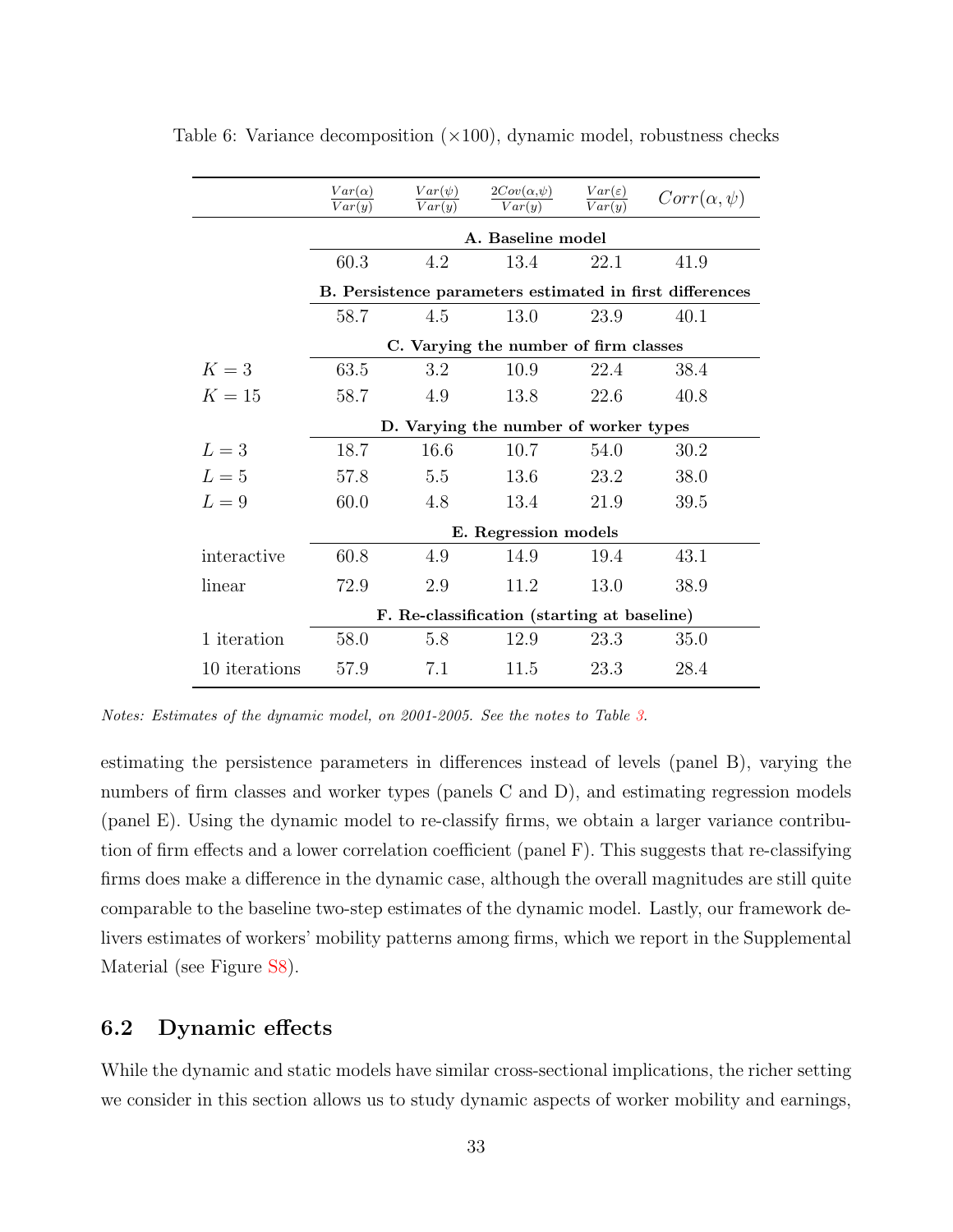<span id="page-33-0"></span>

|              | All                                    |        |        |                                         |  |  |  |  |
|--------------|----------------------------------------|--------|--------|-----------------------------------------|--|--|--|--|
|              | All movers                             |        |        | $k'=1-3$ $k'=4-7$ $k'=8-10$             |  |  |  |  |
| $k=1-3$      | 2.20                                   | 0.84   | 1.06   | 0.30                                    |  |  |  |  |
|              | (0.03)                                 | (0.02) | (0.03) | (0.02)                                  |  |  |  |  |
| $k = 4 - 7$  | 1.86                                   | 0.39   | 1.03   | 0.44                                    |  |  |  |  |
|              | (0.03)                                 | (0.02) | (0.02) | (0.01)                                  |  |  |  |  |
| $k = 8 - 10$ | 2.90                                   | 0.47   | 1.00   | 1.43                                    |  |  |  |  |
|              | (0.06)                                 | (0.06) | (0.03) | (0.02)                                  |  |  |  |  |
|              | First conditional decile of earnings   |        |        |                                         |  |  |  |  |
|              | All movers                             |        |        | $k' = 1 - 3$ $k' = 4 - 7$ $k' = 8 - 10$ |  |  |  |  |
| $k = 1 - 3$  | 3.41                                   | 1.53   | 1.52   | 0.37                                    |  |  |  |  |
|              | (0.21)                                 | (0.09) | (0.12) | (0.05)                                  |  |  |  |  |
| $k = 4 - 7$  | 3.20                                   | 0.77   | 1.74   | 0.69                                    |  |  |  |  |
|              | (0.17)                                 | (0.09) | (0.09) | (0.05)                                  |  |  |  |  |
| $k = 8 - 10$ | 4.92                                   | 0.93   | 1.74   | 2.25                                    |  |  |  |  |
|              | (0.31)                                 | (0.15) | (0.14) | (0.13)                                  |  |  |  |  |
|              | Tenth conditional decile of earnings   |        |        |                                         |  |  |  |  |
|              | All movers $k'=1-3$ $k'=4-7$ $k'=8-10$ |        |        |                                         |  |  |  |  |
| $k=1-3$      | 2.76                                   | 0.95   | 1.42   | 0.40                                    |  |  |  |  |
|              | (0.20)                                 | (0.08) | (0.13) | (0.06)                                  |  |  |  |  |

Table 7: Transition probabilities  $(\times 100)$ , by conditional decile of previous earnings

Notes: We report the probability of changing job, overall and by destination firm class  $k'$ , for each origin firm class k. In the top panel we show results for all workers. In the middle and bottom panels we show results for workers in the first and tenth deciles of log-earnings  $Y_{i2}$ , respectively, conditional on worker type  $\alpha_i$  and current firm class  $k_{i2} = k$ . The estimates are obtained using the dynamic model, with 10,000,000 simulations. We report parametric bootstrap standard errors in parentheses (computed using 200 replications).

 $k=4-7$  1.82 0.35 1.05 0.42<br>
(0.10) (0.04) (0.06) (0.03)

 $k=8-10$  2.03 0.29 0.71 1.03<br>
(0.14) (0.06) (0.06) (0.08)

 $(0.06)$   $(0.06)$ 

 $(0.03)$ 

which are interesting from both empirical and theoretical perspectives. We discuss endogenous mobility and dynamic dependence in turn.

Endogenous mobility. We first study how the current wage affects a worker's decision to move, and which firm she moves to. In models where there is no match heterogeneity and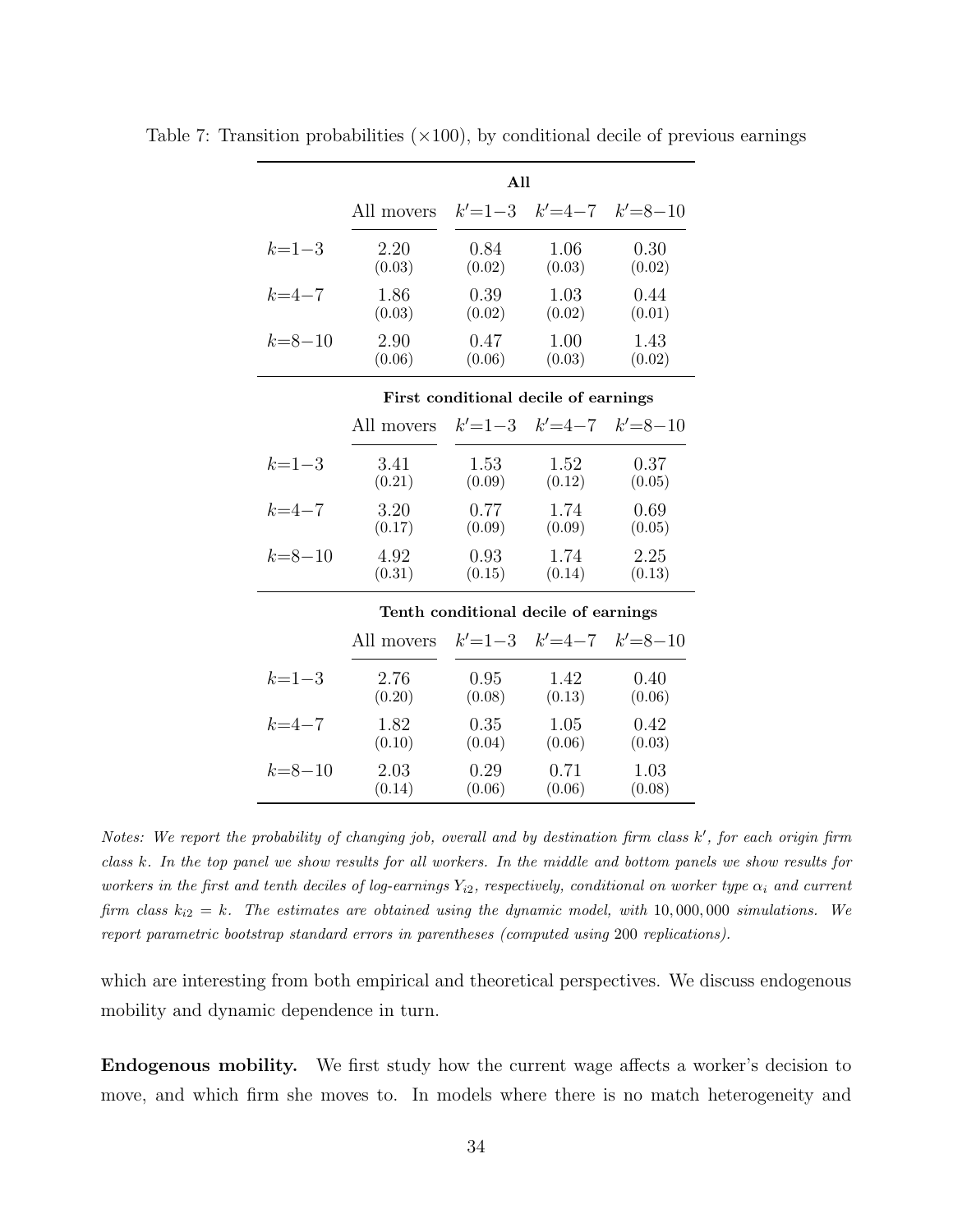mobility is efficient, the wage before the move should not have an effect on the propensity to move, since a worker would always move towards higher-surplus firms irrespective of her current wage. In contrast, in wage posting models with match-specific heterogeneity, a worker is more (respectively, less) likely to accept job offers when her current match is of low (resp. high) quality. In addition, endogenous mobility is ruled out in AKM fixed-effects regressions.

In Table [7](#page-33-0) we report the estimated probability of a job move conditional on the firm class at origin, overall and by firm class at destination. In the top panel we show those numbers in the full sample, while in the middle and bottom panels we select workers for whom the earnings rank before the move, given firm class and worker type, is below 10 or above 90 percents, respectively. In the first column we see that while the overall mobility rate lies between 2% and 3%, it is substantially higher for workers who had a low earnings realization in 2002. This suggests that workers are more likely to move when paid less. Such evidence of endogenous mobility is in line with estimates in [Abowd et al.](#page-38-6) [\(2018\)](#page-38-6), and it is consistent with the predictions of wage posting models with match-specific heterogeneity. In contrast, our estimates in the bottom panel suggest that high earnings realizations do not strongly affect mobility. Lastly, results by firm class at destination do not seem to vary much with earnings realizations, which is in line with the small estimates of  $\xi_2(k')$  that we found.

**State dependence and network effects.** We next use our dynamic estimates to study how a worker's wage is affected by the firms she works for over time. Specifically, we focus on how much of the wage dispersion among similar workers is explained by the workers' previous employers. There are two different reasons why the previous employer may matter. First, working in a high-wage firm, say, may make a worker more likely to move to another high-wage firm. We refer to this effect, which is driven by mobility patterns across the network of firms, as the *network effect*. Second, the past firm may have a direct effect on the worker's wage after a job move. We call this the state dependence effect.

Network and state dependence effects are present in many models of earnings and mobility. Consider as an example sequential bargaining models where firms are characterized by their productivities (e.g., [Postel-Vinay and Robin,](#page-42-6) [2002,](#page-42-6) [Lise et al.,](#page-42-5) [2016,](#page-42-5) [Bagger and Lentz,](#page-38-1) [2014\)](#page-38-1). Due to the on-the-job search process, the distribution of productivities of future employers depends on the productivity of the current employer (network effect). Moreover, due to the offer and counteroffer mechanism, a worker coming from a more productive firm is able to extract a higher share of the surplus from the poaching firm, compared to a worker coming from a less productive firm (state dependence). In AKM and our static model, network effects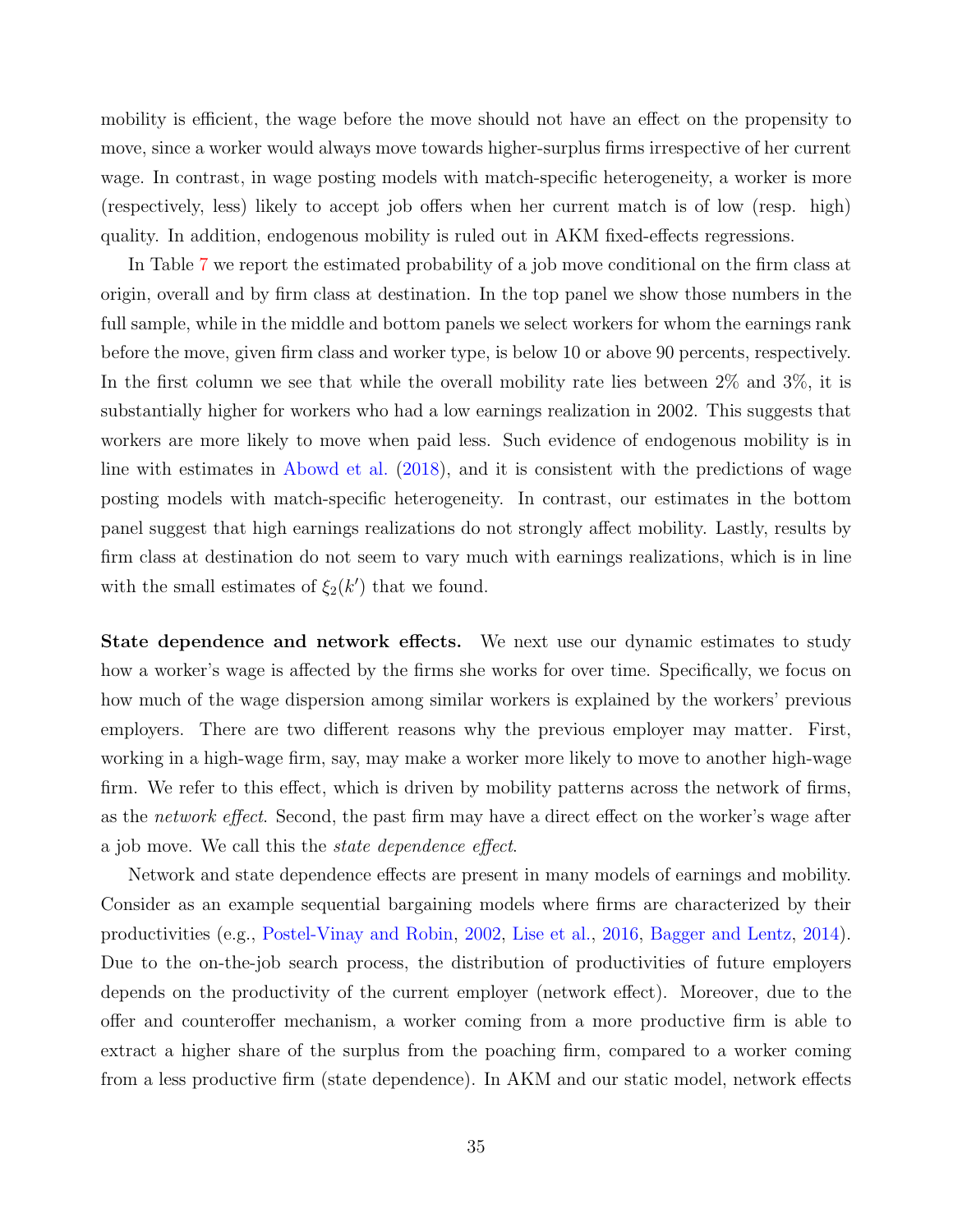|                                 | total  |        | network effect state dependence |
|---------------------------------|--------|--------|---------------------------------|
| year after the move $(2004)$    | 2.57   | 0.84   | 1.74                            |
|                                 | (0.75) | (0.14) | (0.67)                          |
| two years after the move (2005) | 2.04   | 0.98   | 1.05                            |
|                                 | (0.49) | (0.16) | (0.39)                          |

<span id="page-35-0"></span>Table 8: Decomposition of the share of variance of log-earnings of job movers explained by the firm class of their previous employer  $(\times 100)$ 

Notes: Estimates of the dynamic model, on 2001-2005. In the first column we show the share of the withinworker-type variance of log-earnings of job movers explained by the firm class of their previous employer. In the second and third columns we decompose this share of variance into two components, "network effect" and "state dependence", which we define in the text. The estimates are based on 1, 000, 000 simulations. We report parametric bootstrap standard errors in parentheses (computed using 200 replications).

are allowed for, but there is no state dependence.

Formally, we decompose the log-earnings variance explained by the previous firm class as follows, holding worker types constant and omitting them from the notation for conciseness:

$$
\underbrace{\text{Var}(\mathbb{E}(Y_{i3} | k_{i2}))}_{\text{total}} = \text{Var}\left(\mathbb{E}\left[\mathbb{E}(Y_{i3} | k_{i3}, k_{i2}) | k_{i2}\right]\right)
$$
\n
$$
= \underbrace{\text{Var}\left(\mathbb{E}\left[\mathbb{E}(Y_{i3} | k_{i3}) | k_{i2}\right]\right)}_{\text{network effect}} + \underbrace{\text{Var}(\mathbb{E}(Y_{i3} | k_{i2})) - \text{Var}\left(\mathbb{E}\left[\mathbb{E}(Y_{i3} | k_{i3}) | k_{i2}\right]\right)}_{\text{state dependence effect}}.
$$

Note that the first term in the decomposition (i.e., the network effect) ignores the direct effect that the previous firm class  $k_{i2}$  could have on the wage  $Y_{i3}$  after the move, given the current class  $k_{i3}$ . Hence, this network effect measures the dependence of wages on the past firm class  $k_{i2}$  that is solely due to the dependence of  $k_{i3}$  on  $k_{i2}$ .

In Table [8](#page-35-0) we report the results of this decomposition. We focus on the part of the variance of log-earnings following a job move that is net of worker heterogeneity. This within-type variance amounts to 40% of the overall variance after the move. In the first column we show that 2.6% of the log-earnings variance immediately after the move is explained by the previous employer.<sup>[14](#page-35-1)</sup> Two years after the move (that is, in 2005), previous employers still explain 2% of

<span id="page-35-1"></span> $14$ Interestingly, variation in previous employers also explains .94% of the variance within the same *current*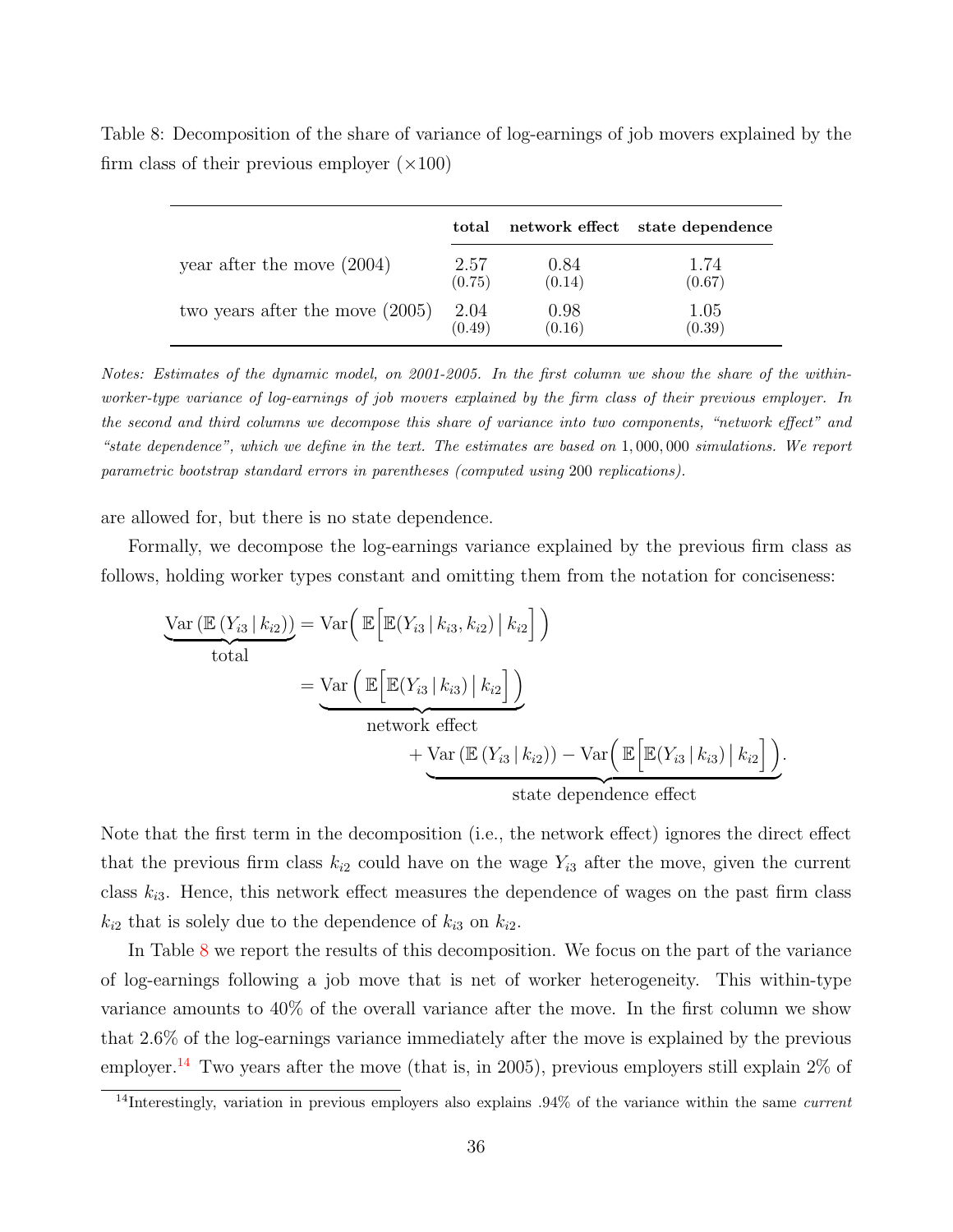the log-earnings variance.

In the second and third columns of Table [8](#page-35-0) we show how much of the effect of the previous employer is due to network effect and state dependence, respectively. We find that, immediately after the move, one third of the total effect is due to the network effect (0.8%), while two thirds reflect state dependence (1.7%). Two years after the move (that is, in 2005), the total effect of the previous employer is split approximately equally between network effect and state dependence. Hence, according to our results, state dependence is of a similar order of magnitude (in fact, larger in the short run) compared to the network effect.

These findings suggest that, while it is important to study how workers move between firms, it is equally important to understand how wages are set dynamically around such moves. These issues have been studied theoretically in structural settings through the use of specific contracting environments. The results in this section should be of interest for the empirical modeling of mobility and earnings since, in addition to relying on exogenous mobility, standard static regression models rule out state dependence while leaving network effects fully unrestricted.

## <span id="page-36-0"></span>7 Conclusion

In this paper we propose a framework that allows for two-sided unobserved heterogeneity in matched employer employee data sets. We introduce empirical models that allow for workerfirm interactions and dynamics, hence for mechanisms that have been emphasized in theoretical work. We provide conditions for identification in short panels, and develop several estimators.

Our application to Swedish administrative data shows that an additive model provides a good first-order approximation to log-earnings, while at the same time showing a strong association between worker and firm heterogeneity and a small relative contribution of firms to earnings dispersion. These findings, which are robust to a wide variety of specification checks, differ from many estimates of variance components in the literature. A recent paper by [Borovickova and Shimer](#page-39-11) [\(2017\)](#page-39-11) proposes a different measure of sorting and also finds a strong worker-firm association on Austrian data. Another recent paper by [Lentz et al.](#page-41-12) [\(2017\)](#page-41-12) uses an estimator related to ours to study wages and mobility using Danish administrative data while accounting for unemployment.

Using our dynamic model we find that endogenous mobility, by which earnings shocks affect mobility decisions, and state dependence and network effects, by which past firms have an impact on earnings after a job move, are features of our data. These findings support mechanisms

employer. This represents approximately 10% of the contribution of the firm class of the current employer.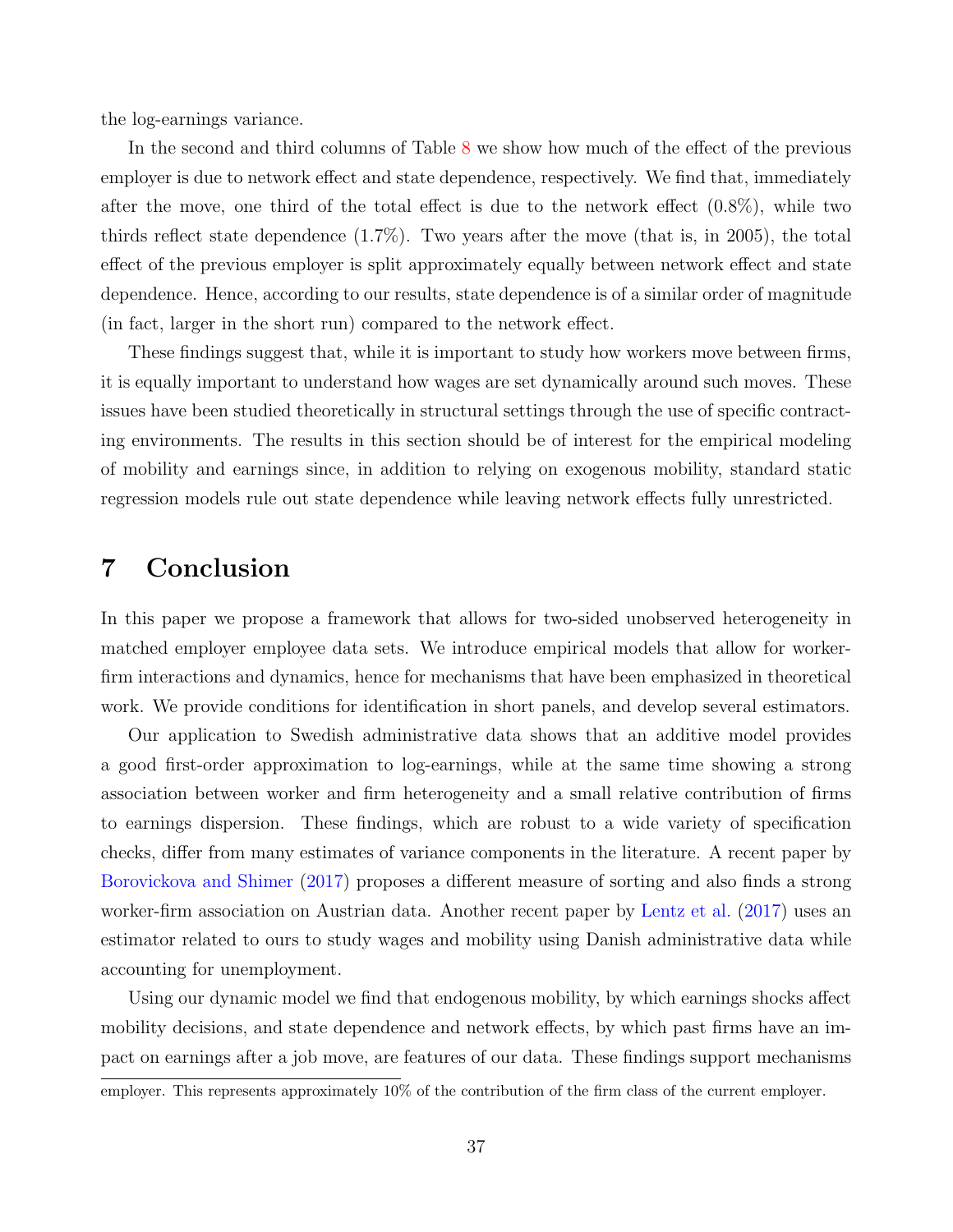that have been emphasized in the structural literature. At the same time, our estimates call for theoretical models that, unlike standard sorting models where complementaries between agents drive the nature of the allocation, can rationalize the presence of a relatively small firm effect and a strong association between worker and firm heterogeneity.

Our two-step estimation approach preserves parsimony by reducing the dimension of firm heterogeneity to a smaller number of classes, and modeling the conditional distributions of worker types. We show this strategy is helpful in alleviating small-sample biases arising from low mobility rates. In companion work [\(Bonhomme et al.,](#page-39-2) [2017\)](#page-39-2) we further study the theoretical properties of approaches based on an initial clustering step, viewing discrete estimation as an approximation to individual or firm heterogeneity.

Two-step estimation could be useful in structural settings too, where joint estimation of the distribution of two-sided heterogeneity and the structural parameters may be computationally prohibitive. An attractive feature is that the classification does not rely on the entire model's structure, solely on the fact that unobserved firm heterogeneity operates at the class level. Our identification results could also prove useful for structural models of workers and firms. In particular, it would be interesting to study how, under certain structural assumptions, our estimates could be used to reveal sorting patterns in terms of firm and worker productivity. Another interesting extension of our results would be to allow for time-varying processes of worker types that could respond to firm-level shocks.

Lastly, in this paper we have proposed a portable methodology for empirical work. Our methods may reveal interesting patterns of sorting and complementarities in other studies of workers and firms, including in relatively small samples such as a particular occupation or a short period of time (e.g., around a recession), where dimension reduction is likely to be particularly helpful. More generally, we hope that our methods will be useful in other settings involving matched panel data, for example in economics of education, urban economics, or finance.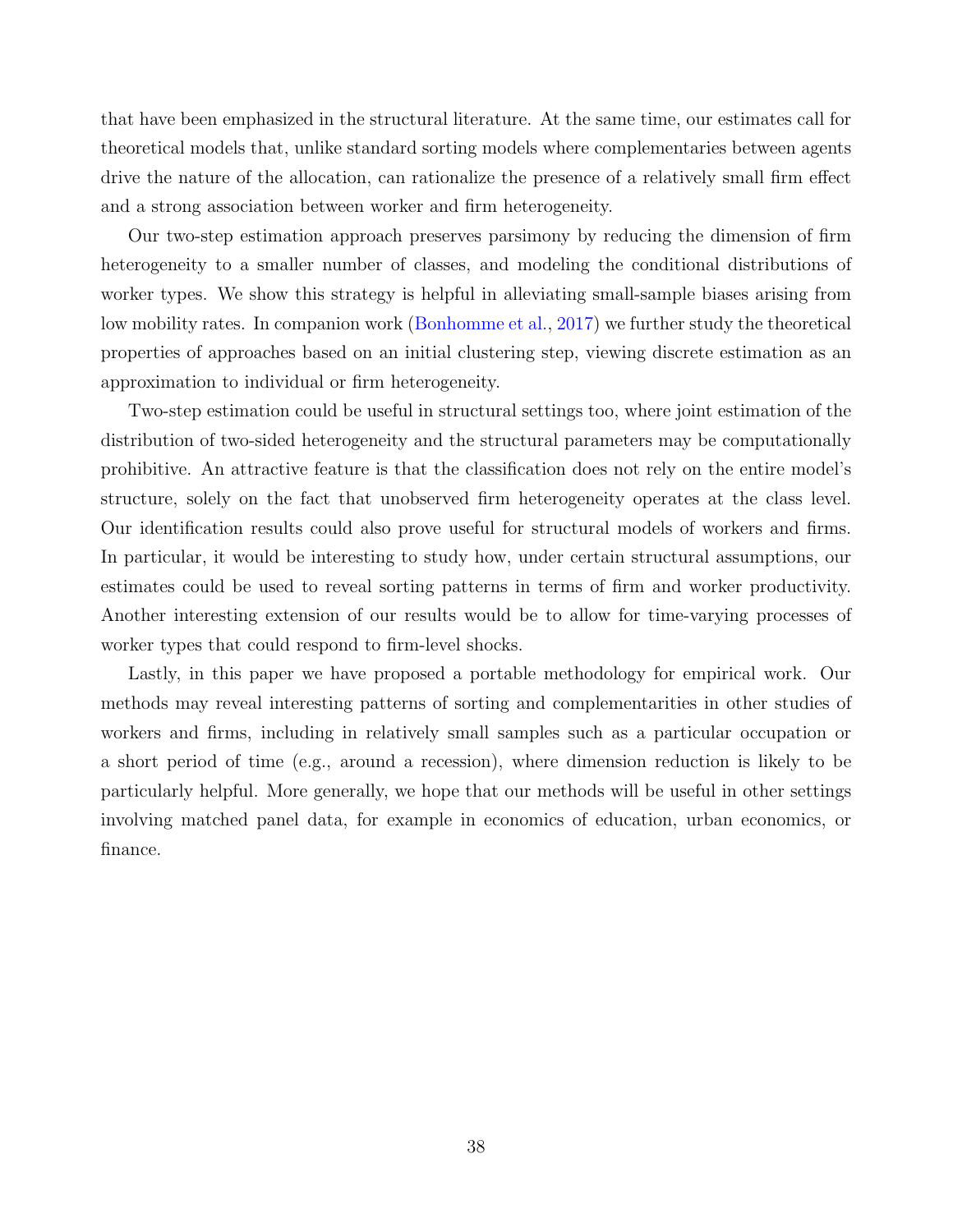# References

- <span id="page-38-7"></span>Abowd, J. M., R. H. Creecy, and F. Kramarz (2002): "Computing Person and Firm Effects Using Linked Longitudinal Employer-Employee Data," Unpublished Manuscript.
- <span id="page-38-2"></span>Abowd, J. M., F. Kramarz, P. Lengermann, and S. Pérez-Duarte (2004): "Are Good Workers Employed by Good Firms? A Test of a Simple Assortative Matching Model for France and the United States," Unpublished Manuscript.
- <span id="page-38-0"></span>Abowd, J. M., F. KRAMARZ, AND D. N. MARGOLIS (1999): "High Wage Workers and High Wage Firms," Econometrica, 67, 251–333.
- <span id="page-38-6"></span>Abowd, J. M., K. L. McKINNEY, AND I. M. SCHMUTTE (2018): "Modeling endogenous mobility in earnings determination," Journal of Business  $\mathcal C$  Economic Statistics, 1–14.
- <span id="page-38-5"></span>Airoldi, E. M., D. M. Blei, S. E. Fienberg, and E. P. Xing (2008): "Mixed Membership Stochastic Blockmodels," J. Mach. Learn. Res., 9, 1981–2014.
- <span id="page-38-9"></span>Akerman, A., E. Helpman, O. Itskhoki, M.-A. Muendler, and S. Redding (2013): "Sources of Wage Inequality," American Economic Review, Papers and Proceedings., 103, 214–219.
- <span id="page-38-3"></span>ANDREWS, M. J., L. GILL, T. SCHANK, AND R. UPWARD (2008): "High Wage Workers and Low Wage Firms: Negative Assortative Matching or Limited Mobility Bias?" J. R. Stat. Soc. Ser. A Stat. Soc., 171, 673–697.
- <span id="page-38-4"></span>– (2012): "High Wage Workers Match with High Wage Firms: Clear Evidence of the Effects of Limited Mobility Bias," Econ. Lett., 117, 824–827.
- <span id="page-38-1"></span>BAGGER, J. AND R. LENTZ (2014): "An Empirical Model of Wage Dispersion with Sorting," University of Wisconsin mimeo.
- <span id="page-38-10"></span>Barth, E., A. Bryson, J. C. Davis, and R. Freeman (2014): "It's Where You Work: Increases in Earnings Dispersion Across Establishments and Individuals in the U.S." Unpublished Manuscript.
- <span id="page-38-8"></span>BARTOLUCCI, C., F. DEVICIENTI, AND I. MONZON (2015): "Identifying Sorting in Practice," Unpublished Manuscript.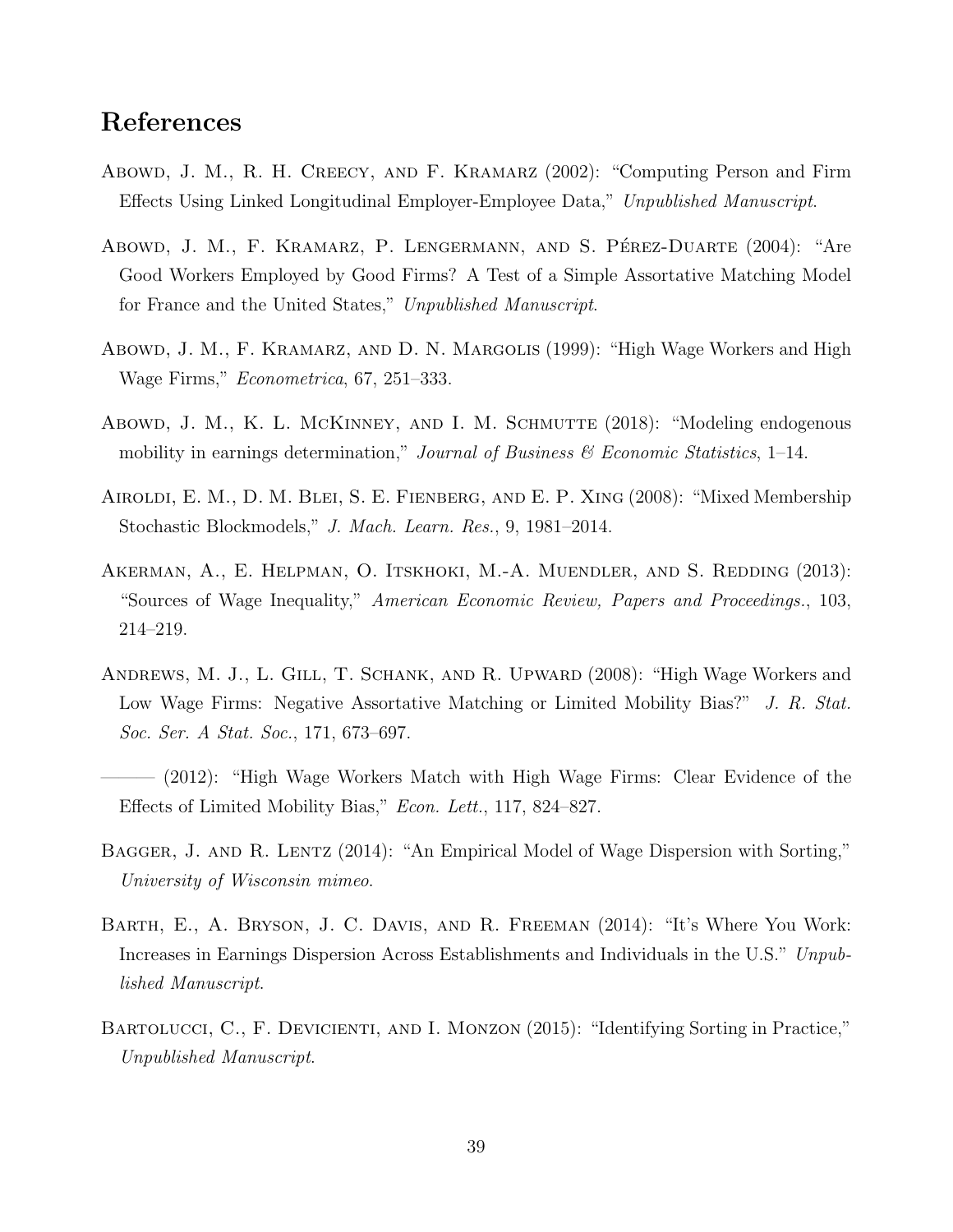- <span id="page-39-12"></span>BAUMGARTEN, DANIEL, G. F. AND S. LEHWALD (2014): "Drivers of Wage Inequality in Germany: Trade, Technology, or Institutions?" Unpublished Manuscript.
- <span id="page-39-0"></span>BECKER, G. S. (1973): "A Theory of Marriage: Part I," Journal of Political Economy, 81, 813–46.
- <span id="page-39-5"></span>BLEI, D. M., A. Y. NG, AND M. I. JORDAN (2003): "Latent Dirichlet Allocation," J. Mach. Learn. Res., 3, 993–1022.
- <span id="page-39-6"></span>BONHOMME, S. (2017): "Econometric Analysis of Bipartite Networks," to appear in "The Econometric Analysis of Network data," edited by B. Graham and A. De Paula.
- <span id="page-39-4"></span>Bonhomme, S., K. Jochmans, and J. M. Robin (2014): "Nonparametric Estimation of Finite Mixtures from Repeated Measurements," Journal of the Royal Statistical Society, Series B, forthcoming.
- <span id="page-39-2"></span>BONHOMME, S., T. LAMADON, AND E. MANRESA (2017): "Discretizing Unobserved Heterogeneity," Unpublished Manuscript.
- <span id="page-39-3"></span>Bonhomme, S. and E. Manresa (2015): "Grouped Patterns of Heterogeneity in Panel Data," Econometrica, 83, 1147–1184.
- <span id="page-39-11"></span>BOROVICKOVA, K. AND R. SHIMER (2017): "High Wage Workers Work for High Wage Firms," Unpublished Manuscript.
- <span id="page-39-9"></span>BURDETT, K. AND M. G. COLES (2003): "Wage/Tenure Contracts and Equilibrium Search," Econometrica, 71, 1377–1404.
- <span id="page-39-7"></span>BURDETT, K. AND D. T. MORTENSEN (1998): "Wage Differentials, Employer Size, and Unemployment," *Int. Econ. Rev.*, 257–273.
- <span id="page-39-1"></span>CARD, D., J. HEINING, AND P. KLINE (2013): "Workplace Heterogeneity and the Rise of West German Wage Inequality," Q. J. Econ., 128, 967-1015.
- <span id="page-39-10"></span>DALY, M., D. HRYSHKO, AND I. MANOVSKII (2016): "Improving the Measurement of Earnings Dynamics," Unpublished Manuscript.
- <span id="page-39-8"></span>DELACROIX, A. AND S. SHI (2006): "Directed Search on the Job and the Wage Ladder," Int. Econ. Rev., 47, 651–699.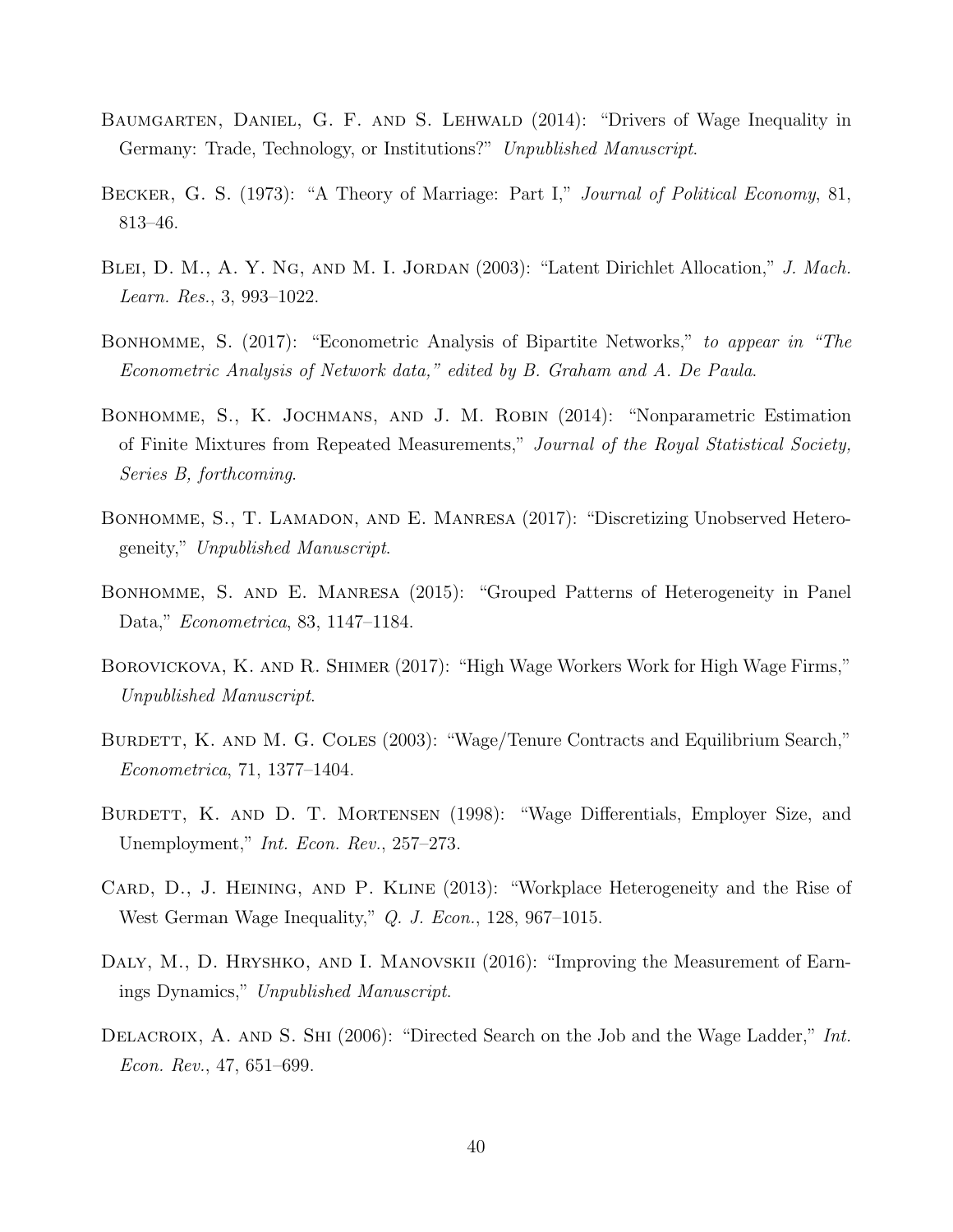- <span id="page-40-9"></span>DEMPSTER, A. P., N. M. LAIRD, AND D. B. RUBIN (1977): "Maximum Likelihood from Incomplete Data via the EM Algorithm," J. R. Stat. Soc. Series B Stat. Methodol., 39, 1–38.
- <span id="page-40-0"></span>EECKHOUT, J. AND P. KIRCHER (2011): "Identifying Sorting in Theory," Rev. Econ. Stud., 78, 872–906.
- <span id="page-40-3"></span>Finkelstein, A., M. Gentzkow, and H. Williams (2016): "Sources of Geographic Variation in Health Care: Evidence from Patient Migration," Quarterly Journal of Economics, 131, 1681–1726.
- <span id="page-40-12"></span>FITZENBERGER, B. AND A. GARLOFF (2007): "Descriptive Evidence on Labor Market Transitions and the Wage Structure in Germany," Int. Econ. Rev., 227, 115–152.
- <span id="page-40-10"></span>FRIEDRICH, B., L. LAUN, C. MEGHIR, AND L. PISTAFERRI (2014): "Earnings Dynamics and Firm-Level Shocks," Unpublished Manuscript.
- <span id="page-40-2"></span>GOLDSCHMIDT, D. AND J. SCHMIEDER (2015): "The Rise of Domestic Outsourcing and the Evolution of the German Wage Structure," to appear in Quarterly Journal of Economics.
- <span id="page-40-11"></span>GRAHAM, B. S., G. W. IMBENS, AND G. RIDDER (2014): "Complementarity and Aggregate Implications of Assortative Matching: A Nonparametric Analysis," Quantitative Economics, 5, 29–66.
- <span id="page-40-1"></span>GRUETTER, M. AND R. LALIVE (2009): "The Importance of Firms in Wage Determination," Labour Econ., 16, 149–160.
- <span id="page-40-4"></span>HAGEDORN, M., T. H. LAW, AND I. MANOVSKII (2017): "Identifying equilibrium models of labor market sorting," Econometrica, 85, 29–65.
- <span id="page-40-5"></span>Hahn, J. and H. R. Moon (2010): "Panel Data Models with Finite Number of Multiple Equilibria," Econometric Theory, 26, 863–881.
- <span id="page-40-6"></span>Hall, P. and X.-H. Zhou (2003): "Nonparametric Estimation of Component Distributions in a Multivariate Mixture," Ann. Stat., 31, 201–224.
- <span id="page-40-8"></span>HALL, R. E. AND F. S. MISHKIN (1982): "The Sensitivity of Consumption to Transitory Income: Estimates from Panel Data on Households," Econometrica, 50, 461–481.
- <span id="page-40-7"></span>HENRY, M., Y. KITAMURA, AND B. SALANIÉ (2014): "Partial Identification of Finite Mixtures in Econometric Models," Quant. Econom., 5, 123–144.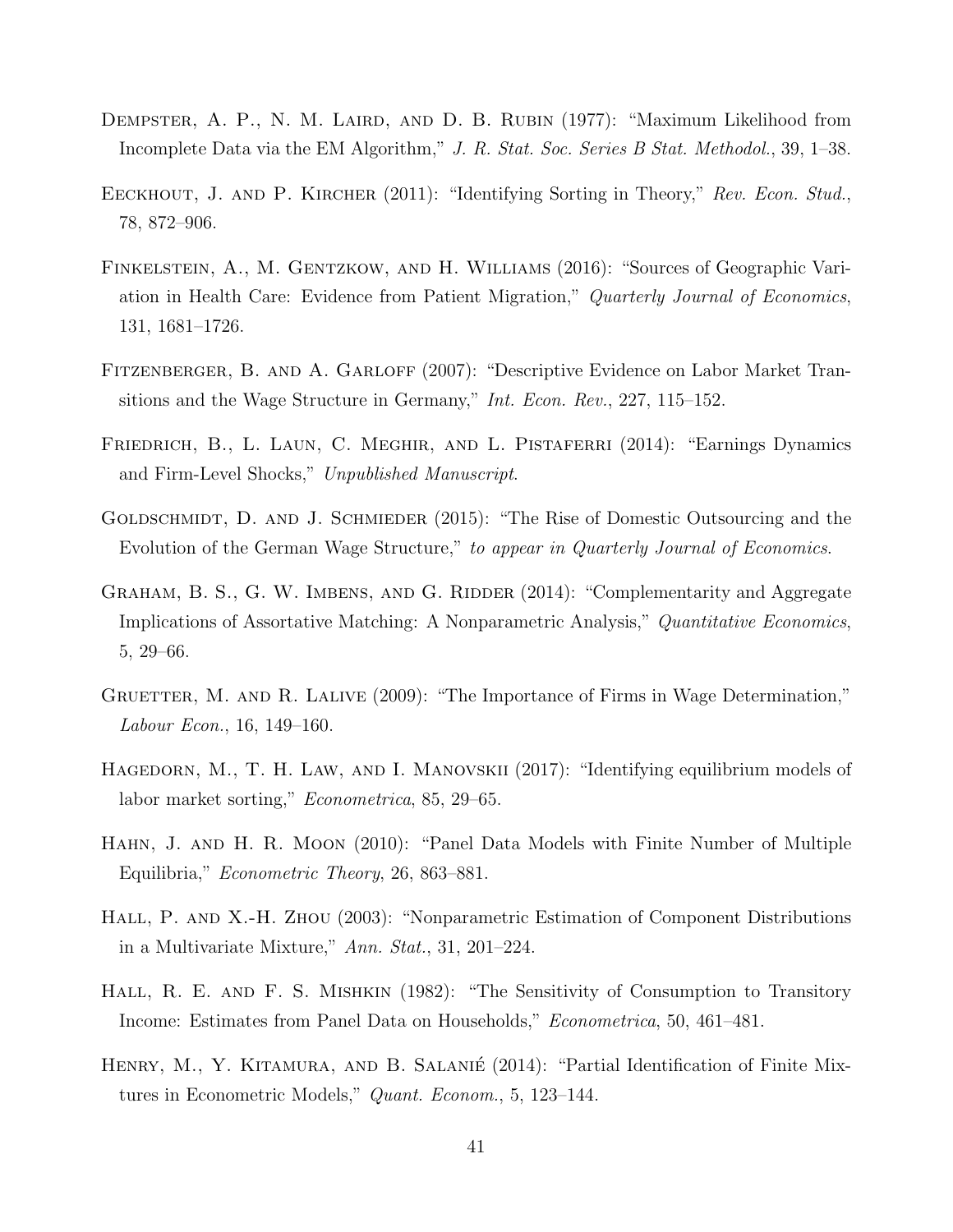- <span id="page-41-5"></span>Hu, Y. (2008): "Identification and Estimation of Nonlinear Models with Misclassification Error Using Instrumental Variables: A General Solution," Journal of Econometrics, 144, 27–61.
- <span id="page-41-7"></span>Hu, Y. and S. M. Schennach (2008): "Instrumental Variable Treatment of Nonclassical Measurement Error Models," Econometrica, 76, 195–216.
- <span id="page-41-8"></span>Hu, Y. and M. Shum (2012): "Nonparametric Identification of Dynamic Models with Unobserved State Variables," J. Econom., 171, 32–44.
- <span id="page-41-10"></span>HWANG, H.-S., D. T. MORTENSEN, AND W. R. REED (1998): "Hedonic wages and labor market search," *Journal of Labor Economics*, 16, 815–847.
- <span id="page-41-1"></span>Jackson, C. K. (2013): "Match Quality, Worker Productivity, and Worker Mobility: Direct Evidence from Teachers," Rev. Econ. Stat., 95, 1096–1116.
- <span id="page-41-9"></span>JOCHMANS, K. AND M. WEIDNER (2017): "Fixed-Effect Regressions on Network data,"  $Un$ published Manuscript.
- <span id="page-41-3"></span>KLINE, P., R. SAGGIO, AND M. SØLVSTEN (2018): "Leave-out estimation of variance components," ArXiv e-prints.
- <span id="page-41-0"></span>KRAMARZ, F., S. J. MACHIN, AND A. OUAZAD (2015): "Using Compulsory Mobility to Identify School Quality and Peer Effects," Oxford Bulletin of Economics and Statistics, 77, 566–587.
- <span id="page-41-2"></span>LAMADON, T., J. LISE, C. MEGHIR, AND J. M. ROBIN (2013): "Matching, Sorting, Firm Productivity and Wages," Unpublished Manuscript.
- <span id="page-41-12"></span>LENTZ, R., S. PIYAPROMDEE, AND J.-M. ROBIN (2017): "On Worker and Firm Heterogeneity in Wages and Employment Mobility: Evidence from Danish Register Data," Unpublished Manuscript.
- <span id="page-41-6"></span>LEVINE, M., D. R. HUNTER, AND D. CHAUVEAU (2011): "Maximum Smoothed Likelihood for Multivariate Mixtures," Biometrika, 98, 403–416.
- <span id="page-41-4"></span>Lin, C.-C. and S. Ng (2012): "Estimation of Panel Data Models with Parameter Heterogeneity when Group Membership is Unknown," Journal of Econometric Methods, 1.
- <span id="page-41-11"></span>LINDENLAUB, I.  $(2017)$ : "Sorting multidimensional types: Theory and application," The Review of Economic Studies, 84, 718–789.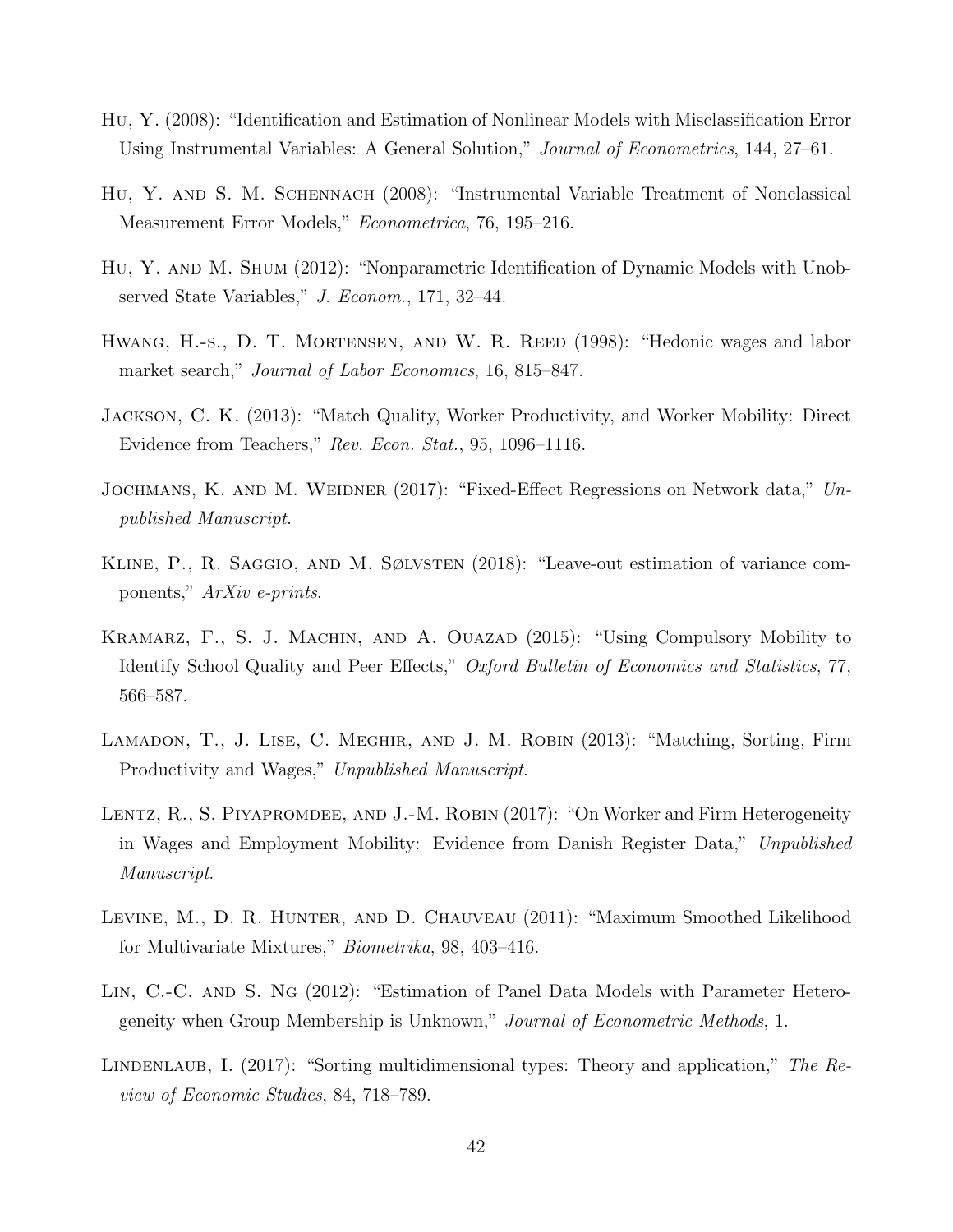- <span id="page-42-5"></span>LISE, J., C. MEGHIR, AND J.-M. ROBIN (2016): "Matching, sorting and wages," Review of Economic Dynamics, 19, 63–87.
- <span id="page-42-11"></span>Lise, J. and F. Postel-Vinay (2015): "Multidimensional skills, sorting, and human capital accumulation," Manuscript, University of Minnesota.
- <span id="page-42-9"></span>LISE, J. AND J.-M. ROBIN (2013): "The Macro-Dynamics of Sorting Between Workers and Firms," to appear in American Economic Review.
- <span id="page-42-4"></span>LOPES DE MELO, R. (2018): "Firm wage differentials and labor market sorting: Reconciling theory and evidence," Journal of Political Economy, 126, 313–346.
- <span id="page-42-1"></span>Mendes, R., G. J. van den Berg, and M. Lindeboom (2010): "An Empirical Assessment of Assortative Matching in the Labor Market," Labour Econ., 17, 919–929.
- <span id="page-42-6"></span>Postel-Vinay, F. and J.-m. Robin (2002): "Equilibrium Wage Dispersion with Worker and Employer Heterogeneity," Econometrica, 70, 2295–2350.
- <span id="page-42-10"></span>REIERSØL, O. (1950): "Identifiability of a Linear Relation between Variables Which Are Subject to Error," Econometrica, 18, 375–389.
- <span id="page-42-8"></span>Shi, S. (2008): "Directed Search for Equilibrium Wage-Tenure Contracts," Econometrica, 77, 561–584.
- <span id="page-42-7"></span>Shimer, R. (2005): "The Assignment of Workers to Jobs in an Economy with Coordination Frictions," Journal of Political Economy, 113, 996–1025.
- <span id="page-42-0"></span>SHIMER, R. AND L. SMITH (2000): "Assortative Matching and Search," *Econometrica*, 68, 343–369.
- <span id="page-42-12"></span>Skans, O. N., P.-A. Edin, and B. Holmlund (2009): "Wage Dispersion Between and Within Plants: Sweden 1985-2000," in The Structure of Wages: An International Comparison, ed. by Edward P. Lazear and Kathryn L. Shaw, University of Chicago Press, 217–260.
- <span id="page-42-2"></span>Song, J., D. J. Price, F. Guvenen, and N. Bloom (2015): "Firming up Inequality," Unpublished Manuscript.
- <span id="page-42-3"></span>SORKIN, I. (2018): "Ranking firms using revealed preference," The quarterly journal of economics, 133, 1331–1393.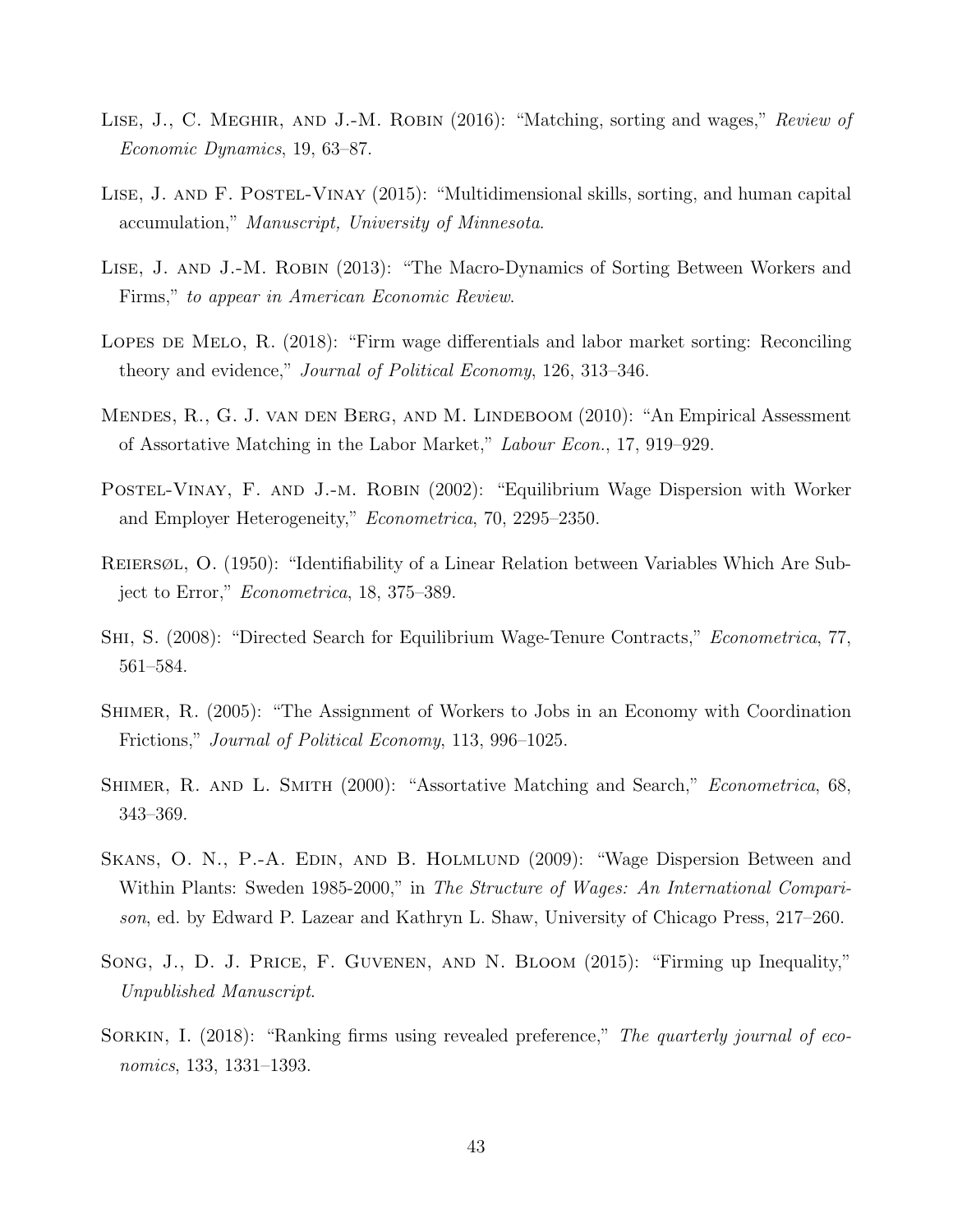- <span id="page-43-1"></span>STEINLEY, D. (2006): "K-means Clustering: a Half-Century Synthesis," Br. J. Math. Stat. Psychol., 59, 1–34.
- <span id="page-43-0"></span>Woodcock, S. D. (2008): "Wage Differentials in the Presence of Unobserved Worker, Firm, and Match Heterogeneity," Labour Econ., 15, 771–793.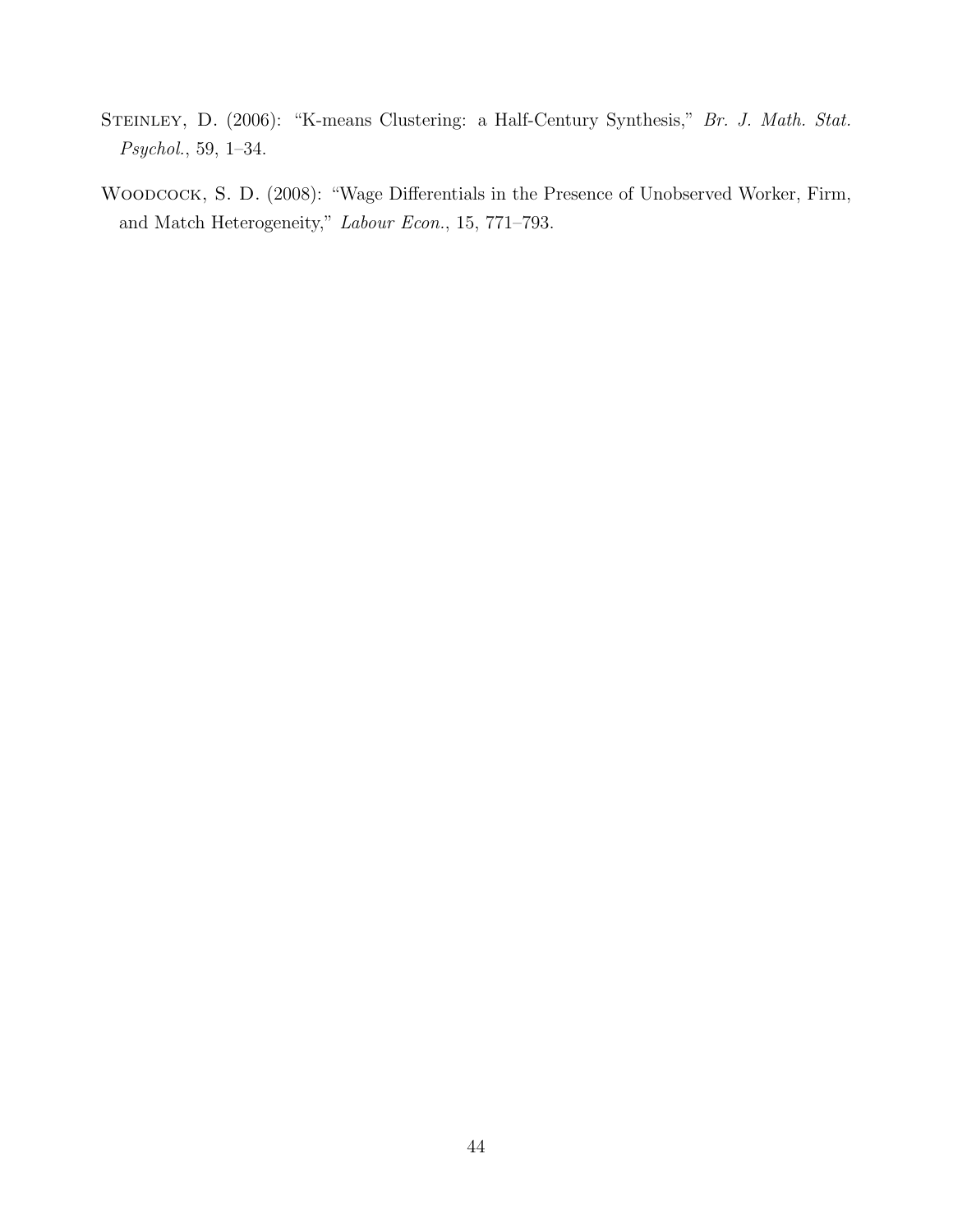# <span id="page-44-1"></span>APPENDIX

# <span id="page-44-0"></span>A Proofs

### A.1 Proof of Theorem [1](#page-13-0)

Let  $k \in \{1, ..., K\}$ , and let  $(k_1, ..., k_R)$ ,  $(\widetilde{k}_1, ..., \widetilde{k}_R)$  as in Assumption [3,](#page-12-2) with  $k_1 = k$ . From [\(7\)](#page-12-0) we have, considering workers who move from  $k_r$  to  $\tilde{k}_{r'}$  for some  $r \in \{1, ..., R\}$  and  $r' \in \{r - 1, r\}$ :

$$
\Pr\left[Y_{i1} \leq y_1, Y_{i2} \leq y_2 \mid k_{i1} = k_r, k_{i2} = \tilde{k}_{r'}, m_{i1} = 1\right] = \sum_{\alpha=1}^{L} p_{k_r, \tilde{k}_{r'}}(\alpha) F_{k_r, \alpha}(y_1) F_{\tilde{k}_{r'}, \alpha}^m(y_2). \tag{A1}
$$

Consider sets of M values for  $y_1$  and  $y_2$  that satisfy Assumption [3](#page-12-2) (*ii*). Note that one can augment those sets with a finite number of other values, including  $+\infty$ , while preserving the rank condition in Assumption  $3$  (*ii*). Writing  $(A1)$  in matrix notation we obtain:

$$
A(k_r, \widetilde{k}_{r'}) = F(k_r)D(k_r, \widetilde{k}_{r'})F^m(\widetilde{k}_{r'})^{\mathsf{T}},\tag{A2}
$$

where  $A(k_r, k_{r'})$  is  $M \times M$  with generic element:

$$
\Pr\left[Y_{i1} \leq y_1, Y_{i2} \leq y_2 \,|\, k_{i1} = k_r, k_{i2} = \widetilde{k}_{r'}, m_{i1} = 1\right],
$$

 $F(k_r)$  is  $M \times L$  with element  $F_{k_r,\alpha}(y_1)$ ,  $F^m(\tilde{k}_{r'})$  is  $M \times L$  with element  $F_{\tilde{k}_{r'}}^m$  $\sum_{\widetilde{k}_{r'},\alpha}^{m}(y_2), D(k_r, k_{r'})$  is  $L \times L$ diagonal with element  $p_{k_r,\widetilde{k}_{r'}}(\alpha)$ , and  $A^{\dagger}$  denotes the transpose of matrix A.

Note that  $A(k_r, k_{r'})$  has rank L by Assumption [3](#page-12-2) (*ii*). Consider a singular value decomposition of  $A(k_1, \widetilde{k}_1)$ :

$$
A(k_1, \widetilde{k}_1) = F(k_1)D(k_1, \widetilde{k}_1)F^m(\widetilde{k}_1)^{\mathsf{T}} = USV^{\mathsf{T}},
$$

where S is  $L \times L$  diagonal and non-singular, and U and V have orthonormal columns. We define the following matrices:

$$
B(k_r, \widetilde{k}_{r'}) = S^{-\frac{1}{2}} U^{\intercal} A(k_r, \widetilde{k}_{r'}) V S^{-\frac{1}{2}},
$$
  

$$
Q(k_r) = S^{-\frac{1}{2}} U^{\intercal} F(k_r).
$$

 $B(k_r, k_{r'})$  and  $Q(k_r)$  are non-singular by Assumption [3](#page-12-2) (*ii*). Moreover, we have, for all  $r \in$  ${1, ..., R}$ :

$$
B(k_r, \widetilde{k}_r)B(k_{r+1}, \widetilde{k}_r)^{-1} = S^{-\frac{1}{2}}U^{\mathsf{T}}A(k_r, \widetilde{k}_r)VS^{-\frac{1}{2}} \left(S^{-\frac{1}{2}}U^{\mathsf{T}}A(k_{r+1}, \widetilde{k}_r)VS^{-\frac{1}{2}}\right)^{-1}
$$
  

$$
= S^{-\frac{1}{2}}U^{\mathsf{T}}F(k_r)D(k_r, \widetilde{k}_r) \left(S^{-\frac{1}{2}}U^{\mathsf{T}}F(k_{r+1})D(k_{r+1}, \widetilde{k}_r)\right)^{-1}
$$
  

$$
= Q(k_r)D(k_r, \widetilde{k}_r)D(k_{r+1}, \widetilde{k}_r)^{-1}Q(k_{r+1})^{-1}.
$$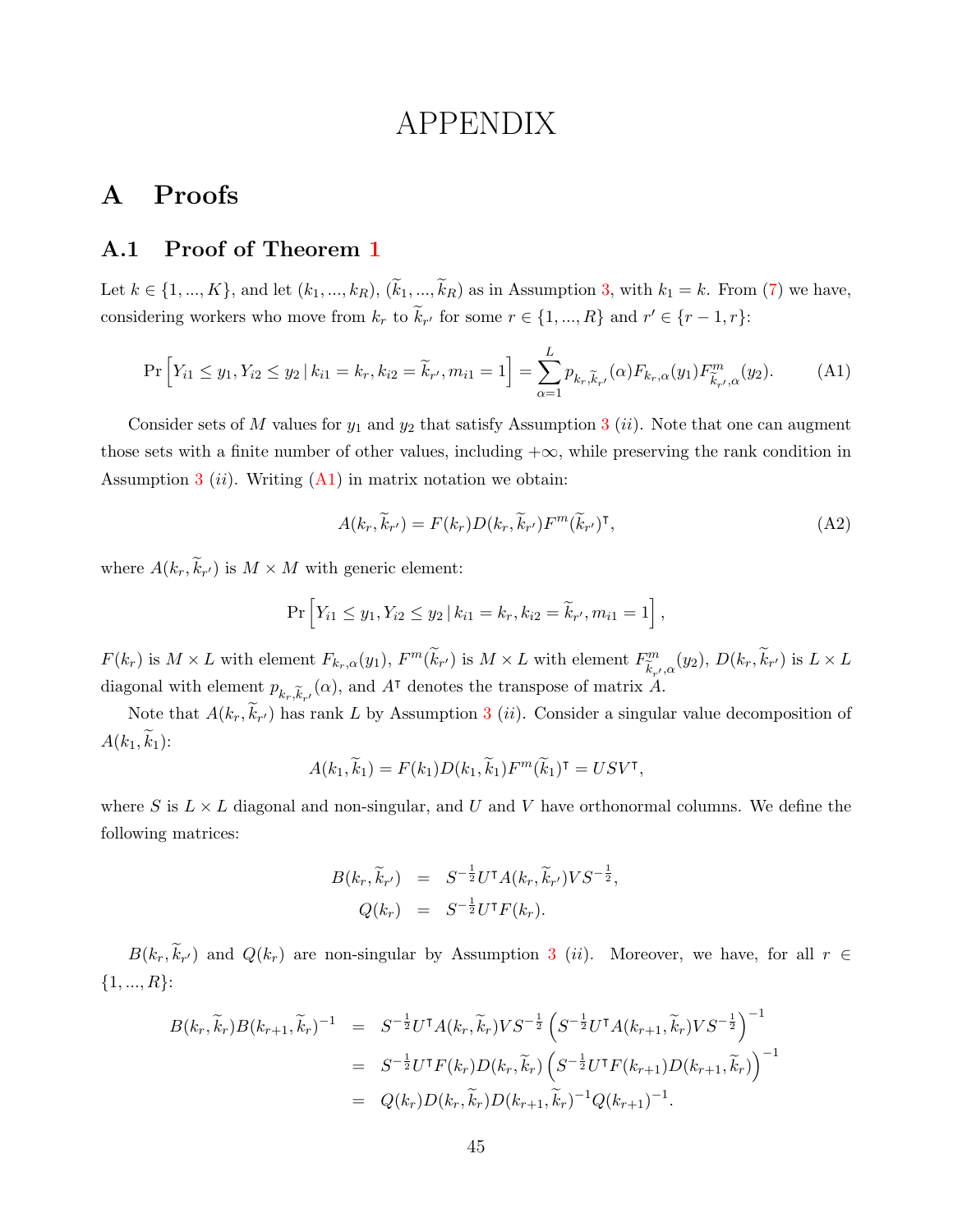Let  $E_r = B(k_r, \tilde{k}_r)B(k_{r+1}, \tilde{k}_r)^{-1}$ . We thus have:

$$
E_1E_2...E_R = Q(k_1)D(k_1,\widetilde{k}_1)D(k_2,\widetilde{k}_1)^{-1}...D(k_R,\widetilde{k}_R)D(k_1,\widetilde{k}_R)^{-1}Q(k_1)^{-1}.
$$

The eigenvalues of this matrix are all distinct by Assumption [3](#page-12-2) (i), so  $Q(k_1) = Q(k)$  is identified up to right-multiplication by a diagonal matrix and permutation of its columns.

Now, note that  $F(k) = U U^{\dagger} F(k)$ , so:

$$
F(k) = US^{\frac{1}{2}}Q(k)
$$

is identified up to right-multiplication by a diagonal matrix and permutation of its columns. Hence  $F_{k\alpha}(y_1)\lambda_\alpha$  is identified up to a choice of labeling, where  $\lambda_\alpha\neq 0$  is a scale factor. As pointed out above, without loss of generality we can assume that the set of  $y_1$  values contains  $y_1 = +\infty$ . This implies that  $\lambda_{\alpha}$  is identified, so  $F_{k\alpha}(y_1)$  is identified up to labeling. As a result,  $F_{k,\sigma(\alpha)}(y_1)$  is identified for some permutation  $\sigma : \{1, ..., L\} \to \{1, ..., L\}$ . To identify  $F_{k,\sigma(\alpha)}$  at a point y different from the grid of M values considered so far, simply augment the set of values with  $y$  as an additional value, and apply the above arguments.

Let now  $k' \neq k$ , and let  $(k_1, ..., k_R)$ ,  $(\widetilde{k}_1, ..., \widetilde{k}_R)$ , be a connecting cycle such that  $k_1 = k$  and  $k' = k_r$ for some  $r$ , by Assumption [3](#page-12-2) (*i*). We have:

$$
A(k,\widetilde{k}_1) = F(k)D(k,\widetilde{k}_1)F^m(\widetilde{k}_1)^{\intercal}.
$$

As  $F_{k,\sigma(\alpha)}$  is identified and  $F(k)$  has rank L:

$$
p_{k,\widetilde{k}_1}(\sigma(\alpha)) F_{\widetilde{k}_1,\sigma(\alpha)}^m(y_2)
$$

is identified, so by taking  $y_2 = +\infty$ , both  $p_{k,\widetilde{k}_1}(\sigma(\alpha))$  and  $F_{\widetilde{k}_1}^m$  $\widetilde{k}_{1,\sigma(\alpha)}^{m}$  are identified. Next we have:

$$
A(k_2, \widetilde{k}_1) = F(k_2)D(k_2, \widetilde{k}_1)F^m(\widetilde{k}_1)^{\intercal},
$$

so, using similar arguments,  $p_{k_2,\widetilde{k}_1}(\sigma(\alpha))$  and  $F_{k_2,\sigma(\alpha)}$  are identified. By induction,  $p_{k_r,\widetilde{k}_{r'}}(\sigma(\alpha))$ ,  $F_{k_r,\sigma(\alpha)}$ , and  $F_{\tilde{k}}^m$  $\widetilde{k}_{r',\sigma(\alpha)}^m$  are identified for all r and  $r' \in \{r-1,r\}$ . As  $k' = k_r$ , it follows that  $F_{k',\sigma(\alpha)}$  is identified. Moreover, for each  $k'$  (possibly equal to k), using a connecting cycle as in the second part of Assumption [3](#page-12-2) (*i*) we obtain by a similar argument that  $F_{k',\sigma(\alpha)}^m$  is identified.

Then, let  $(k, k') \in \{1, ..., K\}^2$ . From:

$$
A(k, k') = F(k)D(k, k')F^{m}(k')^{\mathsf{T}},
$$

and, from the fact that  $F_{k,\sigma(\alpha)}$  and  $F_{k',\sigma(\alpha)}^m$  are both identified, and that  $F(k)$  and  $F^m(k')$  have rank L by Assumption [3](#page-12-2) (ii), it follows that  $p_{kk'}(\sigma(\alpha))$  is identified.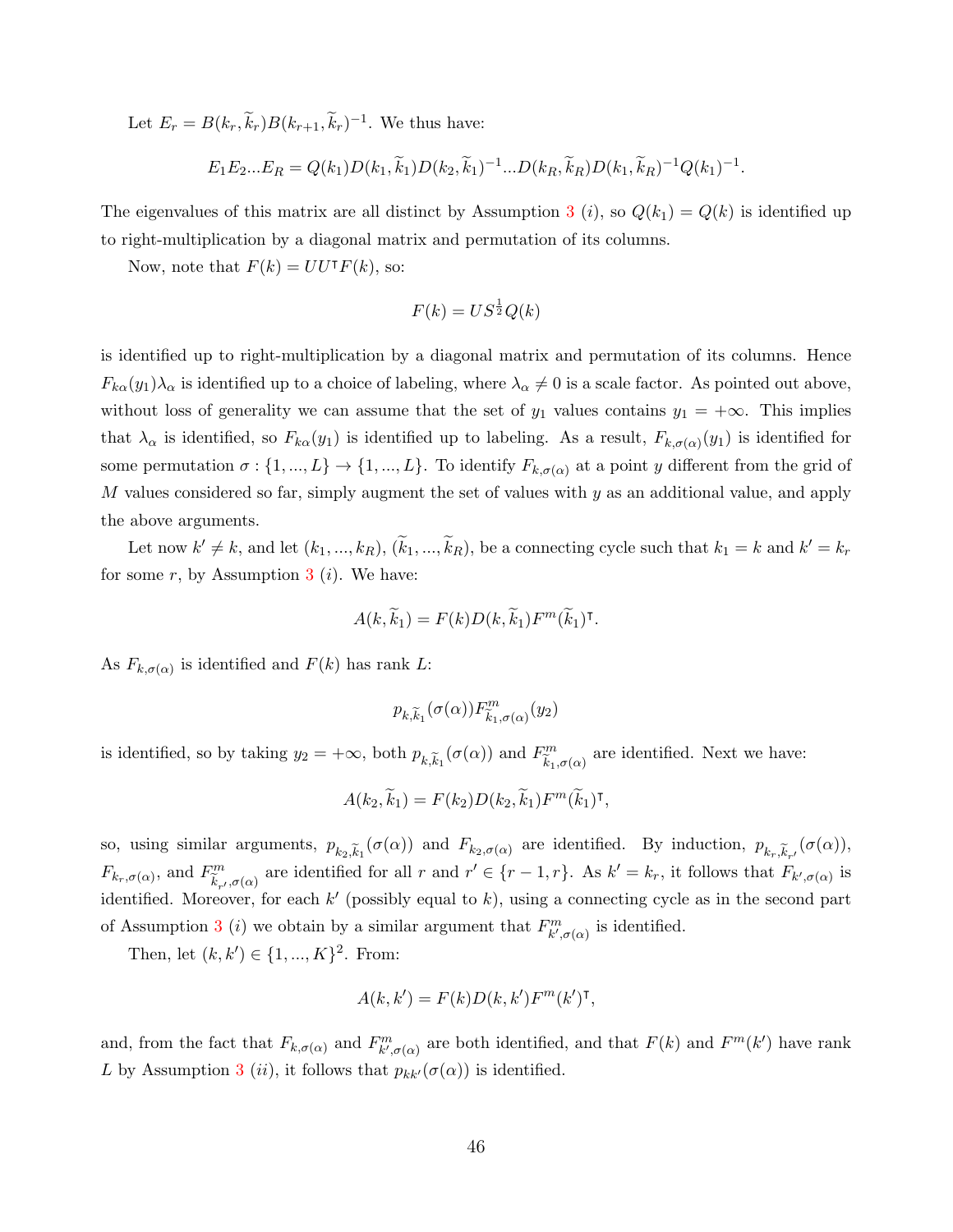To show the last part of Theorem [1,](#page-13-0) note that by the first part of the proof there exists a permutation  $\sigma: \{1, ..., L\} \to \{1, ..., L\}$  such that  $F_{k,\sigma(\alpha)}$  is identified for all  $k, \alpha$ . Now we have, writing [\(8\)](#page-12-1) for the L worker types and M values of  $y_1$  given by Assumption [3](#page-12-2) (ii) in matrix form:

$$
H(k) = F(k)P(k),
$$

where  $H(k)$  has generic element  $Pr[Y_{i1} \leq y_1 | k_{i1} = k]$ , the  $L \times 1$  vector  $P(k)$  has generic element  $q_k(\sigma(\alpha))$ , and the columns of  $F(k)$  have been ordered with respect to  $\sigma$ . By Assumption [3](#page-12-2) (ii),  $F(k)$ has rank L, from which it follows that:

$$
P(k) = \left[ F(k)^\mathsf{T} F(k) \right]^{-1} F(k)^\mathsf{T} H(k)
$$

is identified. So  $q_k(\sigma(\alpha))$  is identified.

### A.2 Proof of Theorem [2](#page-15-2)

Part  $(i)$  is a direct application of Theorem [1,](#page-13-0) under Assumption [4.](#page-15-1)

For part  $(ii)$  we have, from  $(10)$ :

$$
\Pr[Y_{i1} \le y_1 | Y_{i2} = y_2, k_{i1} = k_{i2} = k, m_{i1} = 0] = \sum_{\alpha=1}^{L} G_{y_2, k\alpha}^f(y_1) \pi_{y_2, k}(\alpha),
$$

where:

$$
\pi_{y_2,k}(\alpha) = \frac{q_k(\alpha) f_{k\alpha}(y_2)}{\sum_{\alpha=1}^L q_k(\widetilde{\alpha}) f_{k\widetilde{\alpha}}(y_2)}
$$

are the posterior probabilities of worker types given  $Y_{i2} = y_2$ ,  $k_{i2} = k$ , and  $m_{i1} = 0$ , with  $f_{k\alpha}$  denoting the density of log-earnings given  $\alpha_i = \alpha$ ,  $k_{i2} = k$ , and  $m_{i1} = 0$ , and  $q_k(\alpha)$  denoting the proportion of workers of type  $\alpha$  with  $k_{i2} = k$  and  $m_{i1} = 0$ .

Given the rank condition on the  $M \times L$  matrix with generic element  $G_{y_2,k\alpha}^f(y_1)$ , which is identified up to labeling of  $\alpha$ ,  $\pi_{y_2,k}(\alpha)$  are thus identified up to the same labeling. Hence:

$$
q_k(\alpha) = \Pr\left[\alpha_i = \alpha \,|\, k_{i2} = k, m_{i1} = 0\right] = \mathbb{E}\left[\pi_{Y_{i2},k}(\alpha) \,|\, k_{i2} = k, m_{i1} = 0\right]
$$

is also identified up to labeling. By Bayes' rule, the second period's log-earnings cdf:

$$
F_{k\alpha}(y_2) = \Pr[Y_{i2} \le y_2 | \alpha_i = \alpha, k_{i2} = k, m_{i1} = 0] = \mathbb{E}\left[\frac{\pi_{Y_{i2},k}(\alpha)}{q_k(\alpha)}\mathbf{1}\{Y_{i2} \le y_2\} \middle| k_{i2} = k, m_{i1} = 0\right]
$$

is thus also identified up to labeling. Similarly, the log-earnings cdfs in all other periods can be uniquely recovered up to labeling, the period-3 and period-4 ones by making use of the bivariate distribution of  $(Y_{i3}, Y_{i4})$ . Transition probabilities associated with job change are identified as:

$$
\Pr\left[k_{i3} = k' \,|\, \alpha_i = \alpha, Y_{i2} = y_2, k_{i2} = k, m_{i2} = 1\right] = \frac{\int p_{y_2 y_3, kk'}(\alpha) q_{kk'}(y_2, y_3) dy_3}{\sum_{k=1}^K \int p_{y_2 y_3, k\tilde{k}}(\alpha) q_{k\tilde{k}}(y_2, y_3) dy_3},
$$

where  $q_{kk'}(y_2, y_3)$  is defined by:

$$
\int_{-\infty}^{y} q_{kk'}(y_2, y_3) dy_3 = \Pr \left[ Y_{i3} \leq y, k_{i3} = k' \, | \, Y_{i2} = y_2, k_{i2} = k, m_{i2} = 1 \right].
$$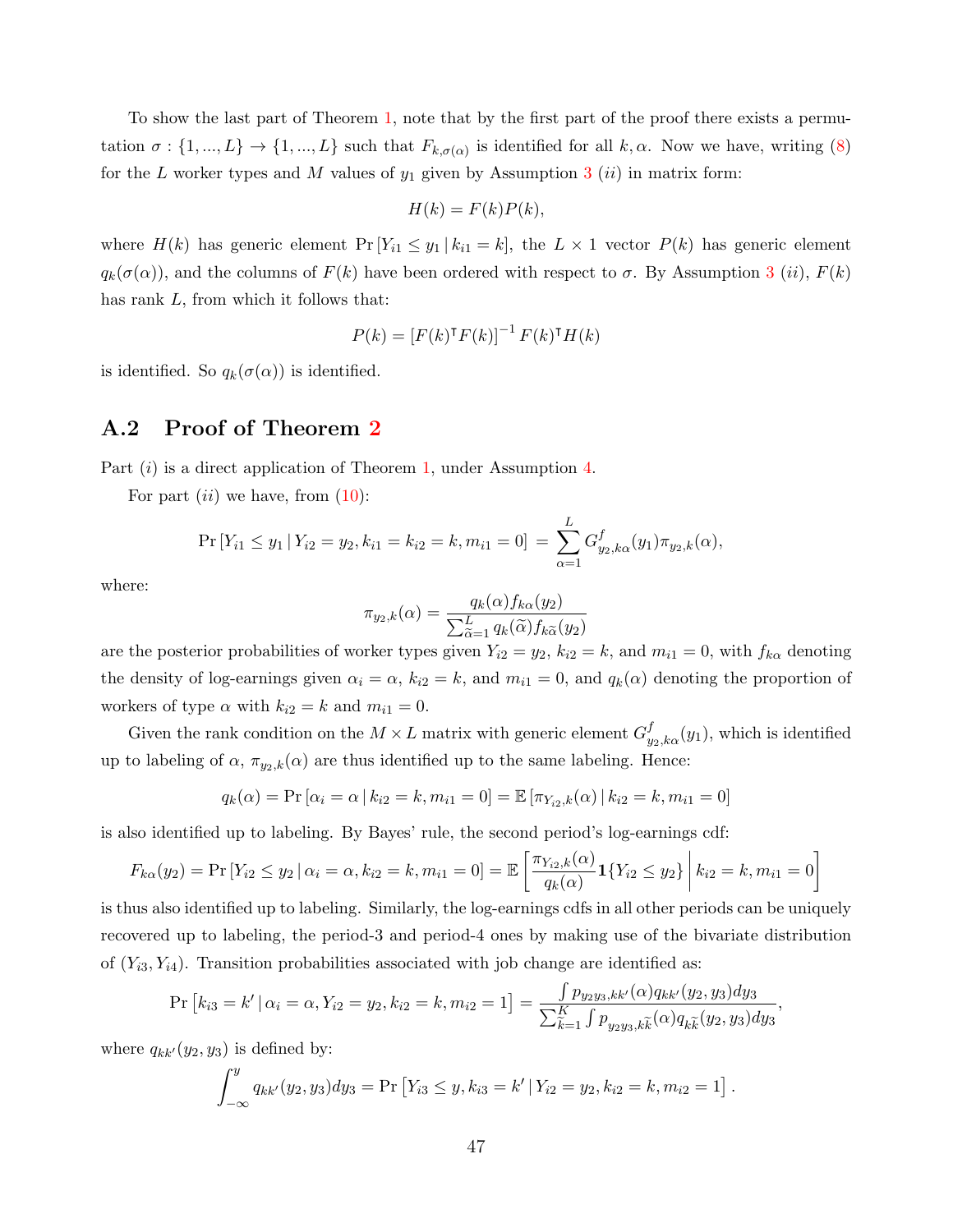### <span id="page-47-0"></span>B Asymptotic properties

We consider a setting where the model is well-specified and there exists a partition of firms into  $K$ classes in the population. We focus on an asymptotic sequence where the number of firms J may grow with the number of workers N and the numbers of workers per firm  $n_i$ . We make the following assumptions, where  $\mu$  is a discrete measure on  $\{y_1, ..., y_D\}, k^0(j)$  denote firm classes in the population,  $H_k^0$  denote the population class-specific cdfs, and  $||H||^2 = \sum_{d=1}^D H(y_d)^2$ .

#### <span id="page-47-1"></span>Assumption B1. (clustering)

- (i)  $Y_{i1}$  are independent across workers and firms.
- (*ii*) For all  $k \in \{1, ..., K\}$ ,  $\lim_{J \to \infty} \frac{1}{J}$  $\frac{1}{J}\sum_{j=1}^{J} \mathbf{1}\{k^0(j) = k\} > 0.$
- (*iii*) For all  $k \neq k'$  in  $\{1, ..., K\}$ ,  $||H_k^0 H_{k'}^0|| > 0$ .
- (iv) Let  $n = \min_{j=1,\dots,J} n_j$ . There exists  $\delta > 0$  such that  $J/n^{\delta} \to 0$  as n tends to infinity.

Assumption  $B1$  (*i*) could be relaxed to allow for some form of weak dependence across and within firms, in the spirit of the analysis of [Bonhomme and Manresa](#page-39-3) [\(2015\)](#page-39-3) who analyzed panel data on individuals over time as opposed to workers within firms. Parts  $B1$  (ii) and (iii) require that the clusters be large and well-separated in the population. Assumption  $B1$  (iv) allows for asymptotic sequences where the number of workers per firm grows polynomially more slowly than the number of firms.

Verifying the assumptions of Theorems 1 and 2 in [Bonhomme and Manresa](#page-39-3) [\(2015\)](#page-39-3), we now show that the estimated firm classes,  $\hat{k}(j)$ , converge uniformly to the population classes up to an arbitrary labeling. As a result, we obtain that the asymptotic distribution of the log-earnings cdf  $\widehat{H}_k$  coincides with that of the empirical cdf of log-earnings in the population class  $k$  (that is, the true one).

<span id="page-47-2"></span>**Proposition [B1](#page-47-1).** Let Assumption B1 hold. Then, up to labeling of the classes k:

(i)  $\Pr\left(\hat{k}(j) \neq k^0(j) \text{ for some } j \leq J\right) = o(1).$ 

(ii) For all y, √  $\overline{N_k}\left(\widehat{H}_k(y)-H_k^0(y)\right) \stackrel{d}{\to} \mathcal{N}\left(0,H_k^0(y)\left(1-H_k^0(y)\right)\right)$ , where  $N_k$  is the number of workers in firms of class k; that is:  $N_k = \sum_{i=1}^N \mathbf{1}\left\{k^0(j_{i1}) = k\right\}.$ 

*Proof.* Note that  $(12)$  is equivalent to the following weighted k-means problem:

$$
\min_{k(1),...,k(J),H_1,..,H_K} \sum_{i=1}^N \int \left( \mathbf{1}\{Y_{i1} \leq y_1\} - H_{k(j_{i1})}(y_1) \right)^2 d\mu(y_1).
$$

We now verify Assumptions 1 and 2 in [Bonhomme and Manresa](#page-39-3) [\(2015\)](#page-39-3). Note that their setup allows for unbalanced structures (that is, different  $n<sub>j</sub>$  across j) provided the assumptions are formulated in terms of the minimum firm size in the sample:  $n = \min_j n_j$ . Their Assumptions 1a and 1c are satisfied since  $\mathbf{1}\{Y_{i1} \leq y_1\}$  is bounded. Assumptions 1d, 1e, and 1f hold because of Assumption [B1](#page-47-1) (*i*). Assumptions 2a and 2b hold by Assumptions  $B1$  (*ii*) and (*iii*). Finally, Assumptions 2c and 2d are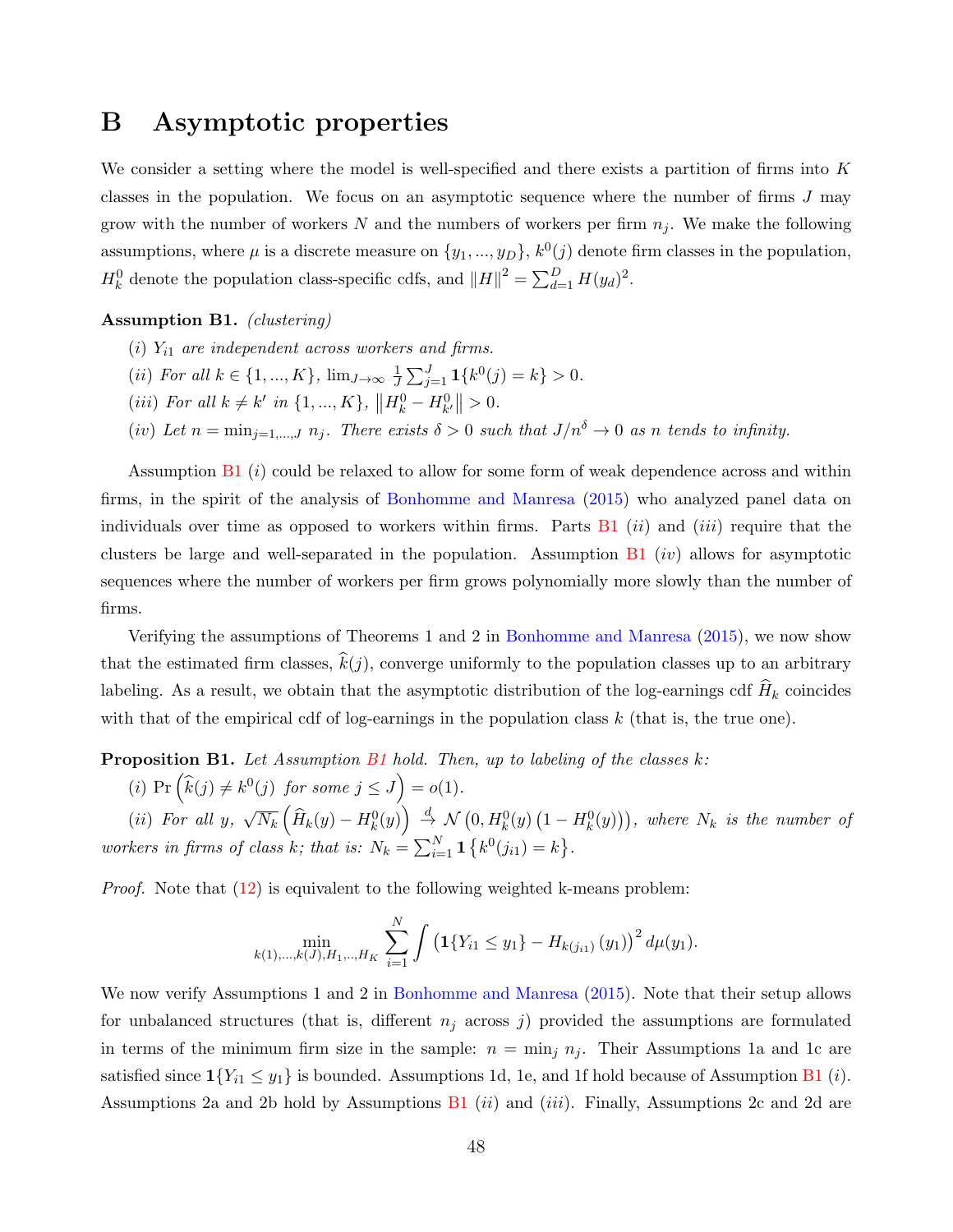also satisfied by Assumption [B1](#page-47-1) (i) and boundedness of  $1\{Y_{i1} \leq y_1\}$ . Theorems 1 and 2 in [Bonhomme](#page-39-3) [and Manresa](#page-39-3)  $(2015)$  and Assumption [B1](#page-47-1)  $(iv)$  then imply the result.

П

We next turn to second-step estimation of parameters. In the static model the likelihood function of log-earnings  $Y_i$  conditional on mobility  $m_i$ , firm indicators  $j_{i1}, j_{i2}$ , and population firm classes  $k^0(j)$ , takes the form:

$$
f(Y_1, ..., Y_N | m_1, ..., m_N, j_{11}, j_{12}, ..., j_{N1}, j_{N2}, k^0(1), ..., k^0(J); \theta) = \prod_{i=1}^N f(Y_i | m_i, k^0(j_{i1}), k^0(j_{i2}); \theta),
$$

where  $\theta$  is a finite-dimensional vector of parameters with population value  $\theta^0$ . Conditional independence follows from the assumption that worker types and idiosyncratic shocks to log-earnings are independent across workers, conditionally on firm classes and mobility indicators. The likelihood function takes a similar form in the dynamic model.

Let us define the following infeasible parameter estimate:

$$
\widetilde{\theta} = \underset{\theta}{\operatorname{argmax}} \sum_{i=1}^{N} \ln f(Y_i \mid m_i, k^0(j_{i1}), k^0(j_{i2}); \theta).
$$

<span id="page-48-0"></span>Assumption B2. (infeasible estimator)

There is a positive-definite matrix  $\Omega$  such that, as N tends to infinity:

$$
\sqrt{N}\left(\widetilde{\theta}-\theta^0\right) \stackrel{d}{\rightarrow} \mathcal{N}(0,\Omega).
$$

Since  $\tilde{\theta}$  is a standard finite-dimensional maximum likelihood estimator, and observations are independent across individuals, Assumption  $B2$  is not restrictive. Under correct specification,  $\Omega$  is the inverse of the Hessian matrix.

Let now:

$$
\widehat{\theta} = \underset{\theta}{\operatorname{argmax}} \sum_{i=1}^{N} \ln f\left(Y_i \,|\, m_i, \widehat{k}(j_{i1}), \widehat{k}(j_{i2}); \theta\right)
$$

denote the second-step parameter estimate given the estimated firm classes. The following result shows that  $\hat{\theta}$  and  $\tilde{\theta}$  have the same asymptotic distribution. In practice this means that, under those assumptions, one can treat the estimated firm classes as known when computing standard errors of estimators based on them.

<span id="page-48-1"></span>**Proposition [B2](#page-48-0).** Let Assumptions [B1](#page-47-1) and B2 hold. Then, as N tends to infinity:

$$
\sqrt{N}\left(\widehat{\theta}-\theta^0\right) \stackrel{d}{\rightarrow} \mathcal{N}(0,\Omega).
$$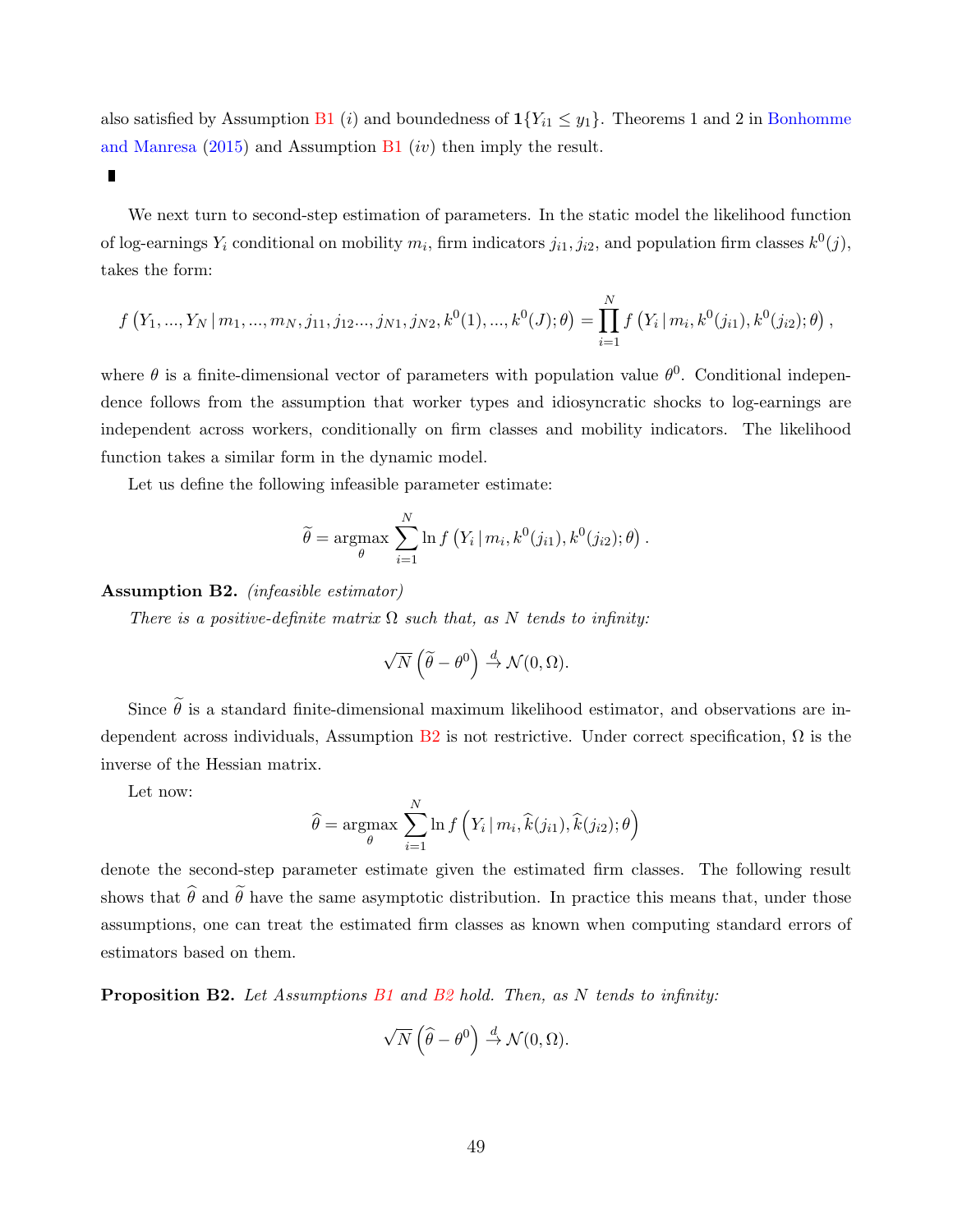Proof. This is immediate since:

$$
\Pr\left(\sqrt{N}\left(\widehat{\theta}-\theta^0\right)\neq\sqrt{N}\left(\widetilde{\theta}-\theta^0\right)\right)\leq \Pr\left(\widehat{k}(j)\neq k^0(j) \text{ for some } j\leq J\right),\right\}
$$

which is  $o(1)$  by Proposition [B1.](#page-47-2) See [Hahn and Moon](#page-40-5) [\(2010\)](#page-40-5) for a similar argument.

П

Under Proposition [B2,](#page-48-1) asymptotically valid confidence intervals for  $\theta^0$  (or smooth functions of  $\theta^0$ such as variance components) can be obtained using analytical methods or the parametric bootstrap, without the need to account for the uncertainty arising from the classification. However, in our experience, estimating firm classes tends to add finite-sample noise to the parameter estimates. As an attempt to account for this finite-sample variability, we re-classify firms into classes in each bootstrap replication.

Lastly, here we have provided a result for a maximum likelihood estimator. Our estimator is slightly different since it is based on a sequential approach: estimating first some parameters using job movers only, and then estimating other parameters using job stayers. Asymptotic equivalence still goes through in this case, although the analytical form of the matrix  $\Omega$  is different.

# <span id="page-49-0"></span>C Data

We use a match of four different databases from [Friedrich et al.](#page-40-10)  $(2014)$ , covering the entire working age population in Sweden between 1997 and 2008. The Swedish data registry (ANST), which is part of the register-based labor market statistics at Statistics Sweden (RAMS), provides information about individuals, their employment, and their employers. This database is collected yearly from the firm's income statements. The other databases provide additional information on worker and firm characteristics, as well as unemployment status of workers: LOUISE/LINDA contains information on workers, SBS provides accounting data and balance sheet information for all non-financial corporations in Sweden, and the Unemployment Register contains spells of unemployment registered at the Public Employment Service.

The RAMS dataset allows constructing individual employment spells within a year, since it provides the first and last remunerated month for each employee in a plant as well as firm and plant identifier. We define firms through firm identifiers. We define the main employment of each individual in a year as the one providing the highest earnings in that year. The main employer determines the employer of a worker in a given year. RAMS provides pre-tax yearly earnings for each spell. We use the ratio between total earnings at the main employer and the number of months employed as our measure of monthly earnings. We compute real earnings in 2007 prices.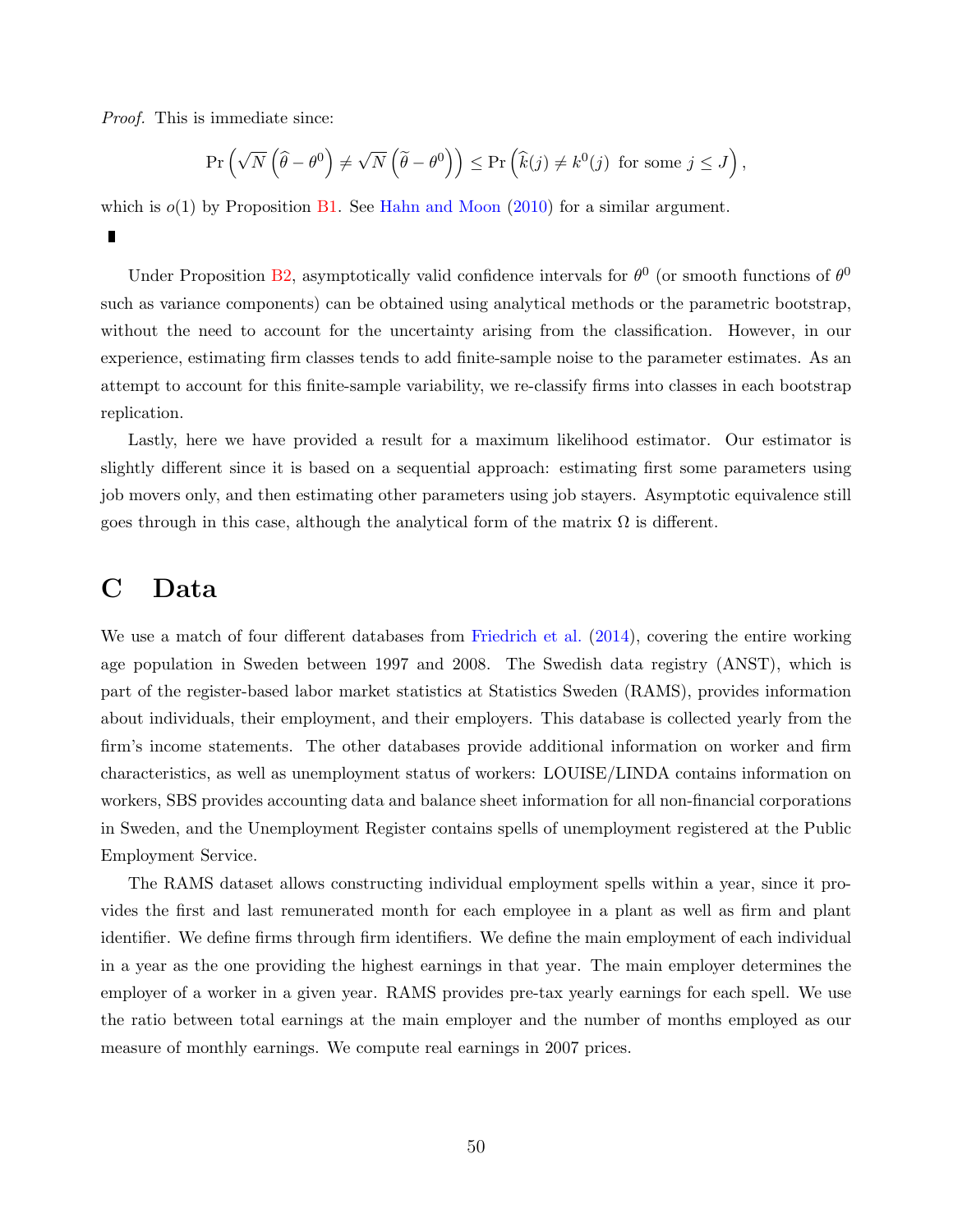Sample selection. Following [Friedrich et al.](#page-40-10)  $(2014)$ , we perform a first sample selection by dropping all financial corporations and some sectors such as fishery and agriculture, education, health and social work. In addition, we discard all workers from the public sector or self-employed. We focus on workers employed in years 2002 and 2004. These two years correspond to periods 1 and 2 in the static model. We restrict the sample to males. We choose not to include female workers in the analysis in order to avoid dealing with gender differences in labor supply, since we do not have information on hours worked. We keep firms that have at least one worker who is fully employed in both 2002 and 2004 ("continuing firms"), where fully employed workers are those employed in all twelve months in a year in one firm. From this 2002-2004 sample we define the sub-sample of movers as workers whose firm identifier changes between 2002 and 2004. If a worker returns in 2004 to the firm she worked for in 2002, we do not consider this worker to be a mover (4.3% of the sample).

Restricting workers to be fully employed in 2002 and 2004, and firms to be present in both periods, is not innocuous, and we will see that this results in a substantial reduction of the number of workers whose firm identifier changes in the course of 2003. The reason for this conservative sample selection is that we want to capture, as closely as possible, individual job moves between existing firms. In particular, a firm may appear in only one period because of a merger or acquisition, entry or exit, or due to a re-definition of the firm identifier over time. Although we have conducted robustness checks, in our preferred specification we do not include these job moves since we do not think that they map naturally to our model. For the dynamic model we consider a subsample that covers the years 2001 to 2005. In addition to the criteria used to construct the 2002-2004 sample, we require that workers be fully employed in the same firm in 2001 and 2002, and in 2004 and 2005.

Descriptive Statistics We now report descriptive statistics in the 2002-2004 and 2001-2005 samples, as well as in the subsamples of job movers. The numbers can be found in Table [C1.](#page-52-0) The 2002-2004 sample contains about 600,000 workers and 44,000 firms. Hence, the average number of workers per firm is 13.7. The mean firm size as reported by the firm is higher, 37.6, due to our sample selection that focuses on fully employed male workers. In the 2001-2005 sample, the mean number of workers and mean reported size are 12.3 and 37.1, respectively. The distribution of firm size is skewed, and medians are smaller. At the same time, reported firm sizes in the subsamples of movers are substantially higher.

Identification relies on workers moving between firms over time. In the 2002-2004 sample, the mobility rate, which we define as the fraction of workers fully employed in 2002 and 2004 whose firm identifiers are different in these two years, is  $19557/599775 = 3.3\%$ . In the 2001-2005 sample the rate is 2.4%. These numbers are lower than the ones calculated by [Skans et al.](#page-42-12) [\(2009\)](#page-42-12), who document between-plant mobility rates ranging between  $4\%$  and  $6\%$  between 1986 and 2000.<sup>[15](#page-50-0)</sup> To understand

<span id="page-50-0"></span><sup>&</sup>lt;sup>15</sup>See their Figure 7.14. [Skans et al.](#page-42-12) [\(2009\)](#page-42-12) report the fraction of workers employed in plants with more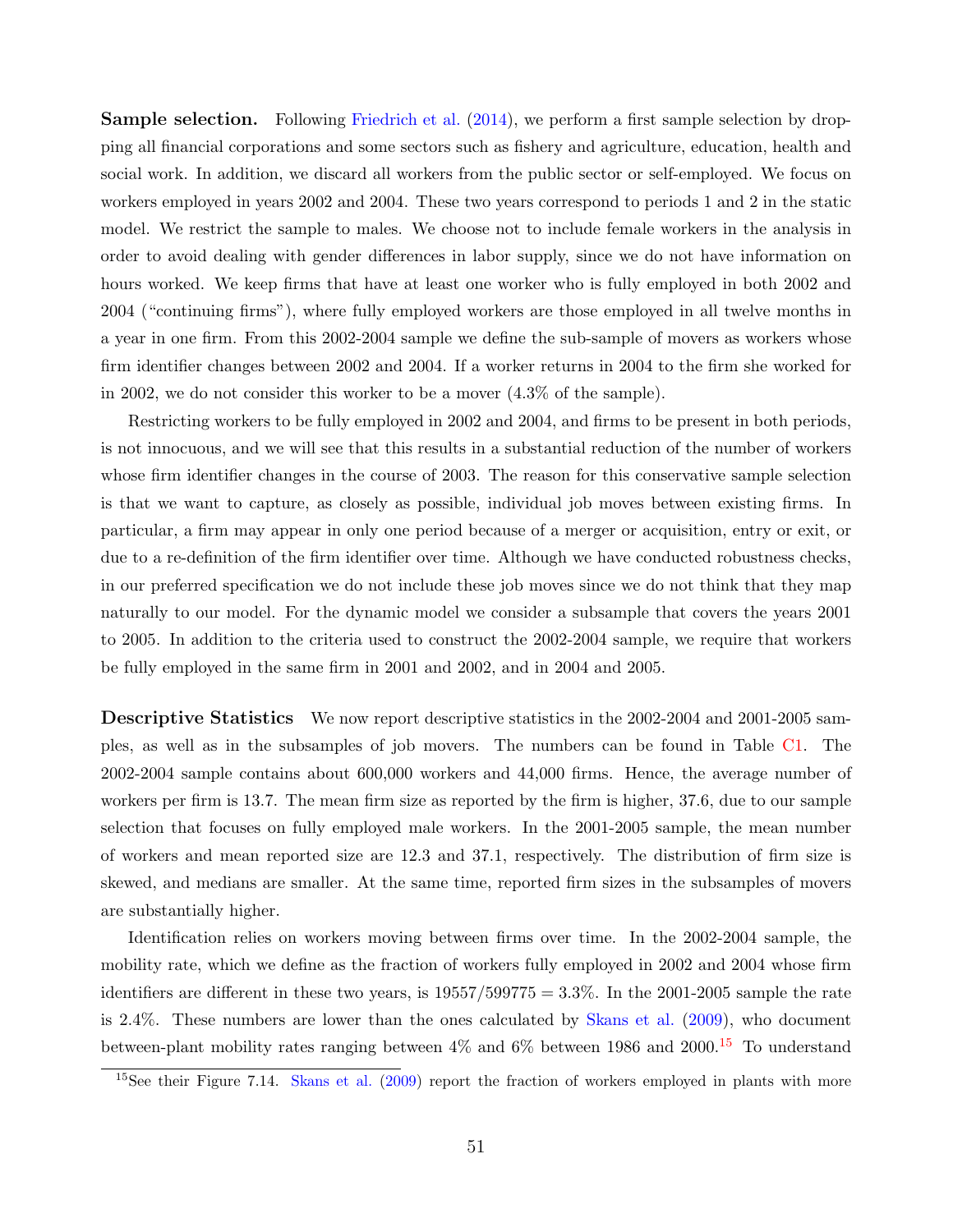how our sample selection influences the mobility rate, we have computed similar descriptive statistics in the entire 2002-2004 sample, without imposing that workers are fully employed in 2002 and 2004 or that firms exist in the two periods. Removing the requirements of full-year employment in both 2002 and 2004 and continuously existing firms results in a considerably less restrictive definition of mobility, as the mobility rate is 11.2% in this case. Although we prefer to focus on a more restrictive definition for estimation, as robustness checks we have also estimated the models on this larger sample, finding comparable results.

The between-firm log-earnings variance represents 38.3% of total log-earnings variance in 2002. This number is higher than the 31% percentage explained between plants in 2000, as reported by [Skans et al.](#page-42-12) [\(2009\)](#page-42-12). However, despite growing steadily over the past decades, the between-firm (or plant) component is still lower compared with other economies such as Germany, Brazil, or the US. In Germany and Brazil, between-firm components are closer to 50%, see [Baumgarten and Lehwald](#page-39-12) [\(2014\)](#page-39-12) or [Akerman et al.](#page-38-9) [\(2013\)](#page-38-9), for example. In the US, [Barth et al.](#page-38-10) [\(2014\)](#page-38-10) report a between-establishment log-earnings component of 46% to 49% in 1996-2007.

While differences across countries need to be interpreted cautiously due to differences in earnings definition and data collection, lower levels of between-firm earnings dispersion in Sweden are often attributed to historically highly unionized labor market and the presence of collective wage bargaining agreements. In particular, after World War II, the introduction of the so-called solidarity wage policy, which had as guiding principle "equal pay for equal work", significantly limited the capacity of firms to differentially pay their employees. However, several reforms over the last two decades have contributed to an increase in between-firm wage variation due to a more informal coordination in wage setting (see [Skans et al.,](#page-42-12) [2009,](#page-42-12) and [Akerman et al.,](#page-38-9) [2013\)](#page-38-9). It is important to keep these features of the Swedish labor market in mind when interpreting our results.

Finally, comparing the first two columns – or the last two columns – of Table  $C_1$ , we see that job movers are on average younger and more educated than workers who remain in the same firm. They also tend to work more in service sectors as opposed to manufacturing. At the same time, characteristics of job movers and stayers show substantial overlap.

than 25 employees in years  $t-1$  and t who changed plant between  $t-1$  and t. As a comparison, in Germany [Fitzenberger and Garloff](#page-40-12) [\(2007\)](#page-40-12) report yearly between-employers transition rates of 7.5% in the period 1976 to 1996 for male workers.